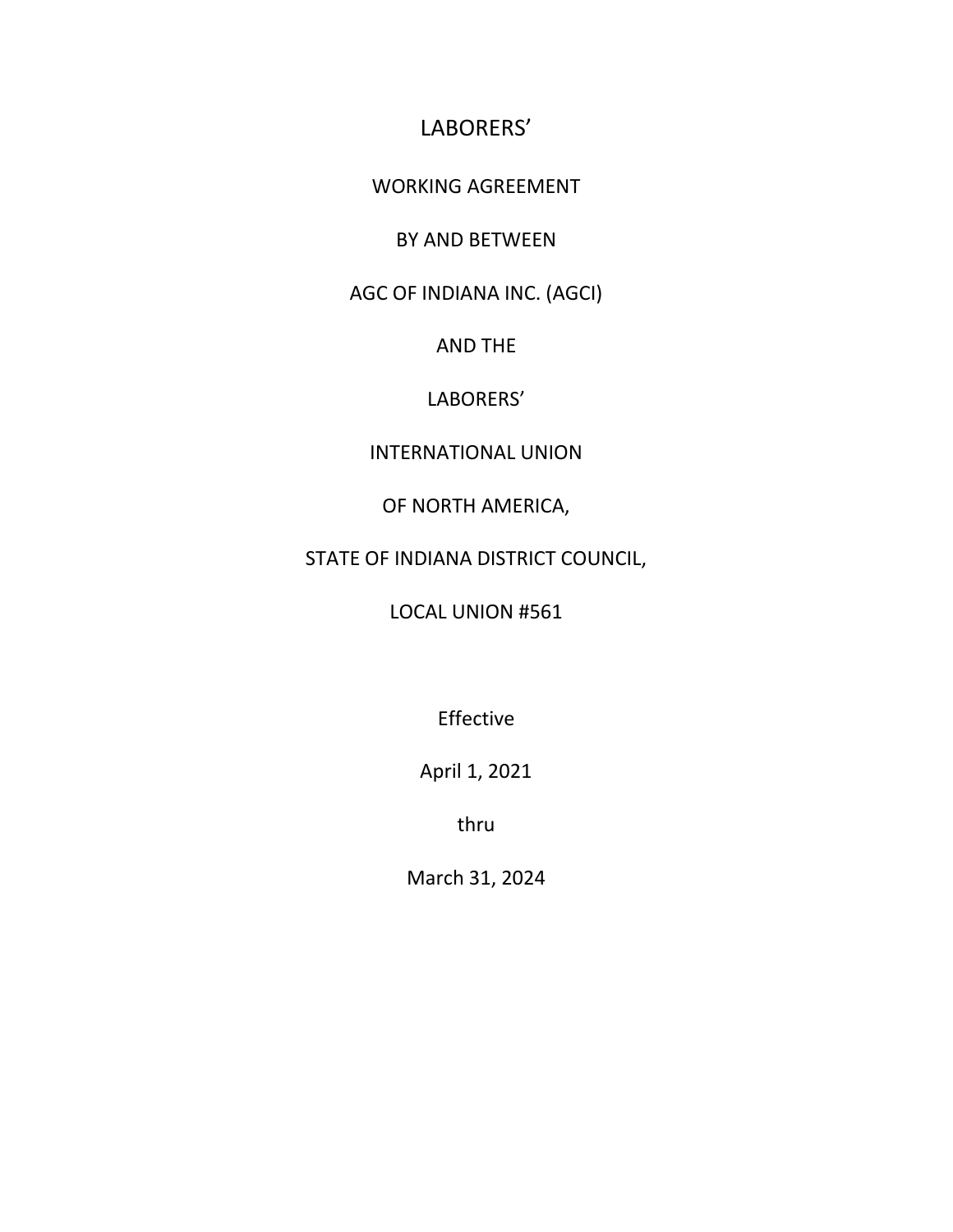#### **INDEX**

| <b>ARTICLE</b> |                                                                | <b>PAGE</b> |
|----------------|----------------------------------------------------------------|-------------|
|                |                                                                |             |
| $\mathbf{I}$   |                                                                |             |
| $\mathbf{H}$   |                                                                |             |
| Ш              |                                                                |             |
| <b>IV</b>      |                                                                |             |
| V              |                                                                |             |
| VI             |                                                                |             |
| VII            |                                                                |             |
| VIII           |                                                                |             |
| IX             |                                                                |             |
| X              |                                                                |             |
| XI             |                                                                |             |
| XII            |                                                                |             |
| XIII           |                                                                |             |
| XIV            |                                                                |             |
| XV.            |                                                                |             |
| XVI            |                                                                |             |
| XVII           |                                                                |             |
| XVIII          |                                                                |             |
| <b>XIX</b>     |                                                                |             |
| XX             |                                                                |             |
| XXI            |                                                                |             |
| XXII           |                                                                |             |
| <b>XXIII</b>   | CAPCI (Construction Advancement Program Council of Indiana) 25 |             |
| <b>XXIV</b>    |                                                                |             |
| <b>XXV</b>     |                                                                |             |
| <b>XXVI</b>    |                                                                |             |
| <b>XXVII</b>   |                                                                |             |
|                |                                                                |             |
| <b>XXIX</b>    |                                                                |             |
| <b>XXX</b>     |                                                                |             |
| <b>XXXI</b>    |                                                                |             |
| <b>XXXII</b>   | Memorandum of Understanding - Market Recovery Agreement36      |             |
| <b>XXXIII</b>  |                                                                |             |
| <b>XXXIV</b>   |                                                                |             |
|                |                                                                |             |
|                |                                                                |             |
|                |                                                                |             |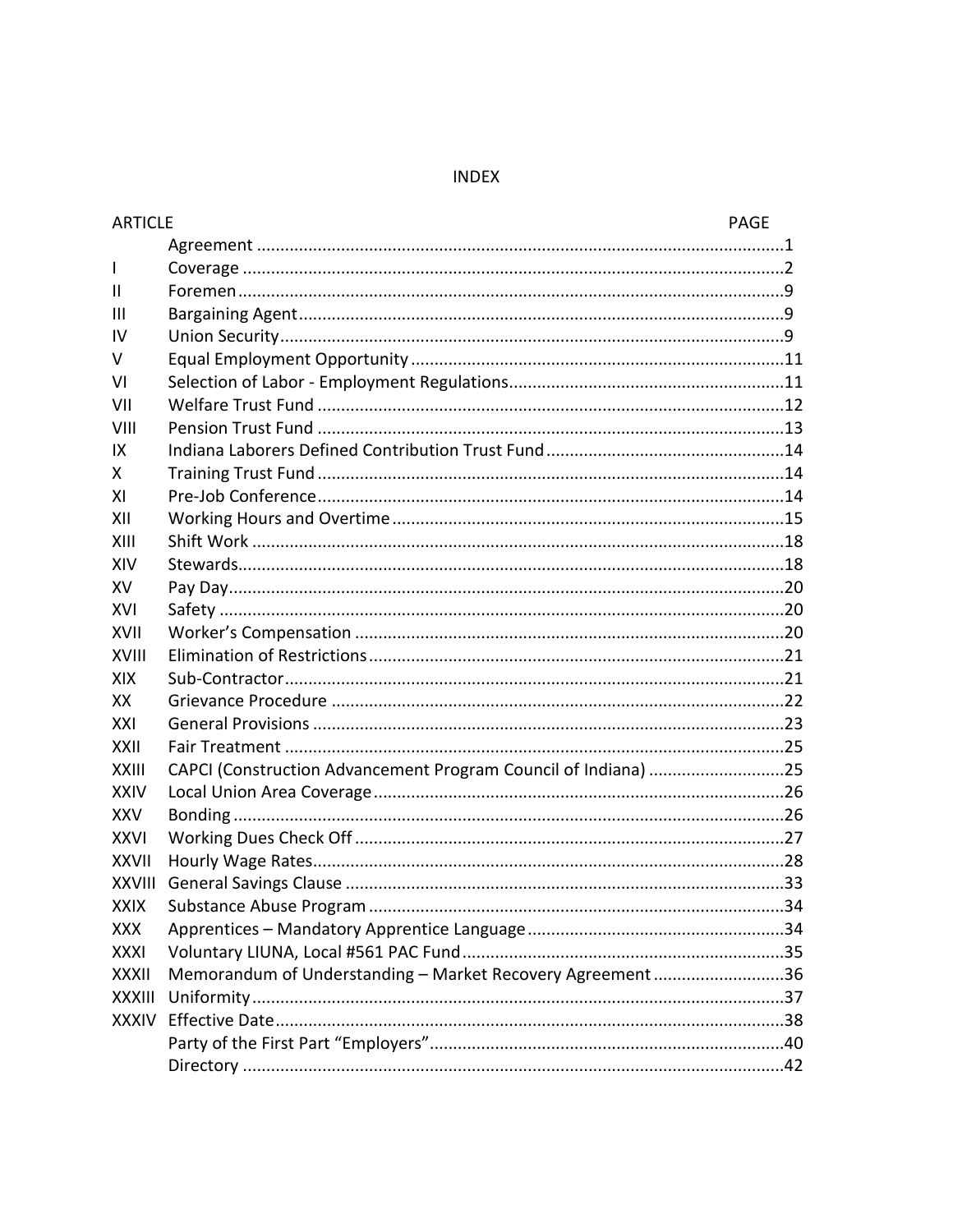#### AGREEMENT

THIS AGREEMENT, made and entered into by and between the AGC of Indiana, Inc. (AGCI), and other Contractors or Employers signatory hereto, Party of the First Part, and hereinafter referred to as "Contractor" or "Employer," and the Laborers' International Union of North America, State of Indiana District Council, for and on behalf of the Laborers' International Union of North America, Local #561, Evansville, Indiana, and hereinafter known as "Local Union #561" or "Union," Party of the Second Part, on this 1st day of April, 2021.

It is strictly understood that the State of Indiana District Council is acting only as agent in the negotiations of this Agreement and on behalf of Local Union #561, Party of the Second Part, as herein defined. It is understood that the State of Indiana District Council in signing this Agreement for and on behalf of Local Union #561, shall not be responsible for violation of this Agreement by Local Union #561, or any member or members thereof, unless after notice and a reasonable opportunity is given the State of Indiana District Council to correct such or ratify same.

It is agreed and understood that the AGC of Indiana, Inc. (AGCI) shall in no event be bound as principal or be held liable as negotiating agent or as principal in any manner for any breach of this Contract by any of the parties hereto.

It is further agreed that the liability of the Employers represented by the AGC of Indiana, Inc. (AGCI) shall be several and not joint and the liability of the Local Unions affiliated with the Laborers' International Union of North America, State of Indiana District Council shall be several and not joint.

The AGC of Indiana, Inc. (AGCI) is designated as "Employers' Negotiating Committee" in this agreement for clarity. Whenever "Employers" is used, it also means and includes the organization known as the AGC of Indiana, Inc. (AGCI).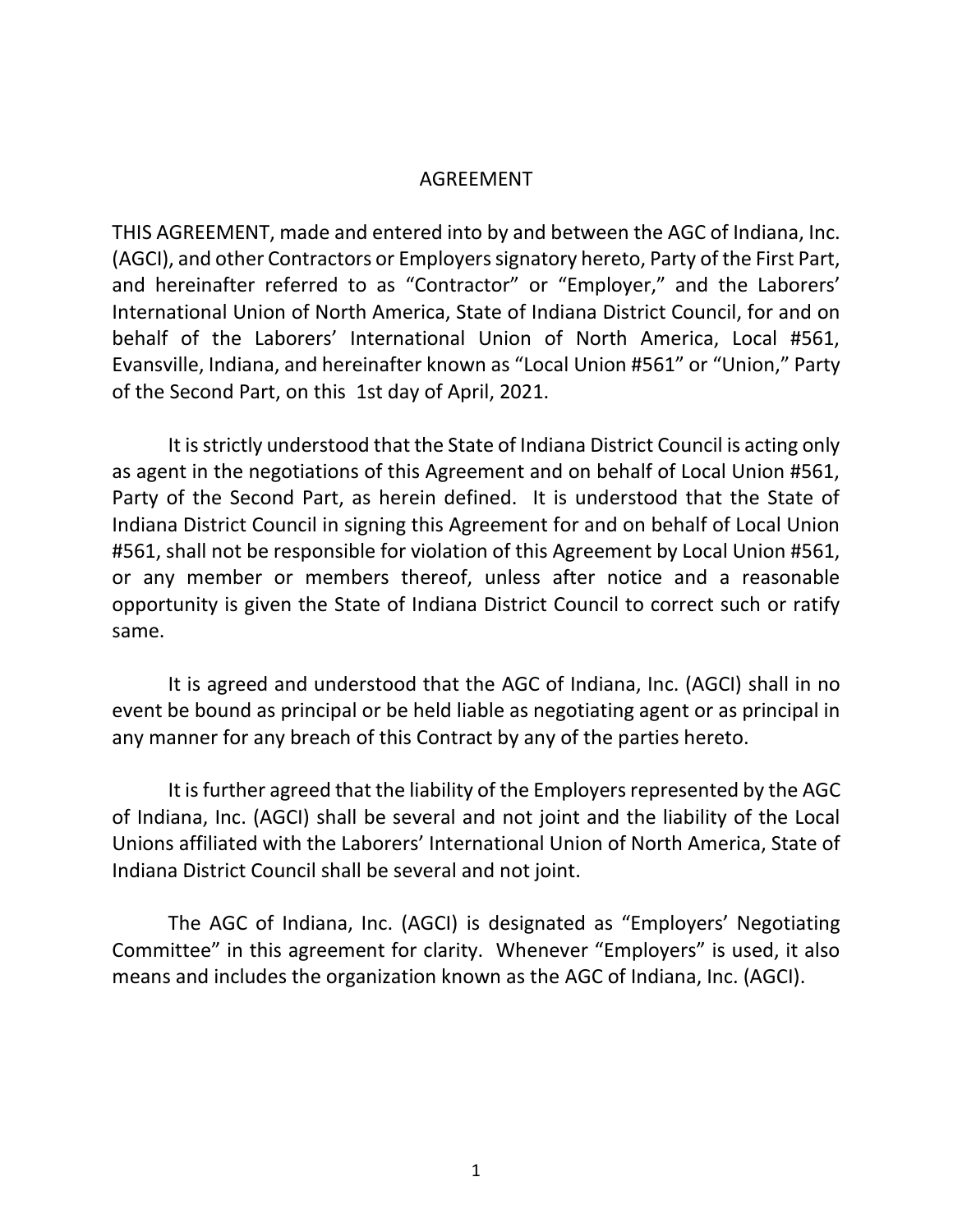## ARTICLE I Coverage

Section 1. Work Covered:

(a) This Agreement shall cover all work coming within the recognized jurisdiction of the Laborers' International Union of North America as set forth in their Manual of Jurisdiction as amended in October, 1961, and as now included in Section 1 of the Jurisdictional Guidelines Booklet, adopted by the Laborers' International Union of North America, State of Indiana District Council on the date of February 26, 1972.

1. Building Construction Laborers

1. Digging of all ditches for any purpose, the excavation of all piers, foundations, holes and trenches; the lagging, sheeting, cribbing, bracing and propping of all foundations; all work in connection with caissons, coffer-dams, including all excavation, drilling, jackhammering, blasting, shooting, scaling.

2. The loading, unloading, handling and distribution of all materials, fixtures, furnishings and appliances from point at delivery to point of installation.

3. The cleaning and clearing of all debris, including wire brushing of windows, scraping of floors, removal of surplus material from all fixtures and that of all debris in building and total construction area; the general cleanup, such as sweeping, cleaning, wash-down and wiping of construction facilities and furnishings; the loading and removal of all debris, including crates, boxes and waste material; washing of wall interior and exterior, partitions, ceilings, blackboards, windows, bathrooms, kitchens, laboratories and all fixtures and furnishings therein; the mopping, washing, waxing and polishing and/or dusting of all floors or areas.

4. The tending of all temporary heat when done by any process; the drying of plaster, concrete, mortar or other aggregate when done by salamander heat or any other drying process.

5. The tending of cement masons, brick masons, plasterers, carpenters and other Building Construction Crafts. Tending shall consist of the preparation of

2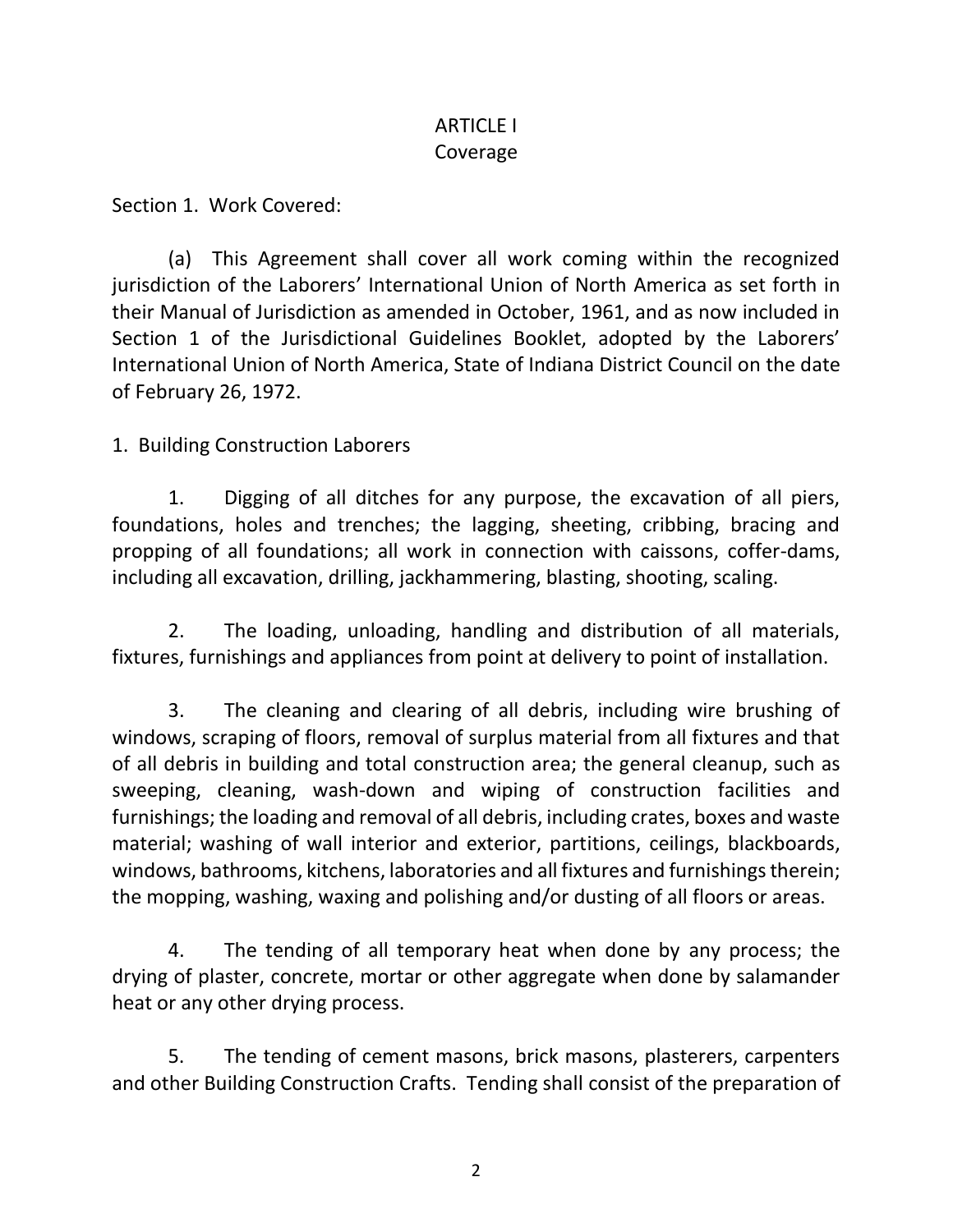all materials and the handling and conveying of materials to the point of erection or installation to be used by mechanics of other Crafts, whether such preparation is by hand or any other process. After the material has been prepared or unloaded, tending shall consist of supplying and conveying of said material and other materials, whether done by hand, shovel, bucket, hod, wheelbarrow or buggy, or other motorized unit used for such purpose.

The tending of Carpenters shall consist of the conveying of all materials from point of unloading to the point of installation or erection by any mode or method; the cleaning of all materials, such as pulling all nails, the cleaning and oiling of all forms, tending the saw man by off bearing the materials, supplying material to the saw and the stacking of the finished product and then transferring said materials to the point of installation on the project.

6. Scaffold erection, the total erection, building and the installation, planking, bolting, lining, leveling, bracing and the total dismantling of same; the building, planking, installation and removal of all staging, swinging and hanging scaffolds, Morgan scaffolding, all work associated with hydraulically controlled scaffolding, including all accessories, including maintenance thereof, for all lathers, plasterers, brick layers, mason and other Construction Trade Crafts; the preparation for foundations or mud sills for all scaffolding, as well as maintenance shall be done by Laborers.

7. Pouring and laying of concrete and related work: Concrete, bituminous concrete or aggregates for walls, footings, foundation, floors or for any other construction, mixing, handling, conveying, pouring, vibrating, gunniting and otherwise placing concrete or aggregates, whether done by hand or any other process; wrecking, stripping, dismantling and handling concrete forms and false work; building of centers for fireproofing purposes, firestop installation and other fireproofing materials, operation of motorized wheelbarrows or buggies or machines of similar character, whether run by gas, diesel or electric power; when concrete or aggregates are conveyed by crane or derrick, or similar methods, the hooking on, signaling, dumping and unhooking the bucket, the placing of concrete or aggregates, whether poured, pumped, gunnited or placed by any other process; the assembly, uncoupling of all connections and parts of, or to equipment used in mixing or conveying concrete, aggregates or mortar, and the cleaning of such equipment, parts and/or connections; all vibrating, grinding, spreading, flowing,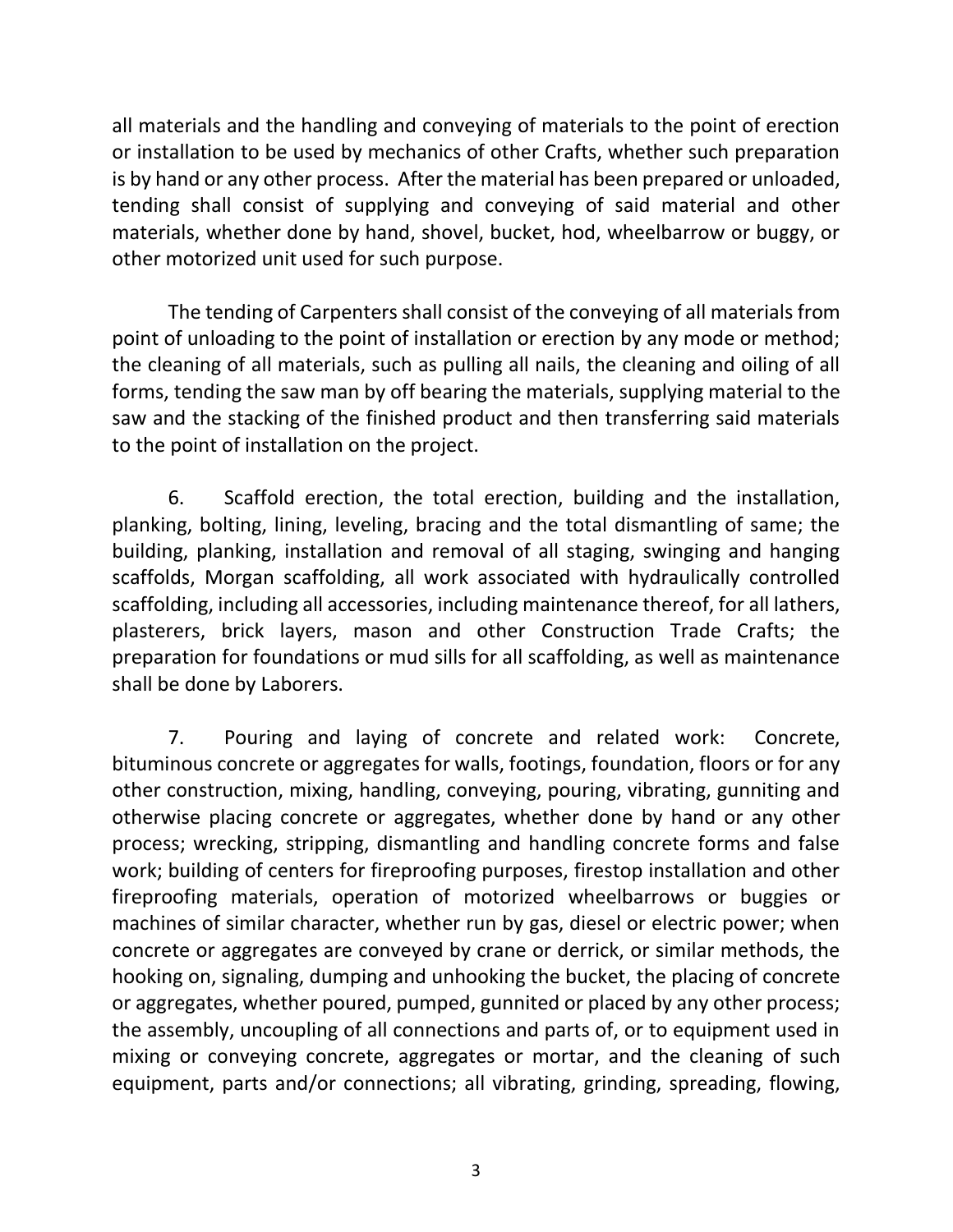puddling, leveling and strike-off concrete or aggregates by floating, rodding or screeding, by hand or mechanical means prior to finishing. Where prestressed or precast concrete slabs, walls or sections are used, all loading, unloading, stockpiling, hooking on, signaling, unhooking, setting and barring into place of such slabs, walls or sections; all mixing, handling, conveying, placing and spreading of grout for any purpose, green cutting of concrete or aggregate in any form by hand, mechanical means, grindstones or air or water.

The filling and patching of voids, crevices, etc., to correct defects in concrete caused by leakage, bulging, sagging, etc.

The loading, unloading, carrying, distributing and handling of all rods, mesh and materials for use in reinforcing concrete construction; the hoisting of rods, mesh and other materials, except when a derrick or outrigger operated by other than hand power is used.

All work on interior concrete columns, foundations for engine and machinery beds.

The stripping of forms, other than panel forms, which are to be re-used in their original form and the stripping of forms on all flat arch work.

The moving, cleaning, oiling and carrying of all forms to the next point of erection.

8. The grinding of all concrete surfaces by any mode or method.

9. The snapping of wall ties and removal of tie rods; the handling, placing and operation of the nozzle, hoses and pots or hoppers on sandblasting or other abrasive cleaning; the jacking of slip forms and all semi and unskilled work connected therewith.

 10. The wrecking or dismantling of buildings and all structures; breaking away roof materials, beams of all kinds, with use of cutting or other wrecking tools as necessary; burning or otherwise cutting all steel structural beams; the breaking away, cleaning and removal of all masonry and wood or metal fixtures for salvage

4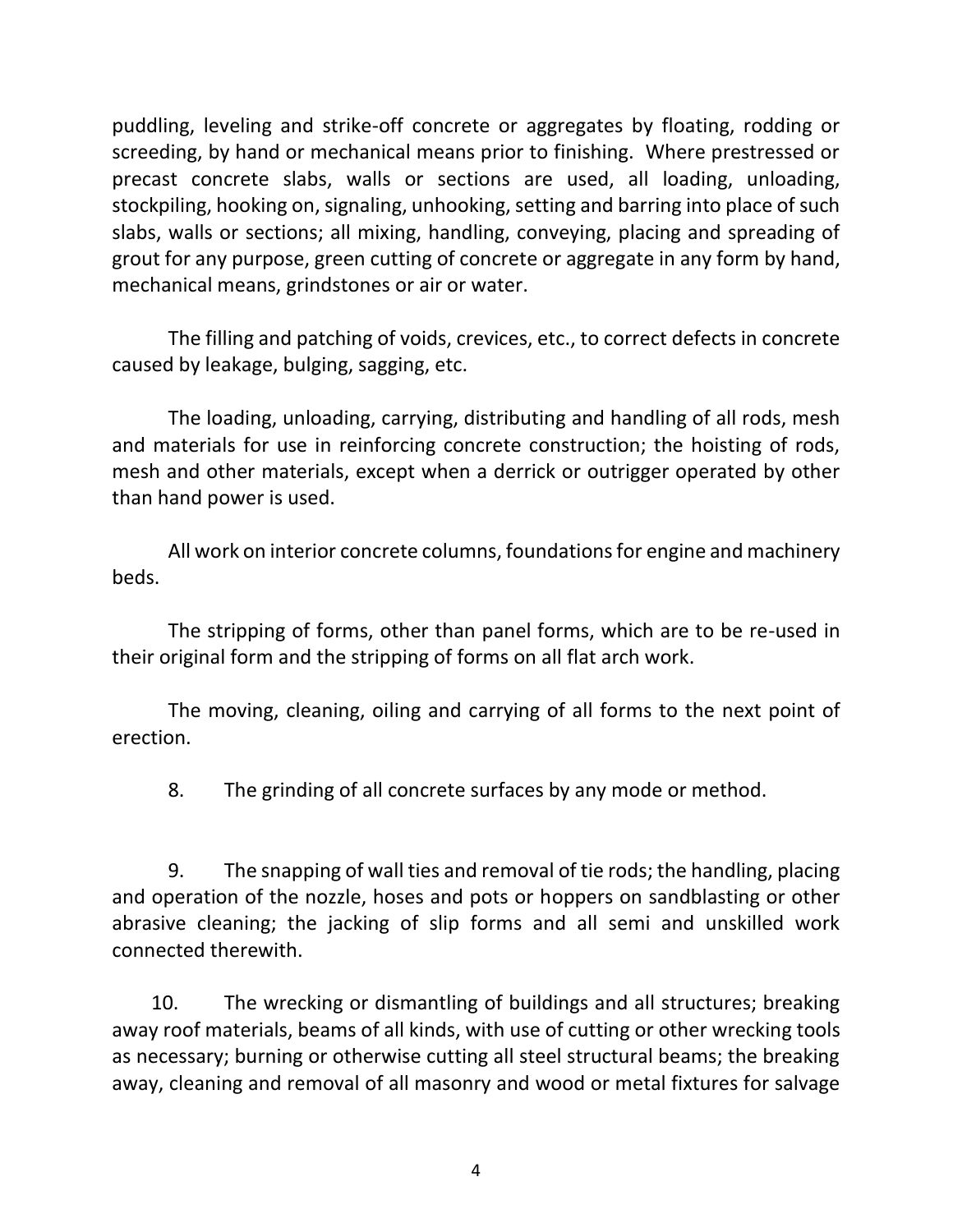or scrap; all hooking on, unhooking and signaling when materials for salvage or scrap are removed by crane or derrick; all loading and unloading of materials carried away from the site of wrecking; all work in salvage or junk yards in connection with cutting, cleaning, storing, stockpiling or handling of materials; all clean-up, removal of debris, burning, backfilling and landscaping of the site of wrecked structure.

11. The underpinning, lagging, bracing, propping and shoring, raising and moving of all structures, raising of structures by manual or hydraulic jacks or other methods; all work on house moving, shoring and underpinning of structures; loading, signaling, right-of-way clearance along the route of movement; re-setting of structure in new location to include all site clearing, excavation for foundation and concrete work; clean-up and back-filling, landscaping old and new site.

12. The clearing, excavating, filling, backfilling, grading and landscaping of all sites for all purposes and all labor connected therewith, including chainmen, rodmen, checkers, grade markers, etc.

13. Signalmen on all construction work defined herein, including traffic control signalmen at construction sites.

14. Asbestos removal/lead base paint and hazardous waste removal: All work in regard to the dismantling, wrecking, clean-up, dilution process, loading, transporting, operation of monitoring equipment, etc.

II. Underground Utility Work

1. All Labor work, including skilled and semi-skilled, in connection with the installation, sheeting, trenching, manhole erectors and the digging and backfilling of all ditches, cutting of streets and surfaces and the refinishing of same for sewers, air lines, water lines, steam lines, electrical ducts, telephone ducts, cable, and conduit lines in free air, tunnel or compressed air projects.

2. The laying of all clay, terra-cotta, ironstone, vitrified concrete, metallic and/or non-metallic pipe, cast iron, fiber glass, orangeburg, transite, plastic, etc., or any other type pipe for sanitary and/or storm sewers, forced main sewers,

5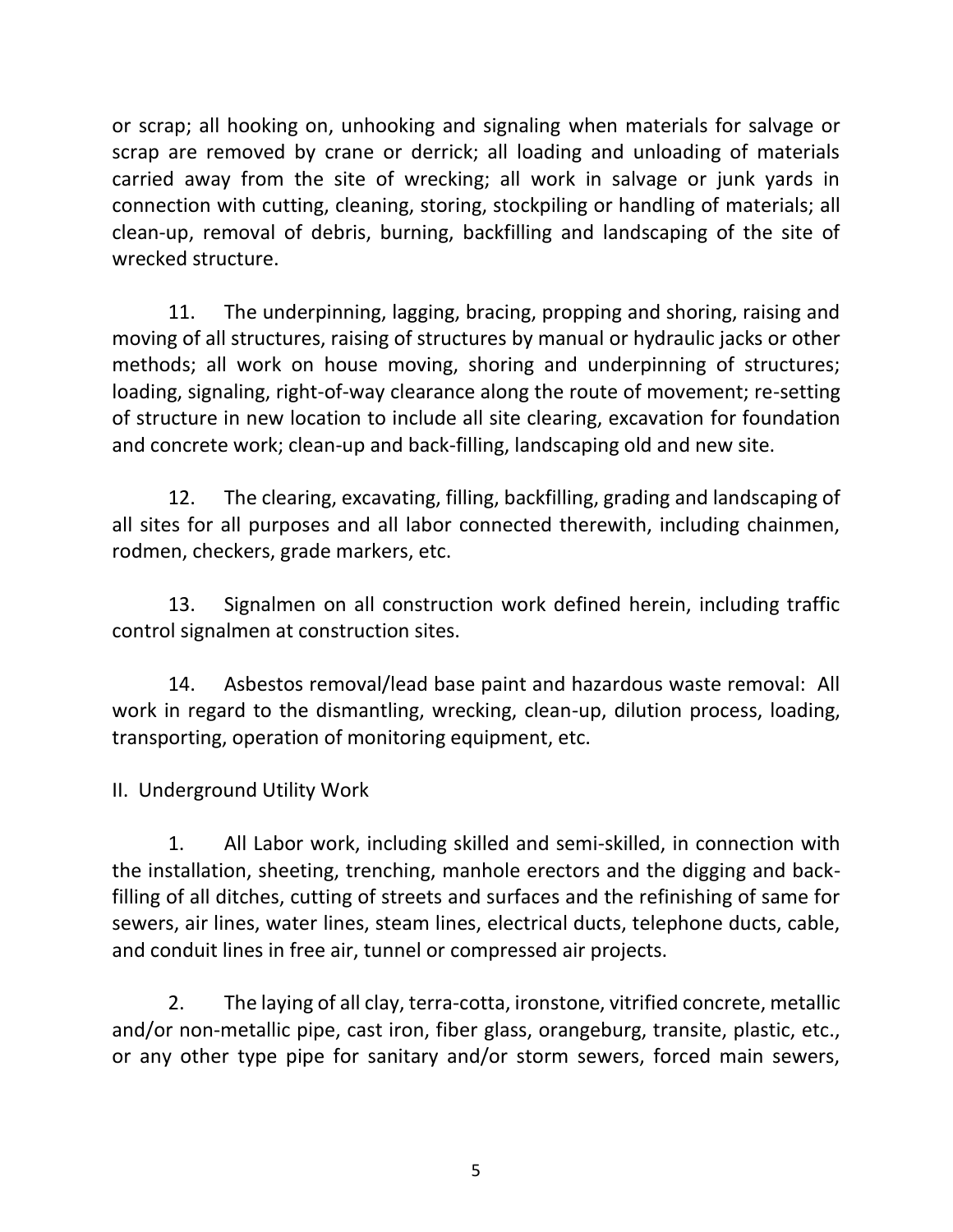subsurface drainage projects, filter beds, water lines and conduit lines in streets, roadways, right-of-way easements, building areas, etc., to the building line.

3. All the unloading and distribution of all pipe and materials used in the performance of work as set forth above.

4. All the service connections of pipe from main sewers or water lines to the building line.

5. The laying of pipe and making of all connections and/or joints or any and all types of pipe for water, sewer and/or any other uses.

6. The clearing, excavating, filling, back-filling, grading and landscaping of all sites for all purposes and all labor connected therewith, including chainmen, rodmen, checkers, grade markers, etc.

7. Signalmen on all construction work defined herein, including traffic control signalmen at construction sites.

8. The cutting of streets and "right of ways" for laying of pipes, cables and/or conduits for all purposes, digging of trenches and manholes, etc.; handling and conveying of all materials, concreting, back-filling, grading and resurfacing and all other labor connected therewith; clearing and site preparation as defined herein; cutting or jackhammering of streets, roads, sidewalks, aprons or "right-ofways" by hand or the use of air or other tools; digging of trenches, ditches and manholes and the leveling, grading and other preparation prior to laying pipe or conduit for any purpose; loading, unloading, sorting, stockpiling, wrapping, coating, treating, handling and distribution of water mains and all pipe, skids, cribbing, driving of sheet piling, lagging and shoring of all ditches, trenches and manholes, handling, mixing or pouring of concrete and the handling and placing of other materials for saddles, beds or foundations for the protection of pipes, wires, conduits, etc.; back-filling and compacting of all ditches, resurfacing of roads, streets, etc., and/or restoration of lawns and landscaping; unloading, handling, distribution, the assembly in place, bolting and lining up of sectional metal or other pipe including corrugated pipe; laying of lateral sewer pipe from main sewer or side sewer to building; laying, leveling and making of the joint of all multi-cell conduit or multi-purpose pipe; cutting of holes in walls, footings, piers or multi-purpose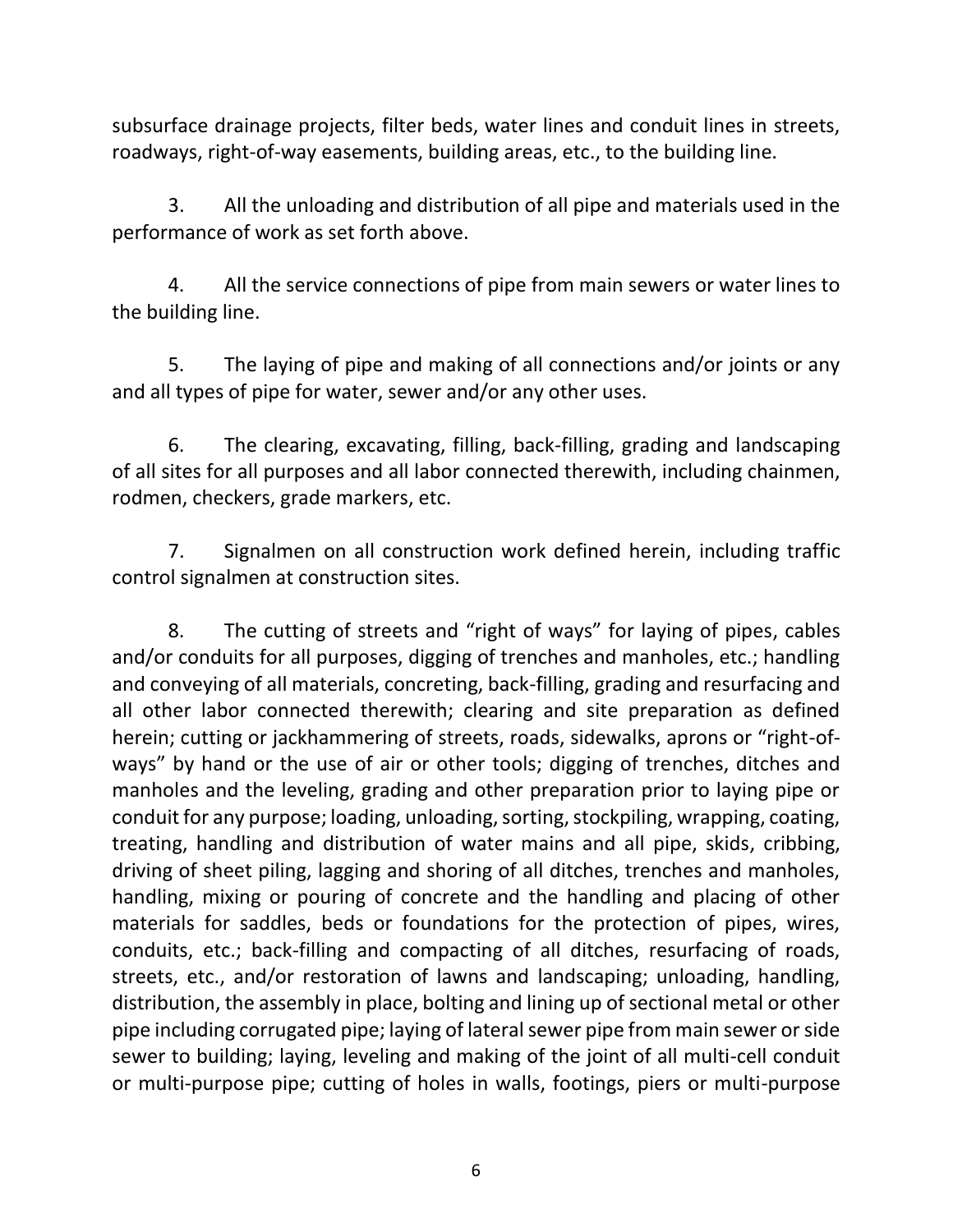pipe, cutting of holes in walls, footings, piers and/or other obstructions for the passage of pipe or conduit for any purpose and the pouring of concrete to secure said holes; digging under streets, roadways, aprons or other paved surfaces or "right-of-ways" for the passage of pipe, by hand, earth auger or any other method and manual and hydraulic jacking of pipe under said surfaces; installation of septic tanks, cesspools and drain fields, all work in connection with shafts, tunnels, subways and sewers; construction of sewers, shafts, tunnels, subways and caissons.

9. The setting of all manholes such as pre-cast poured in place, block, brick, setting of all cast iron catch basins and manholes and all work in connection thereto.

10. In compressed air, all work underground or in compression chambers, including tending of the outer air lock; all work in compressed air construction, including but not limited to, groutmen, trackmen, blasters, shield drivers, miners, brakemen, miners' helpers, lock tenders, mulching machine operators, motor men, gauge tenders, rodmen, compressed air electricians, setting of liner plate and ring sets, drill runners, powdermen or blasters, air hoist operators, form men, concrete blower operators, cement (insert) operators, power knife operators, erector operators, steel setters, cage tenders, skinners, track layers, dumpmen, diamond drillers, timbermen and retimbermen, cherry pickmen, nippers, chuck-tenders and cable tenders, vibratormen, jet gunmen, gunnite or shotcrete nozzlemen, gunmen, reboundmen and all other work connected therewith.

(a) Section 2 of the Laborers' International Union's Manual of Jurisdiction entitled Utility Work is covered by an addendum to this agreement. Please refer to that addendum for the agreement on Utility Work.

(b) The jurisdiction of work referred to in the wage classification and elsewhere in this Contract is the jurisdiction of work claimed by the Union and nothing contained herein shall make it mandatory for the Employer to accept the claims of jurisdiction as being binding upon him. The Employer does not waive any of his rights by permitting the inclusion of the jurisdiction of work in this Contract.

(c) The Parties to this Agreement are subject to and agree to submit any unresolved jurisdictional dispute to whatever Federal Governmental Agency having responsibility for the resolution of such dispute. Any decision or interpretation by

7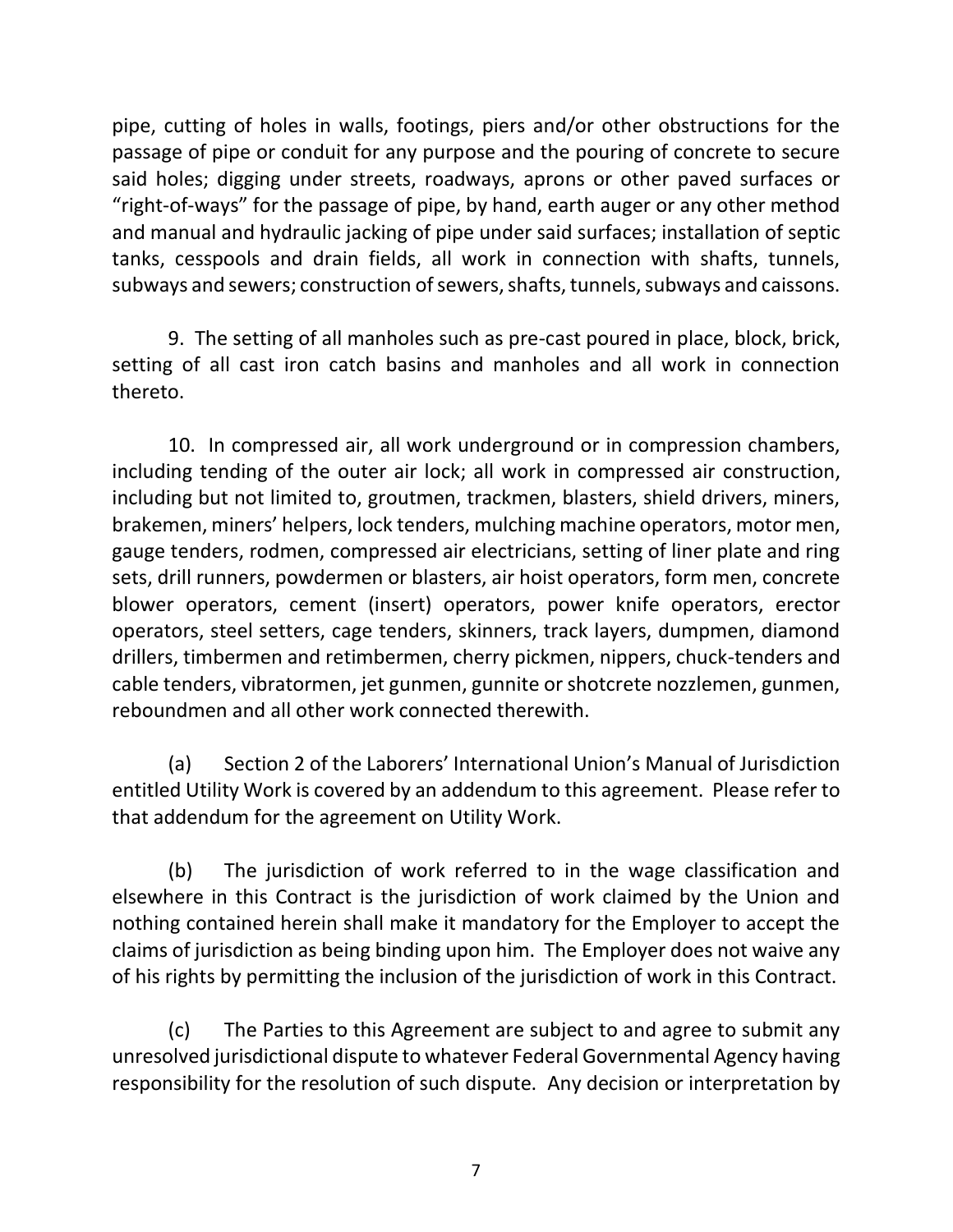said Agency shall immediately be accepted and complied with by all Parties bound by this Agreement. The Employer and the Union agree that there will be no work stoppage during the period pending a jurisdictional decision by the above mentioned Federal Agency.

(d) This Agreement shall have effect on and cover construction Laborers working for Employers on the hereinafter mentioned classes of work in the territorial jurisdiction of Laborers' Local #561. This Agreement excludes Heavy and Highway Construction work and Gas Line Distribution systems except on Industrial projects and/or Government Defense projects.

Section 2. Jurisdictional Disputes:

(a) The Employer agrees to respect the jurisdiction of the Union and shall not make a written or permanent assignment of work to other Trades without first affording Parties to the disputed work an opportunity to present evidence substantiating their claims. The Employer does not waive any of his rights by permitting the inclusion of jurisdiction of work in this Contract.

(b) It is agreed that there shall not be any work stoppages over jurisdictional disputes with any Craft or Crafts employed on any project. Should jurisdictional disputes or differences arise with other Parties which endanger the continuous progress of a project which cannot be settled at the local level, the Employer shall make a written work assignment in accordance with Area practice related to the specific project only and work shall continue in accordance with the assignment by the Employer until representatives of the Employer and representatives of the International Unions of all disputing Trades meet and bring about or cause to bring about, a satisfactory or mutual understanding with the Employer.

(c) It is agreed and understood that the Union will make every effort to inform its membership that there is a legally established neutral entrance or gate on a construction site that is being picketed illegally and where work is being performed under the conditions of this Agreement. The above does in no way waive any of an Employee's rights granted him under the constitution of the United States and/or Federal Government.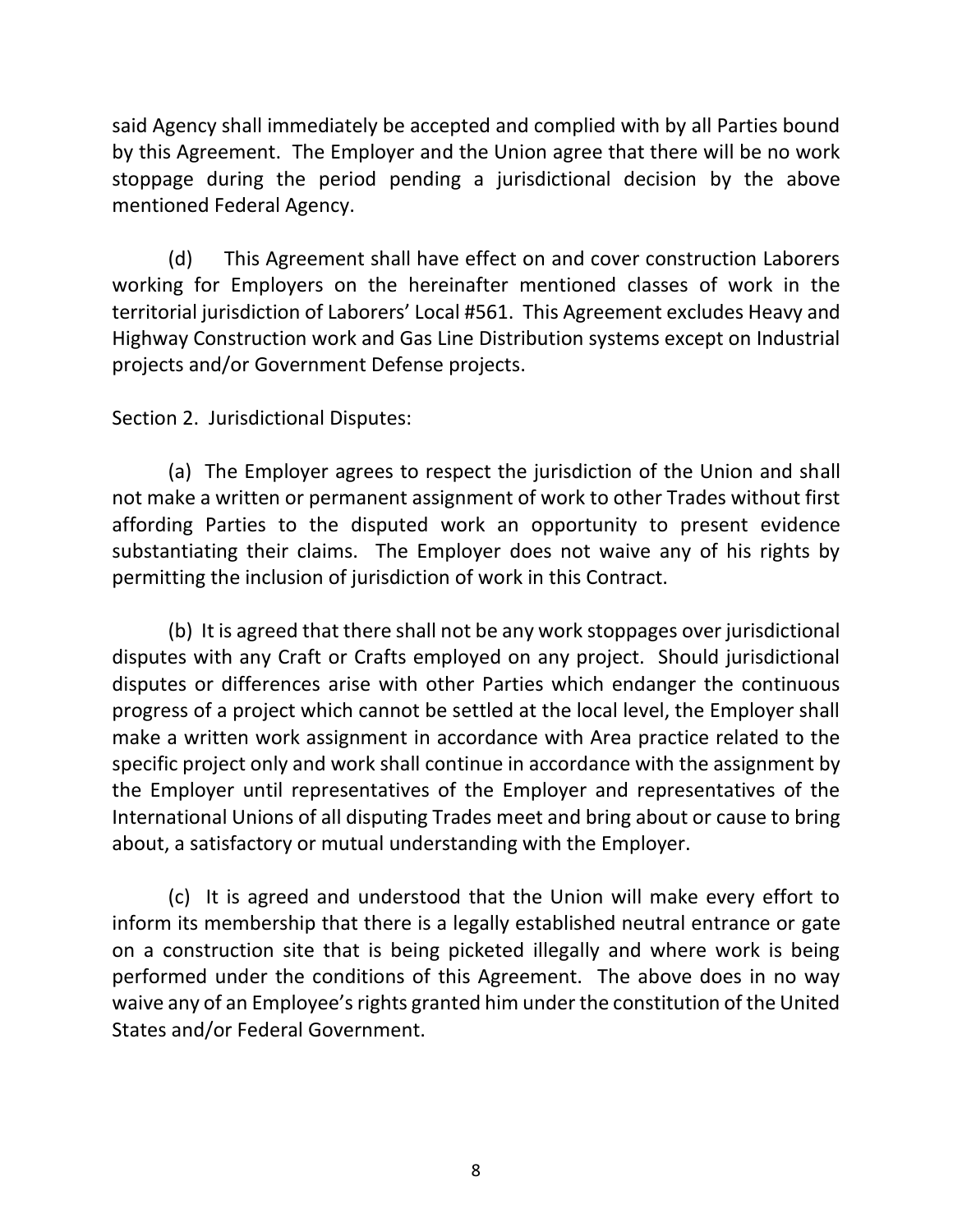### ARTICLE II Foremen

Section 1. All Labor Foremen and Hod Carrier Foremen are included in the Bargaining Unit.

Section 2. When five (5) or more Laborers, or five (5) or more Hod Carriers are employed on any one project, one (1) will be assigned as Foreman. Said Foreman may perform manual labor but he shall receive the Foreman rate as stipulated herein. When ten (10) or more Laborers or ten (10) or more Hod Carriers are employed, the Foreman shall be a non-working Foreman. At no time shall one Foreman have more than fifteen (15) Laborers or Hod Carriers under his leadership.

Section 3. Where there are three (3) or more Foremen on a project, one (1) shall be assigned as General Foreman.

Section 4. In no case shall a Foreman have the authority to hire or discharge Employees. All hiring and discharging will be done either by the Superintendent of the Party of the First Part or by the Party of the First Part.

### ARTICLE III

### Bargaining Agent

For the purpose of collective bargaining with respect to wages, hours and other conditions of employment, the Employer recognizes the Laborers' International Union of North America, State of Indiana District Council for and on behalf of Local #561 as the sole and exclusive bargaining agent for all of his Employees employed by the Employer on all work and classifications set forth in this Agreement. The State of Indiana District Council recognizes the AGC of Indiana, Inc. (AGCI) as the sole and exclusive bargaining representative for the Employers in the area of Local #561.

### ARTICLE IV

## Union Security

Section 1. The Contractor, or Employer, recognizes and acknowledges that the Laborers' International Union of North America, State of Indiana District Council, is the sole representative of all Employees in the classification of all work under its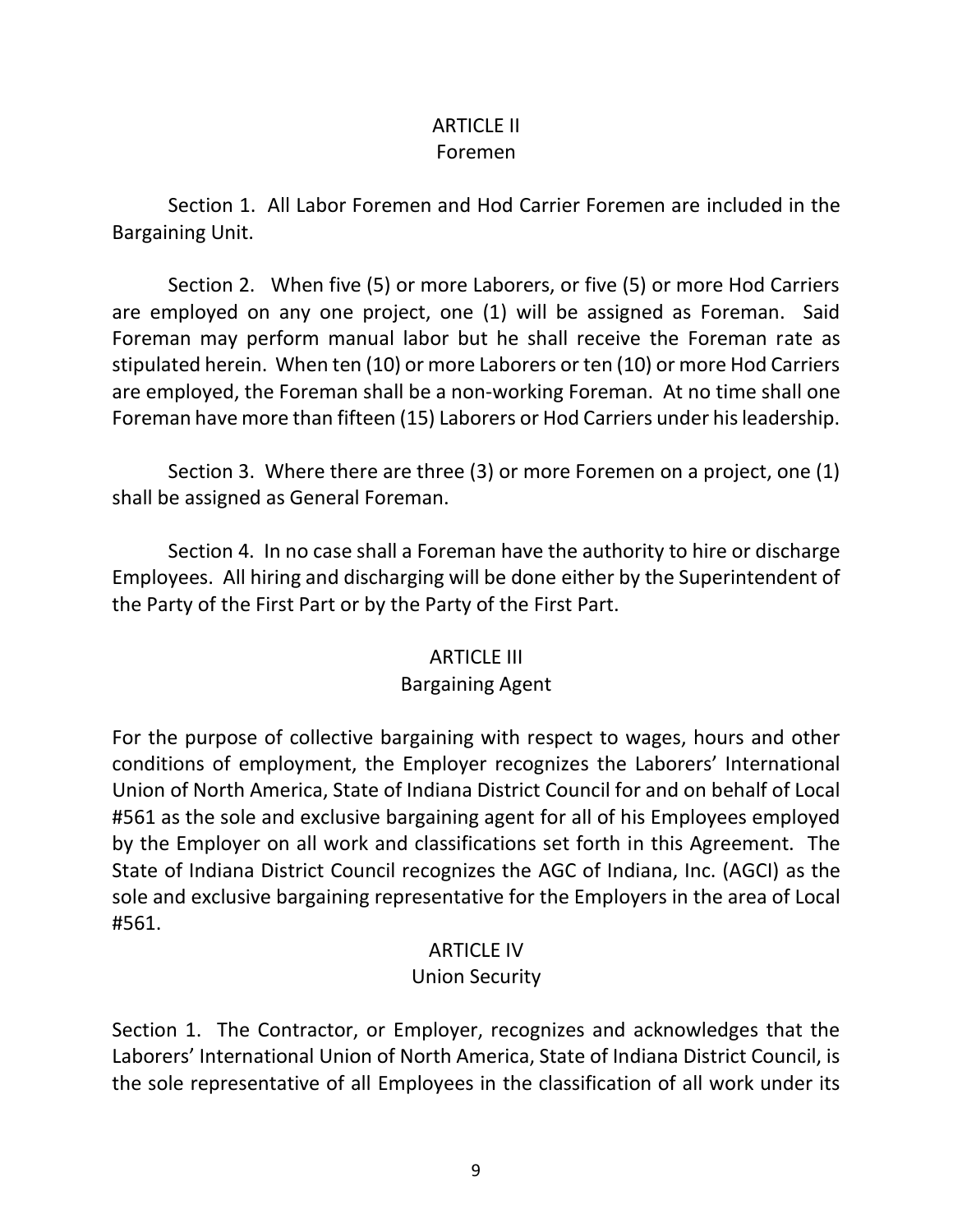jurisdiction covered by this Agreement, for the purpose of collective bargaining. The State of Indiana District Council likewise recognizes the AGC of Indiana, Inc. (AGCI) as the sole bargaining agent for work as defined herein and recognizes the AGC of Indiana, Inc. (AGCI) as negotiating agent for its members for all work set forth in Article I for the areas outlined in this Agreement.

Section 2. Subject to the provisions and limitations of the National Labor Relations Act, as amended, all present Employees who are members of the Union on the effective date of this Agreement shall continue their membership in the Union for the duration of this Agreement to the extent of paying an initiation fee and membership dues and working dues uniformly required as a condition of acquiring or retaining membership in the Union. All Employees who are not members of the Union and all persons who hereafter become Employees shall become members of the Union on the eighth (8th) day following the beginning of their employment or on the eighth (8th) day following the effective date of this Agreement, whichever is later, and shall remain members of the Union to the extent of paying an initiation fee and the membership dues and working dues uniformly required as a condition of acquiring or retaining membership in the Union, whenever employed under and for the duration of this Agreement. The provisions of this section of the Agreement are enforceable to the extent permitted by law.

Section 3. The Union shall notify the Employer, by certified mail, directed to the home office of the Employer, of any default on the part of an Employee to pay his initiation fee and membership dues and/or working dues pursuant to this Article, with a copy of said communication being hand delivered to both the job superintendent and the Employee involved. Such communication shall: identify the name and address of the delinquent Employee; state that Union membership was available to such Employee under the same terms and conditions generally applicable to other members; state that despite notice, such Employee has defaulted on his obligation to pay his initiation fee and membership dues and working dues; and shall instruct the Employer to discharge such Employee. Within twenty-four (24) hours (Saturday and Sunday excluded) from receipt of such written notice, the Employer shall discharge such Employee. The Parties agree that such discharge shall be based upon the information supplied and representations made by the Union. The provisions of this section of the Agreement are enforceable to the extent permitted by law.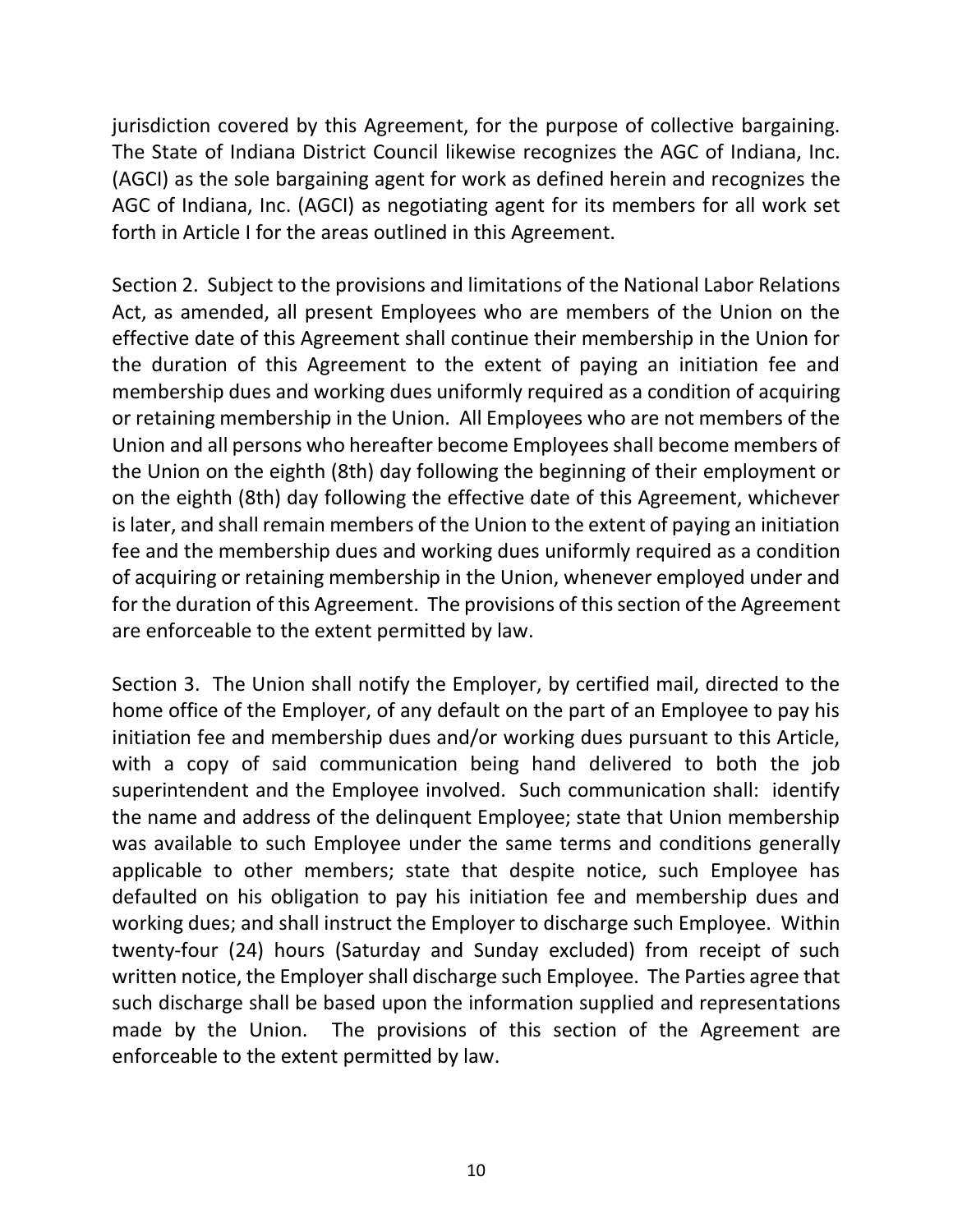Section 4. The Union shall defend, indemnify and save the Employer harmless against any and all claims, demands, suits or other form of liability including, without limitations, attorneys' fee, judgments, fines, excise taxes, penalties and settlement payments, that shall arise out of or by reason of any action or request made by the Union under this Article IV and the Union shall be presented with the claims if one were to arise. The employer invoking this section will not be able to select their own counsel to be paid by the Union. The failure to timely present any such claim to the Union will void this Section.

### ARTICLE V

## Equal Employment Opportunity

Section 1. As used in this document, the terms "he", "his" or similar masculine pronouns shall be construed to include the feminine alternatives of such pronouns. Such terms are used solely for grammatical purposes and shall not be construed to limit this contract or its application on the basis of sex, race, national origin or any other classifications.

Section 2. The parties to this Agreement agree that there will be no discrimination against or harassment of any Employee on account of race, religion, color, sex, national origin, age, disability or veteran status. It is the policy of both parties to provide equal opportunities for employment and advancement for all individuals regardless of race, religion, color, sex, national origin, age, disability or veteran status. The parties further agree to comply with all applicable state and federal employment laws, and all applicable executive orders regarding employment discrimination and affirmative action.

### ARTICLE VI

## Selection of Labor-Employment Regulations

Section 1. (a.) The Employer agrees that the Local Union, which shall refer employees to the Employer non-discriminatorily, shall be the exclusive source of bargaining unit employees, and as the Employer needs to add to its work force, they will notify Local 561 of their manpower needs. If the Local Union is unable to furnish the required number of laborers within 48 business hours following an Employer's request for manpower, the Employer may employ as many additional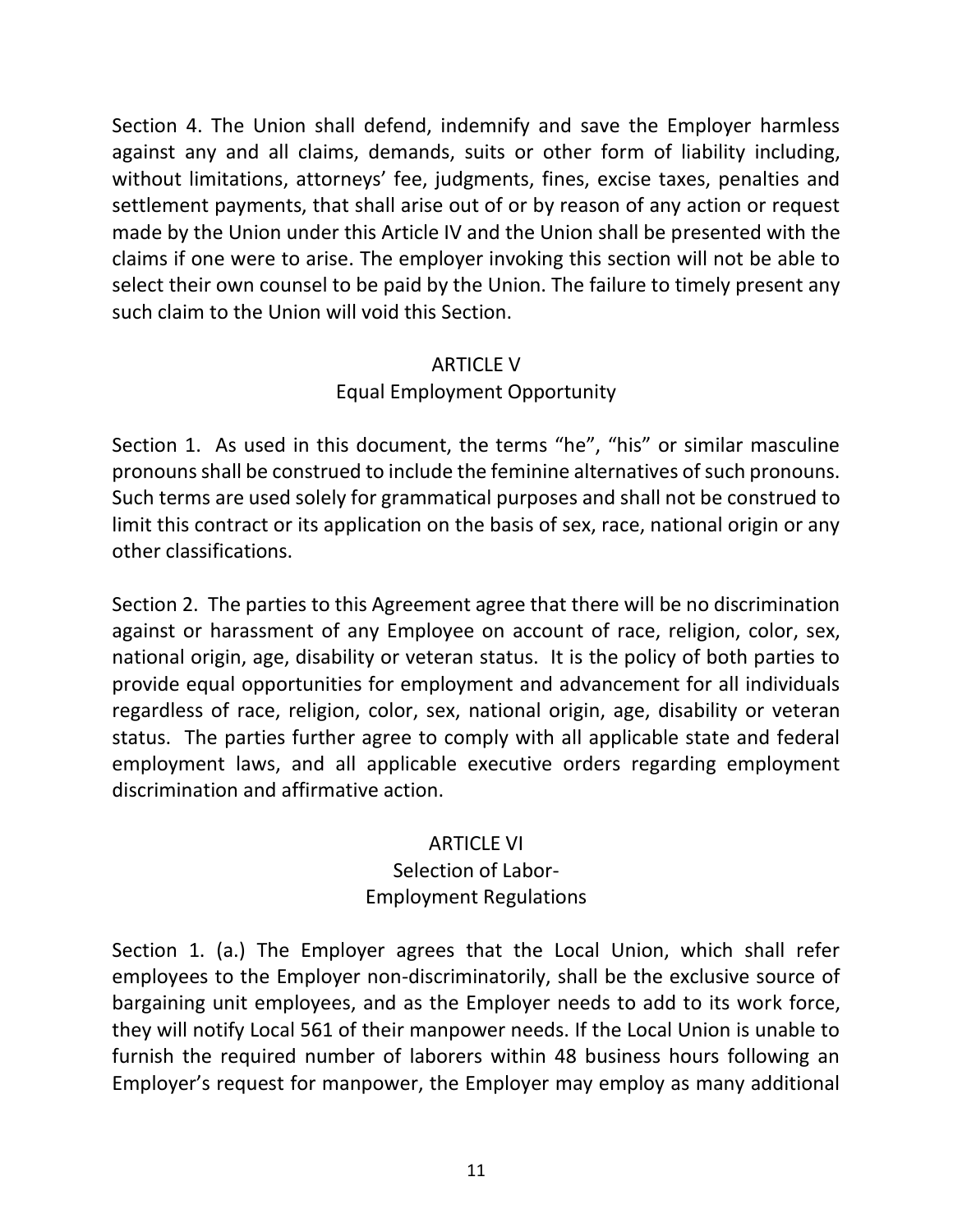employees as required to man the job provided that these employees satisfy the criteria in this Agreement for being a "Key Man". The referral rules are left to the Union's discretion and responsibility. The employer shall give the Local Union as much lead time as possible to train and certify whatever manpower is needed.

(b.) A contractor who has not previously worked in this jurisdiction may employ certain "Key Men" as defined in Section 1(d) of this Agreement.

(c.) The Employer may call the Union for an individual by name, provided he is on an unemployed list maintained by the Union and provided he is not employed by another Employer and has worked for the Employer making the request within the past twelve (12) months. Under such circumstances the Union shall refer such individual.

(d.) A "Key Man" is any employee who is regularly and customarily employed by the Employer, and who has been employed within the past twelve (12) months, and who is considered by the Employer to be necessary to the efficient performance of work under this Agreement due to the employee's special knowledge, skill and experience regarding the Employer's operations. At the prejob meeting, the Employer and the Union will discuss the availability of "Key Men" and the ratios the parties find acceptable. In no case can a "Key Man" be a nonmember of a Union. This section is applicable as permitted by law.

(e.) The Employer retains the right to reject any applicant whether furnished by the Union or not, and further, the Employer shall have the right to determine the competency and qualifications of his Employees and the right to discharge for just cause.

(f.) The Union and Employer agree to comply with the Immigration Reform and Control Act of 1986 and rules and regulations promulgated thereunder.

## ARTICLE VII

## Welfare Trust Fund

Section 1. On work covered by this Agreement, the Employer agrees to pay into the Indiana Laborers Welfare Fund the amount in cents per hour as shown in Article XXVII. Payment shall be made on the dates, in the manner, form and in accordance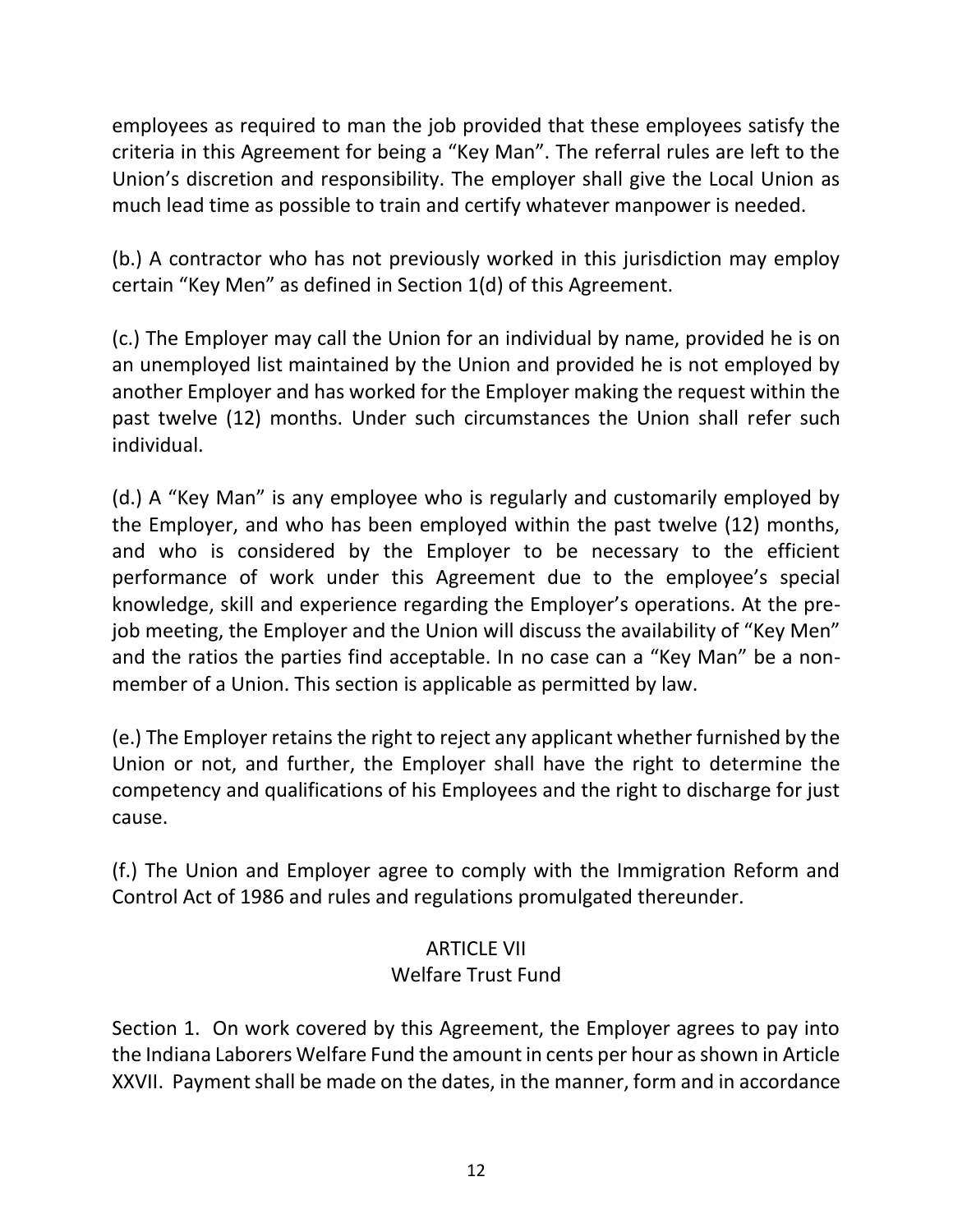with the rules and regulations as adopted by the Trustees of the herein mentioned Welfare Fund.

Section 2. The Employer agrees to be bound by the Agreement and Declaration of Trust, entered into and dated May 25, 1953, establishing the Indiana State District Council of Laborers and Hod Carriers Welfare Fund and Participating Employers and by any amendments to said Trust Agreement.

Section 3. The Welfare Trust Fund shall be administered in accordance with all provisions of applicable law.

### ARTICLE VIII

### Pension Trust Fund

Section 1. On work covered by this Agreement the Employer agrees to pay into the Indiana Laborers Pension Fund the amount in cents per hour as shown in Article XXVII. Payment shall be made on the dates, in the manner, form and in accordance with the rules and regulations as adopted by the Trustees of the herein mentioned Pension Trust Fund.

Section 2. The Employer agrees to be bound by the Agreement and Declaration of Trust entered into and dated June 1, 1962, establishing the Indiana State District Council of Laborers and Hod Carriers Pension Fund and Participating Employers and by any amendments to said Trust Agreement.

Section 3. The Pension Trust Fund shall be administered in accordance with all provisions of applicable law.

Section 4. If, during the life of this Agreement, the Employer is required by Plan Trustees to increase the hourly pension contribution payment amount provided for in the schedule of total economics set forth in Article XXVII, Hourly Wage Rates, such increase shall be offset by reduction of an equal amount from any component (excluding CAPCI and SAP) of the total hourly rate, as provided for in Article XXVII, in order that the "Total" payment as provided for in Article XXVII remains the same throughout the life of this Agreement.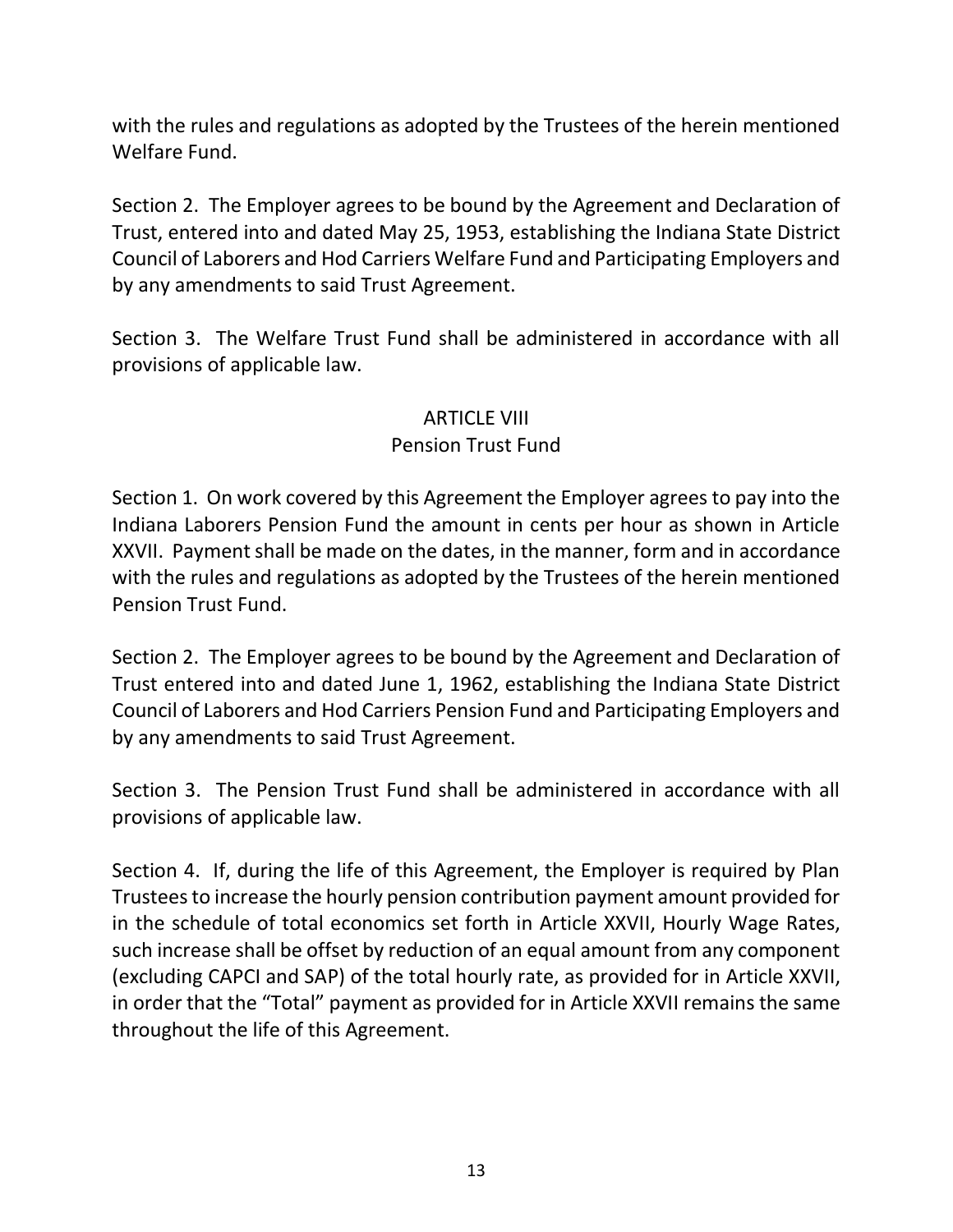### ARTICLE IX

## Indiana Laborers Defined Contribution Trust Fund

Section 1. On work covered by this Agreement, the Employer agrees to pay into the Indiana Laborers Defined Contribution Trust Fund (ILDCTF) the amount in cents per hour as shown in Article XXVII. Payment shall be made on the dates, in the manner, form and in accordance with the rules and regulations as adopted by the trustees of the herein mentioned ILDCTF.

Section 2. The Employer agrees to be bound by the Agreement and Declaration of Trust entered into and dated May 1, 2014, establishing the Indiana Laborers Defined Contribution Trust Fund and by any amendments to said Trust Agreement.

Section 3. The ILDCTF shall be administered in accordance with all provisions of applicable law, and will be domiciled in Indiana.

### ARTICLE X

### Training Trust Fund

Section 1. On work covered by this Agreement the Employer agrees to pay into the Indiana Laborers' Training Trust Fund the amount in cents per hour as shown in Article XXVII. Payment shall be made on the dates, in the manner, form and in accordance with the rules and regulations as adopted by the Trustees of the herein mentioned Training Trust Fund.

Section 2. The Employer agrees to be bound by the Agreement and Declaration of Trust entered into and dated April 1, 1968, establishing the Indiana Laborers' Training Trust Fund and Participating Employers and by any amendments to said Trust Agreement.

Section 3. The Indiana Laborers Training Trust Fund shall be administered in accordance with all provisions of applicable law.

## ARTICLE XI

### Pre-Job Conference

Section 1. Upon written request by either party, a pre-job conference will be held prior to the time the Employees of such Employer begin work on the job.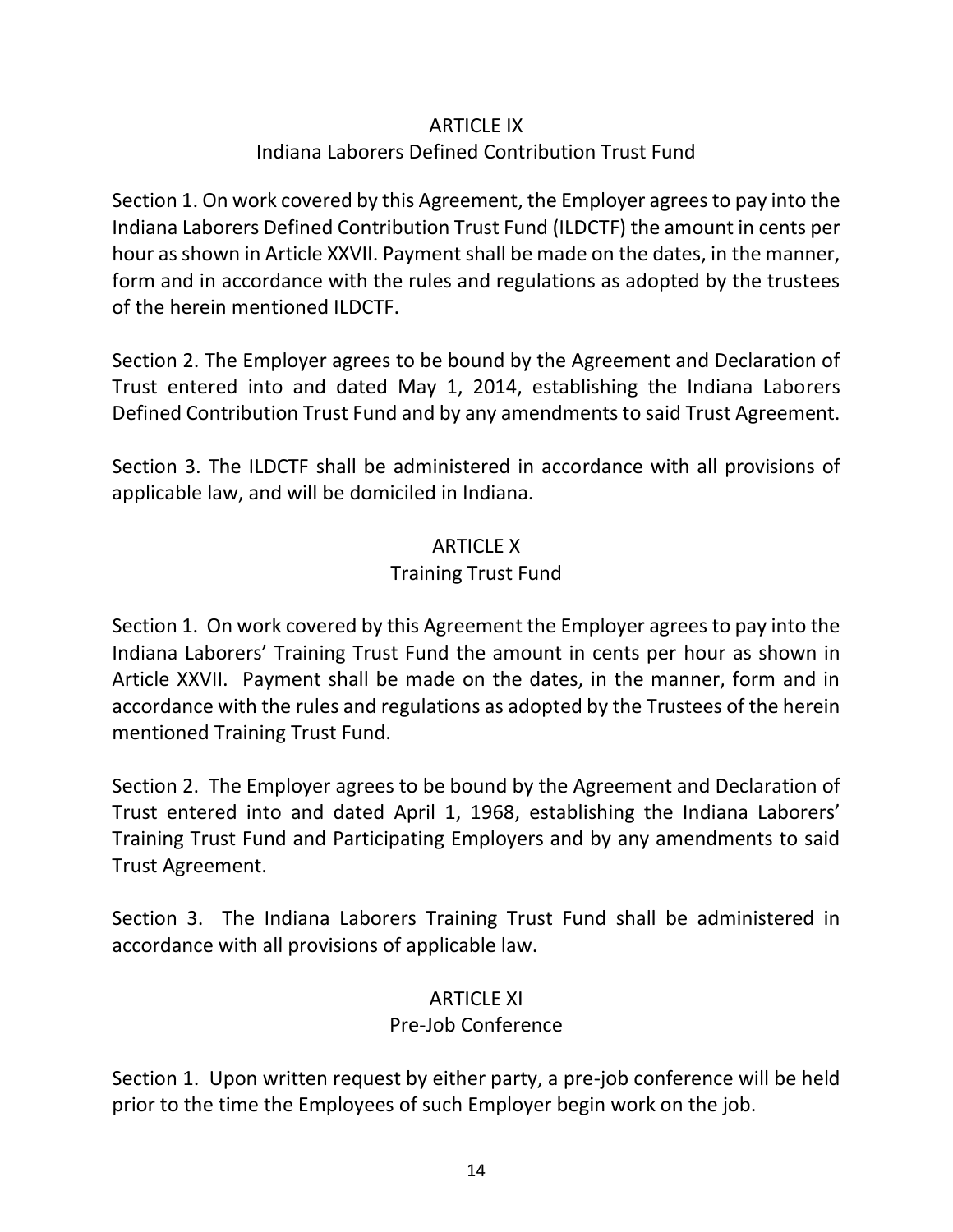Section 2. A written request for a pre-job conference sent by either Party shall be sent by certified mail. If either Party refuses to honor the request for a pre-job conference within five (5) working days from receipt of requested pre-job conference or does not abide by a previously agreed and signed pre-job conference "report form" or in the event a pre-job is not mutually agreed to and a "report form" signed by both parties upon request, the Local Union has the right to picket, strike and/or withhold Employees. However, no picketing, striking, withdrawal or withholding of Employees will occur until the State of Indiana District Council has had an opportunity to investigate said violation.

### ARTICLE XII

## Working Hours and Overtime

Section 1. The regular work week shall be a forty (40) hour week, Monday a.m. through Friday p.m. Eight (8) consecutive hours, excluding lunch periods, shall constitute a day's work between the hours of 6:00 a.m. and 6:00 p.m. with one-half (1/2) hour off for lunch. Starting time outside these hours may be established by mutual agreement. Regular starting time shall begin no earlier than 6:00 a.m. and no later than 8:00 a.m.

A. The Union agrees that the Employer may perform Saturday work at straight time only under the following conditions:

1. The Employees on the job site have worked less than forty (40) hours during the preceding week;

2. Saturday straight time work will be performed on a voluntary basis; paid at straight time only if all other crafts get straight time. When Laborers are hired during the work week and haven't been offered the opportunity to work forty (40) hours, their make-up day overtime pay will be determined by the regular crew overtime.

3. A Saturday make-up day will only apply if the Employees are off during the work week due to inclement weather.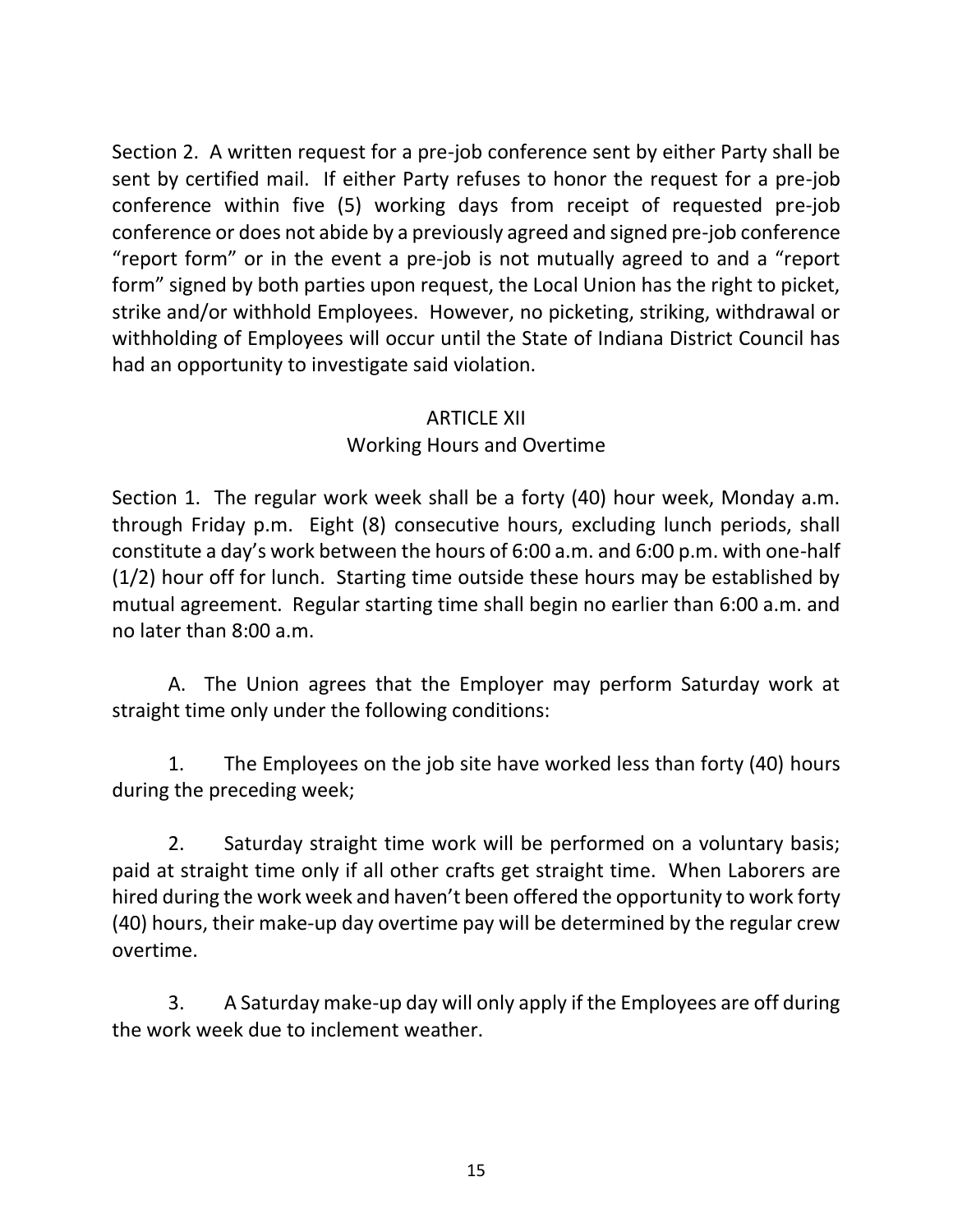Section 2. Time and one-half shall be paid for all overtime work, which shall include all work done before regular starting time, or after regular working period, or after eight (8) hours work. All work on Saturday shall be at time and one-half.

Section 2a. At the discretion of the Employer and the Union, a four (4), ten (10) hour day schedule may be worked, if permissible by law or state regulation. Only Friday would become the make-up day in a four (4), ten (10) hour day schedule. When the Friday make-up day is used, it is agreed that when a crew works thirty (30) hours or less during the regular four (4), ten (10) hour day work week, Monday through Thursday, these ten (10) hours may be made up by the entire crew on Friday (weather permitting) at the straight-time rate of pay. All hours worked in excess of forty (40) hours in the work week, or ten (10) hours each day shall be paid at the appropriate overtime rate. In the event of a make-up day, it shall be voluntary on the part of the Employees, and the declining of such work shall be without penalty or recrimination. Notice will be given by noon Thursday if a makeup day is to be worked.

Section 3. It is mutually agreed and understood that Mason Tenders who start prior to the established project starting time by nature of their work, are entitled to the applicable overtime rate as provided in Section 1 of this Article.

Section 4. All work performed on Sundays and Holidays shall be paid at the rate of double (2x) time the regular rate of pay. Holidays mentioned in this Article shall be: New Year's Day, Memorial Day, Fourth of July, Labor Day, Thanksgiving Day and Christmas Day. No work shall be performed on Labor Day except to save life or property. Where any of the herein mentioned Holidays fall on Sunday, the following Monday will be observed as the Holiday. Where any of the herein mentioned Holidays fall on Saturday, the previous Friday will be observed as the Holiday. Veteran's Day shall be observed Friday after Thanksgiving.

Section 5. Inclement Weather – When an Employee reports to work but is unable to work due to inclement weather or any other condition beyond the Employer's control, the Employee will receive two hours show up pay for reporting unless notified the day before by the Employer not to report. When an Employee starts to work but is unable to continue due to inclement weather or any other conditions beyond the Employer's control, then the Employee will be paid for actual hours worked.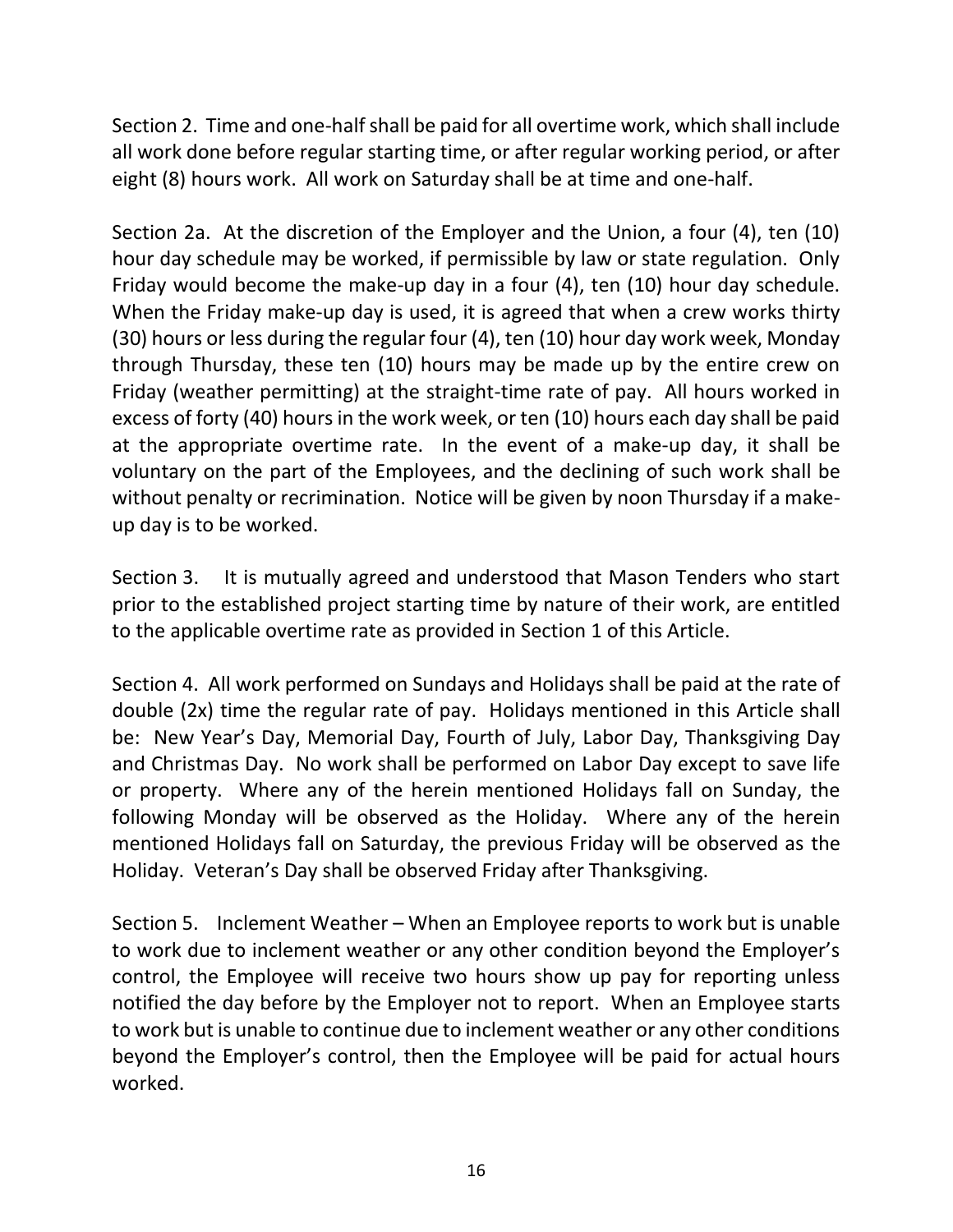Section 6. If an Employee actually starts to work, he shall receive four (4) hours' pay, except in case of inclement weather, a work stoppage by another Trade, or on an overtime day if he has been ordered to work. If an Employee works over four (4) hours, he shall be paid for eight (8) hours, except in cases of inclement weather, a work stoppage by another Trade, or on an overtime day if he has been ordered to work.

Section 7. It is understood that consistent with this Section, an Employee will not be docked for any time lost due to breakdowns of machinery or while waiting for materials.

Section 8. The Employer shall furnish special wearing apparel, such as rain hats, coats and boots to protect the Employee when working in inclement weather or adverse conditions and the individual Employer shall also furnish safety equipment such as safety hats, safety goggles, respirators and protective masks and slip-over boots for all Employees working in concrete. It is agreed and understood that the Employer shall be permitted to charge any Employee for such wearing apparel and safety equipment should the Employee fail to return any item issued to him as mentioned in this Section. On open projects adequate shelter to be shared with other Trades for protection during inclement weather shall be provided.

Section 9. A lunch period of thirty (30) minutes shall be established between the third (3) and fifth (5) hour or between 11:00 a.m. and 1:00 p.m. When an Employee or Employees are required to take their lunch after the fifth (5) hour or after 1:00 p.m. said Employee shall be paid at one and one half ( 1 1/2) times the regular rate of pay for the thirty (30) minute lunch period and shall be allowed a fifteen (15) minute lunch period at the regular rate of pay.

It is further understood and agreed that after ten (10) hours work, the Employee will be granted a twenty (20) minute lunch period paid by the Employer. When Employees are required to work through the twenty (20) minute lunch period, they will be paid an additional twenty (20) minutes pay at the applicable overtime rate of pay.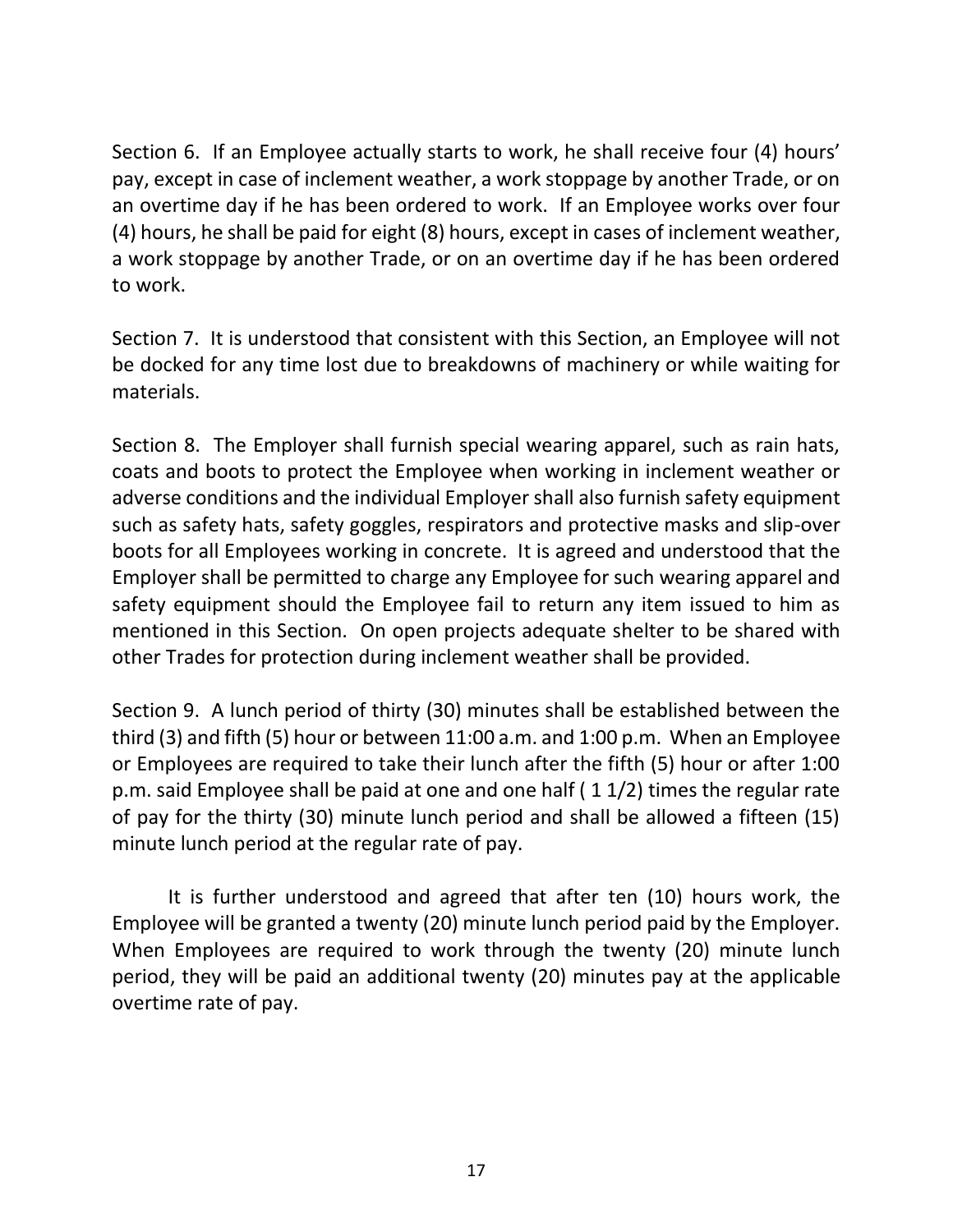## ARTICLE XIII Shift Work

Section 1. When shifts are required, the first shift shall work eight (8) hours at the regular rate of pay. The second shift shall work seven and one-half (7 1/2) hours and receive eight (8) hours at the regular straight time hourly rate. The third shift shall work seven (7) hours and receive eight (8) hours at the regular straight time hourly rate. A first shift is not necessary to establish the existence of the second and/or third shift.

Section 2. When an Employee is required to start their shift on a Saturday or Sunday, or required to work overtime, whatever day a shift starts on (whether weekday, Saturday, Sunday or holiday) the Employer will be obligated to continue paying the applicable rate until the Employee has had an eight (8) hour break between shifts. Refer to ARTICLE XII Working Hours and Overtime; Sec. 2, and Sec. 4. for the appropriate rate of pay.

# ARTICLE XIV

### **Stewards**

Section 1. When the Business Manager of the Party of the Second Part deems it advisable, the Business Manager shall appoint a Steward on any given project. Said Steward is to be recognized by the Employer and shall have the right to sit in on any grievance without discrimination. Said Steward or Foreman shall be retained on any given project, where appointed, as long as or when any Employee or Employees are employed, provided the Steward or Foreman is able to perform the work assigned to him. A Foreman may be retained or called back and Steward laid off or called back, temporarily or permanently, by mutual agreement of Employer and Union. Furthermore, in case a project is shut down temporarily or indefinitely, and the Steward or Foreman is laid off, said Steward or Foreman shall be the first Employee to be recalled by the Party of the First Part when work on the project is again resumed. The Steward shall account for all time away from the work crew to his immediate Foreman or Supervisor.

Section 1(a) Stewards - The Union may appoint a Steward for each shift. The Steward shall be allowed a reasonable amount of time to check Laborers' dues books and report any violations of the Agreement to the Union. The Steward shall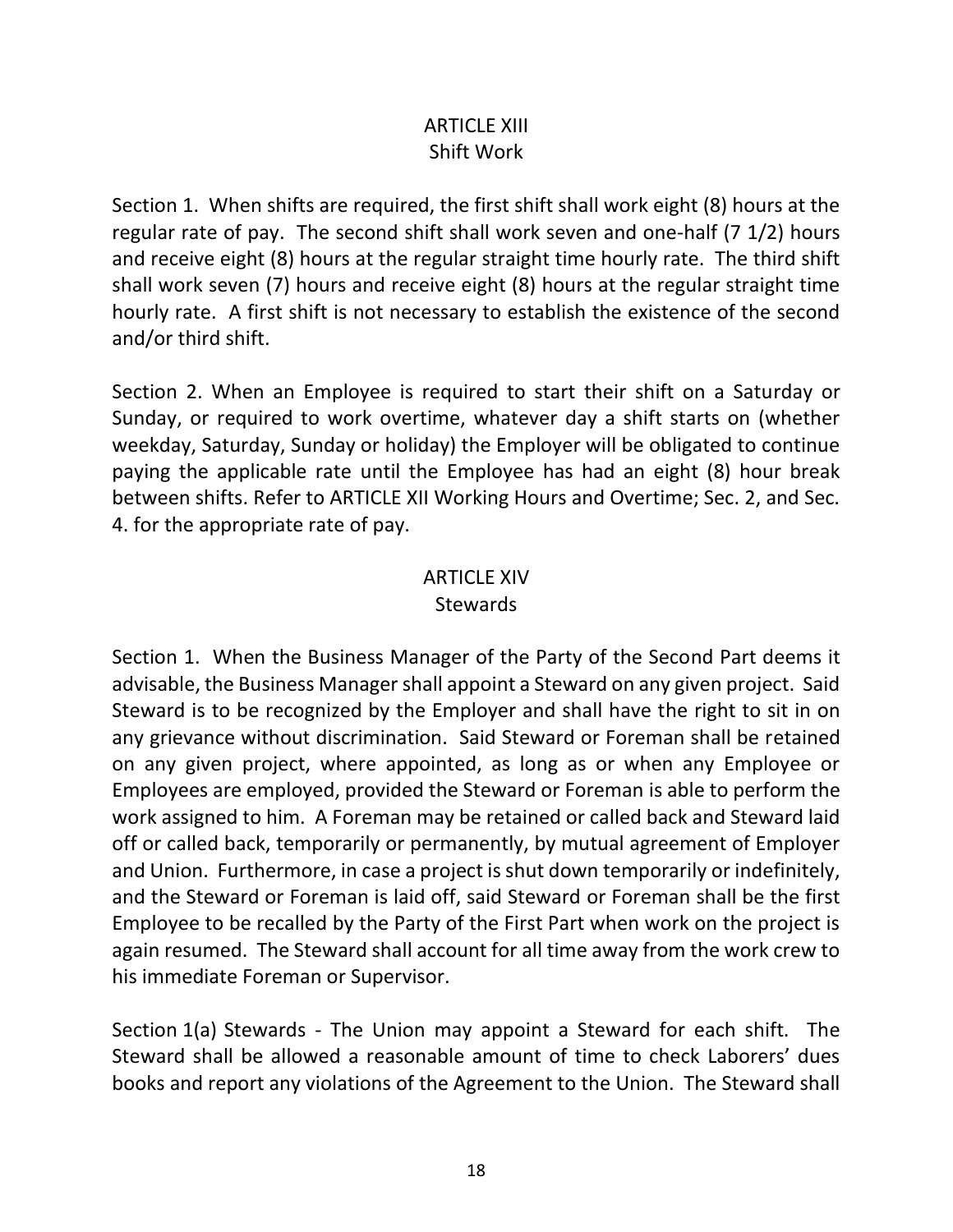work on the job until the completion of all work covered by the terms of this Agreement performed by the Employer and, if available, shall work all overtime performed by the Employer. The Steward shall not be laid off unless he is the last Laborer on the job and the Local Union shall be notified forty-eight (48) hours prior to the layoff, excluding Saturdays, Sundays, and Holidays.

Section 2. In the event the Steward is not performing in the best interest of the Union and/or the Employer, the Union Business Manager and the Employer shall meet and resolve the matter.

Section 3. It is mutually agreed and understood that the Steward shall not be terminated until such meeting between the Local Union Business Manager and the Employer has been held.

Section 4. In the event that no understanding can be reached by the Business Manager and the Employer, then it shall be clearly understood that any matter of discharge may be taken through the proper steps of the grievance procedure as outlined in this Agreement.

Section 5. For all purposes of this Agreement it is understood that the duties of the Steward are limited to:

- (a) To report to the Business Manager and the Employer any violation of this Agreement by either the First or Second Parties.
- (b) To attempt to settle any grievance which arises on the job and to report to the Business Manager any matter that he cannot settle with the Employer.
- (c) To report hazardous conditions to the job superintendent. If such hazardous conditions are not eliminated by the job superintendent or the Employer, he shall then report the same to the Business Manager of the Local Union, who will in turn consult with the Employer. At no time will any Employee be required to work under conditions considered hazardous by the Business Manager or the Local Union after consultation with the Employer.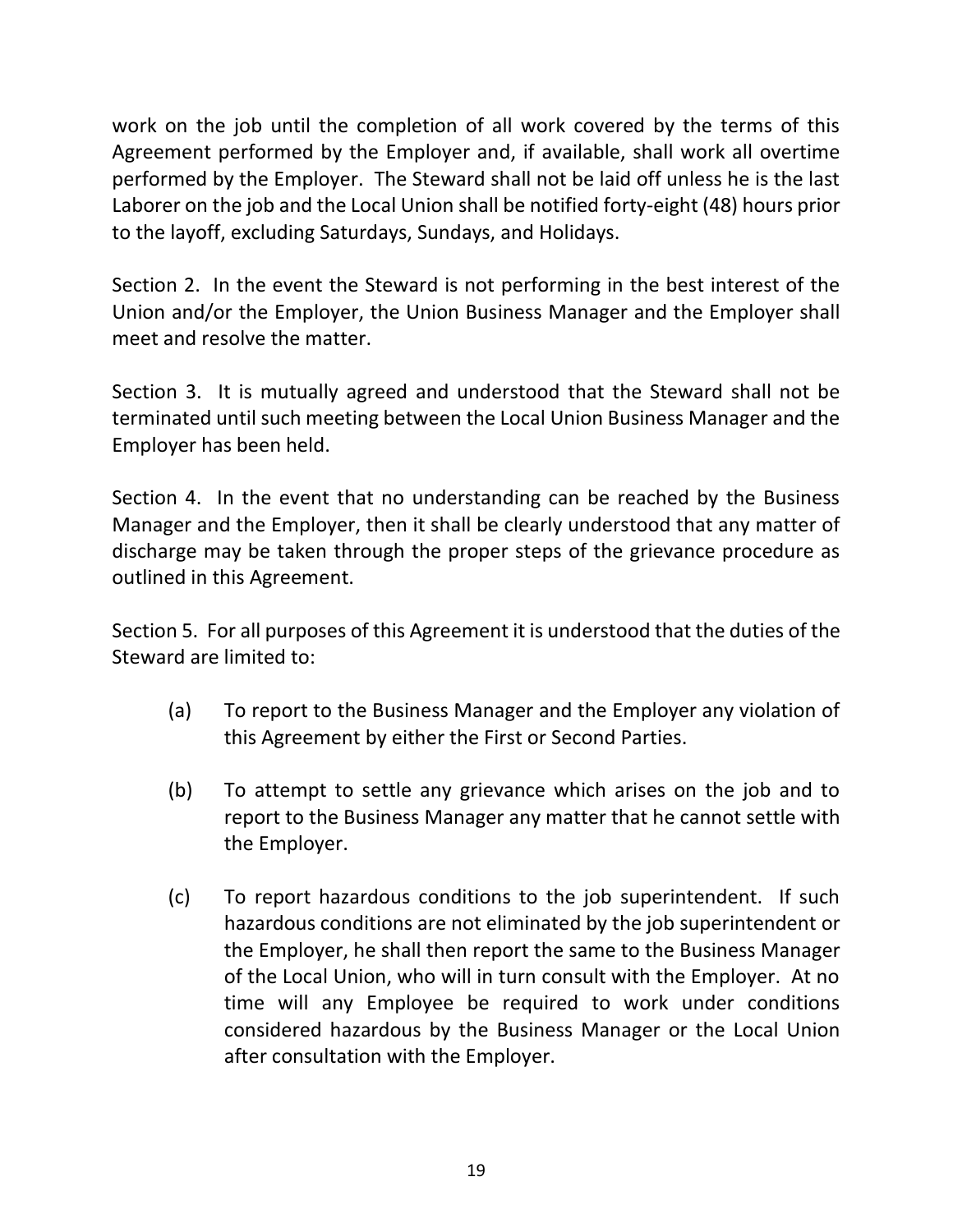## ARTICLE XV Pay Day

Section 1. The Employer shall pay Employees weekly and the payment shall be in full for the payroll period. Payment shall be made within five (5) days of the payroll period and shall be in cash or by check. In the event Employees covered by this Agreement are laid off permanently or discharged, they shall be paid within that work day. It is strictly understood and agreed that should any Employee discharged or laid off permanently be required to report the next morning to collect his pay shall receive four (4) hours show up pay for reporting for his pay for each subsequent morning on which he returns until paid. Employees who quit voluntarily shall be paid at their next regular pay day.

Section 2. Each weekly pay shall be accompanied by a statement listing the name of the Employee and Employer, the date, the number of hours worked, both straight and overtime, the monies deducted and for what purposes said deductions were made.

# ARTICLE XVI

## Safety

Section 1. The Employer agrees to provide safe working conditions and practices as set forth in current Safety Standards for the Construction Industry.

Section 2. It is agreed that each Employee covered by this Agreement shall fully comply with all safety directives issued by his Employer and shall properly utilize all safety equipment provided by his Employer when so directed. Failure to comply with these provisions shall be deemed sufficient cause for immediate discharge.

## ARTICLE XVII Worker's Compensation

Section 1. The Employer agrees to ensure that all Worker's Compensation claims will be filed in the most timely and expeditious manner and in any event not later than seven (7) days following the illness or injury. Upon request, the Employer agrees to provide the Employee and/or the Local Union involved the name and address of the Employer's insurance carrier.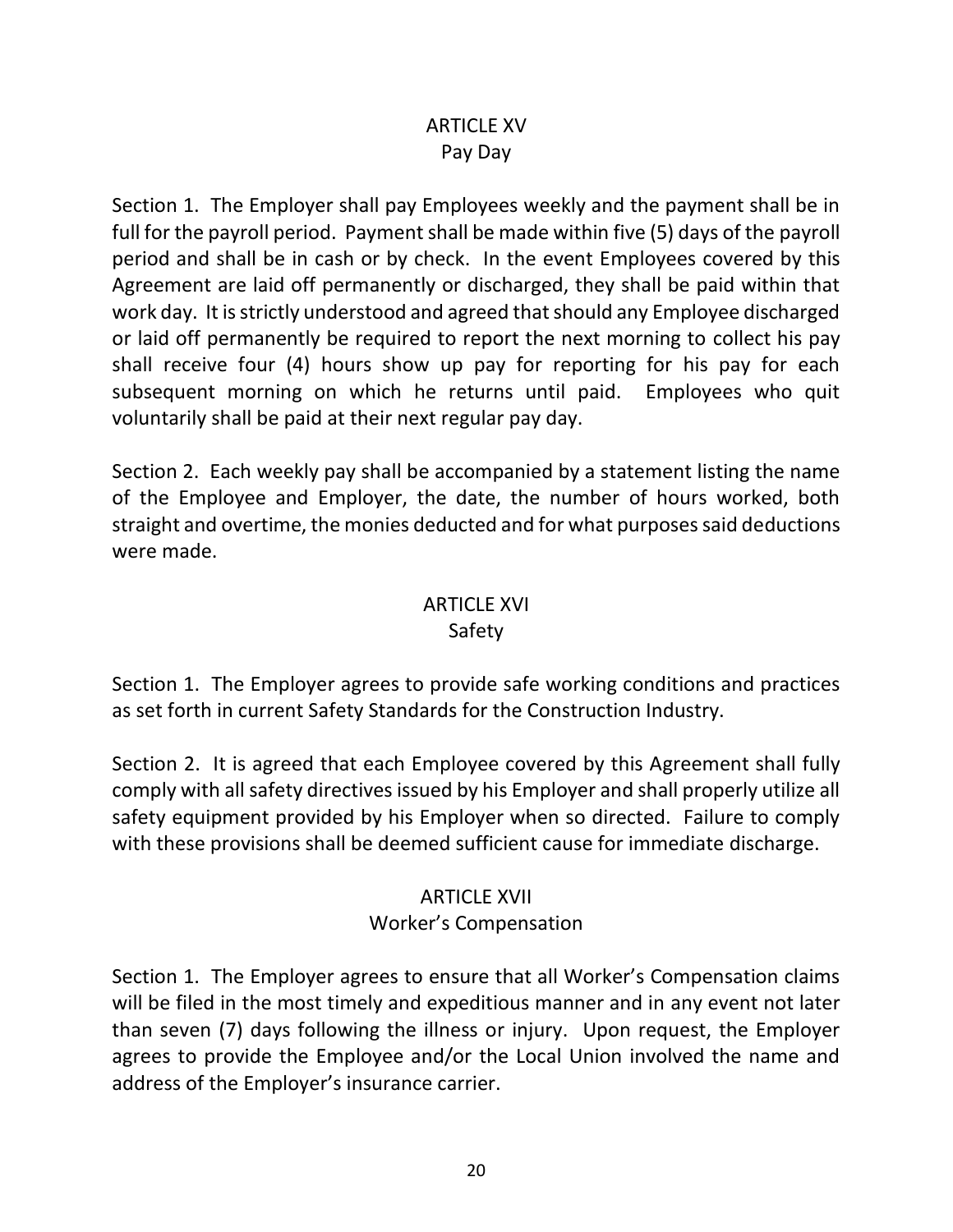## ARTICLE XVIII Elimination of Restrictions

Section 1. No rules, customs or practices shall be permitted that limit production or increase the time required to do any work. There shall be no limitation or restriction of the use of machinery, tools, or other labor saving devices, except that no shovel larger than a No. 2 shall be used other than on snow and light weight materials.

### ARTICLE XIX

### Sub-Contractor

Section 1. The Employer shall not contract any work covered by this Agreement to be done at the site of construction, alterations, repairs or any new construction to any person, firm or company that does not have an existing labor agreement or will not sign an agreement with the Union covering such work within the scope of this Agreement.

Section 2. Effective April 1, 2021, when an Employer working under this Agreement is selected as a Construction Manager at Risk (CMAR) (also described as Construction Manager as Constructor (CMc)), on an Indiana public works project pursuant to Indiana Code 5-32, the Employer shall notify the applicable Local Union and the District Council when the Employer solicits bids for first-tier subcontracts on the CMAR/CMc project. This Employer notice shall occur at least two weeks before the Employer publishes a notice seeking bids on the first-tier subcontracts or otherwise solicits bids on the first-tier subcontracts. If the lowest responsive and responsible or lowest and best bid is from a first-tier subcontractor not signatory to the Union, the signatory contractor acting as a CMAR/CMc will be granted relief from Section 1 of this clause. If a CMAR/CMc fails to notify the applicable Local Union and District Council at least two weeks in advance of the date for publishing the bid notice or soliciting bids for a first-tier subcontract, this Section shall not apply.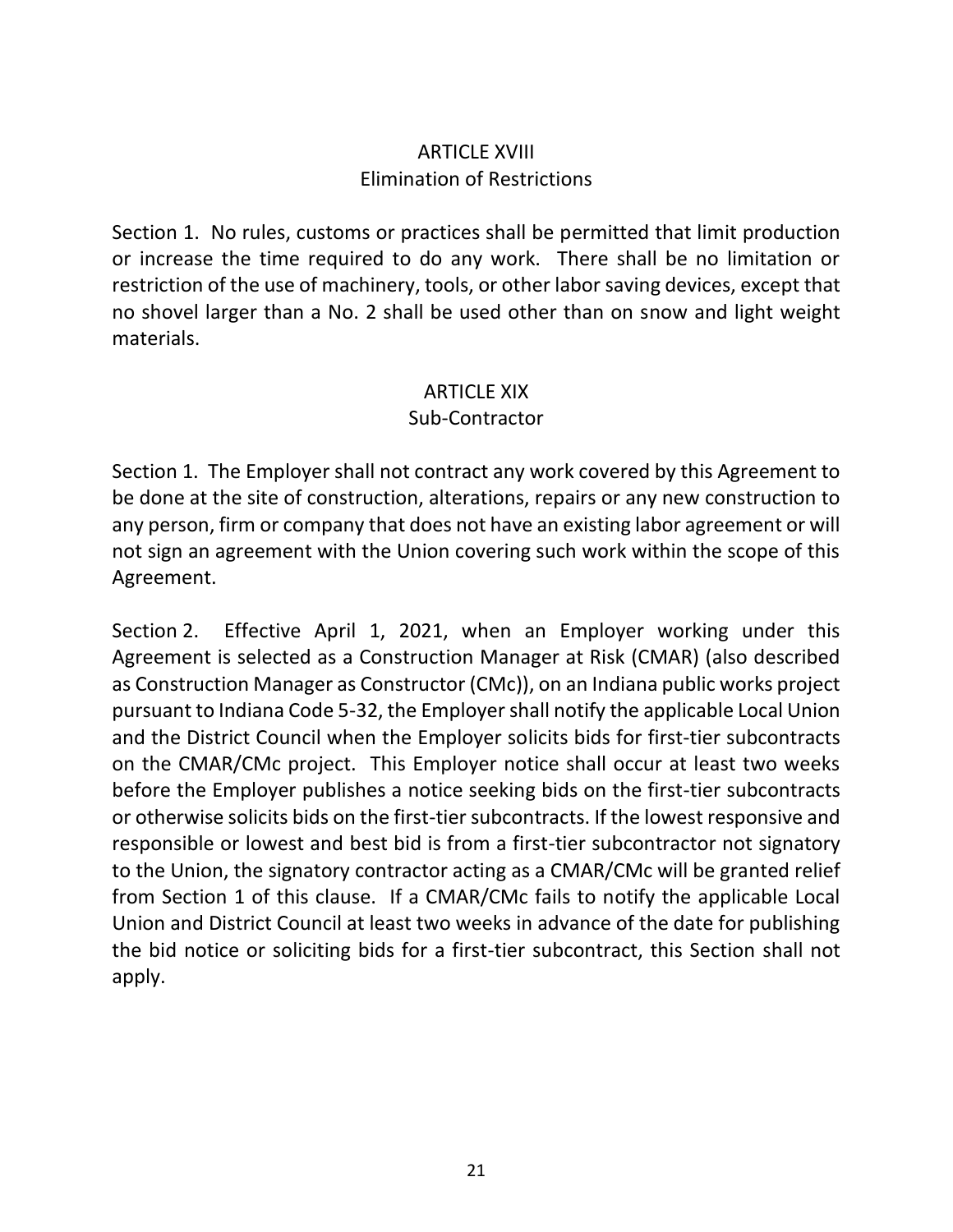## ARTICLE XX Grievance Procedure

Section 1. (a) There shall be no stoppage of work on account of any difference of opinion, or dispute which may arise between the Parties of the First Part and Second Part. It is agreed by the Parties that all grievances, disputes, or claims, (except jurisdictional disputes, wage rates, fringe benefits and dues check-off) which may arise with respect to the enforcement or interpretation of any of the terms of this Agreement are to be resolved in the following manner:

All grievances, disputes, or claims which may arise between Employers signatory to this Agreement or Employees who have accepted this Agreement and thus became Parties hereto shall be resolved in the following manner:

- (1) The dispute shall first be discussed by the Job Steward or other Union Representative and the Employer's Foreman and/or Superintendent.
- (2) If the grievance is not resolved, then the dispute shall be referred to the Business Representative of the Union and Employer's Representative.
- (3) In the event said dispute has not been resolved, the State of Indiana District Council through its Representative, shall meet with the Employer's Representative, in an attempt to resolve said dispute.
- (4) In the event that the dispute is not settled, either Party may, through written notice to the other Party, submit the grievance or dispute to final and binding arbitration.
- (5) The Arbitrator shall be selected in the following manner:

The Federal Mediation and Conciliation Service shall be requested to submit a panel of arbitrators, who shall be members of the National Academy of Arbitrators, of which names are alternately struck until the remaining arbitrator, whose name remains on the list, shall serve as the arbitrator to hear and decide the dispute and/or grievance. The arbitrator's decision shall be final and binding on both Parties.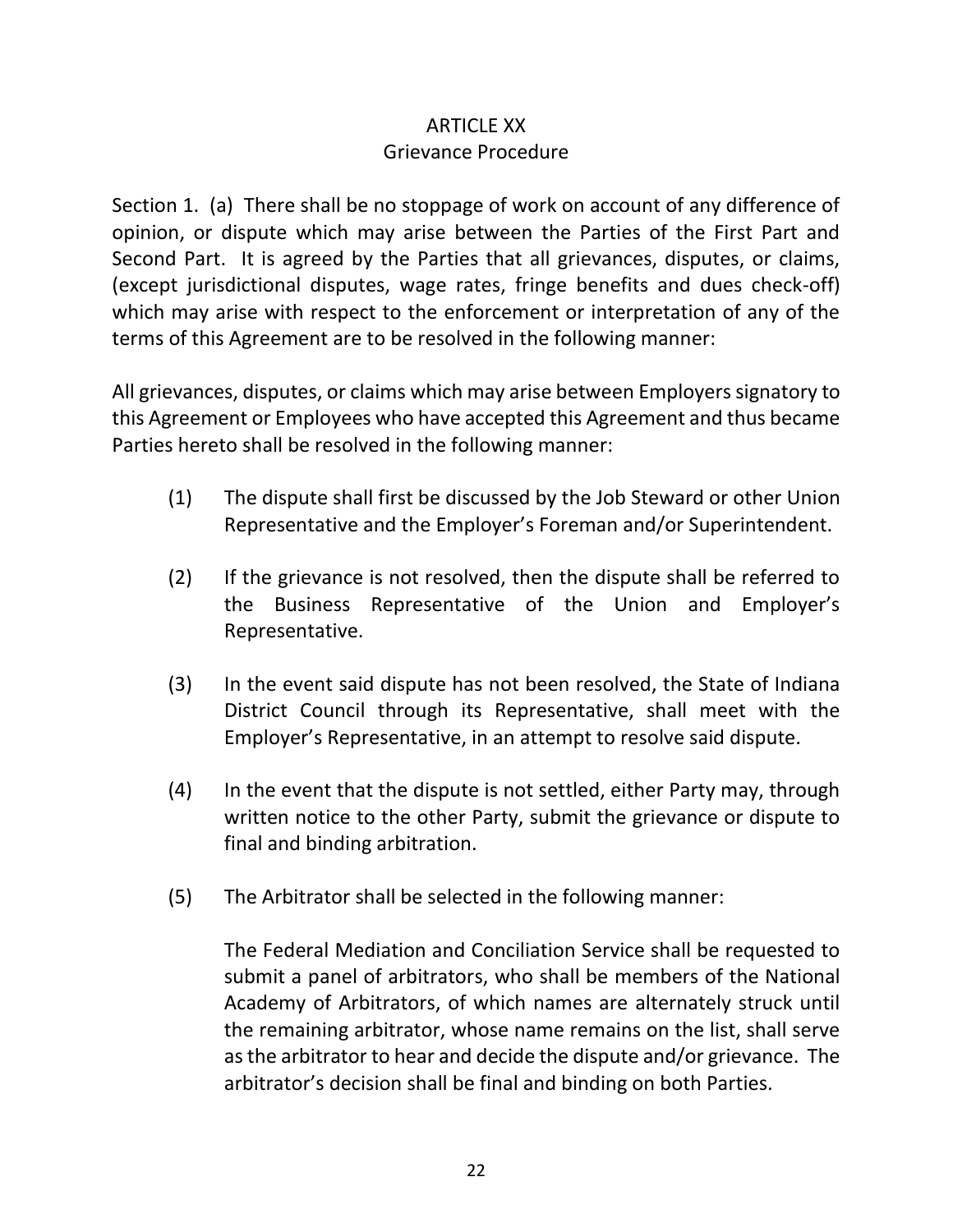The cost of the arbitrator shall be borne equally by both Parties to the grievance and/or dispute.

Section 2. No proceeding based on any dispute, complaint or grievance herein provided for shall be recognized unless called to the attention of the individual Employer and the Local Union involved in writing within ten (10) days after the alleged violation is committed.

Section 3. Copies of the decision made by the Arbitrator shall be mailed to the Employer and the Union.

Section 4. There shall be no stoppage of work on account of any difference of opinion or dispute which may arise between the Parties of the First and Second Part, or between this and any other unit or units of Organized Labor, or between other Units of Organized Labor, or between any unit or units of Organized Labor and any other division of the Building Industry.

Section 5. EXCEPTIONS – Notwithstanding the other provisions of this Article, it shall not be a violation of this Agreement if any Employee or Employees of an Employer cease work or picket because of non-payment of wages, dishonored payroll checks, non-payment of Health and Welfare contributions, Pension contributions, Training contributions and/or Working Dues deductions by said Employer.

#### ARTICLE XXI General Provisions

Section 1. This Agreement covers the entire understanding between the Parties hereto. No oral or written rule, regulation, or understanding not incorporated herein will be of any force or effect upon any Party hereto.

Section 2. This Agreement shall apply from and after its effective date as hereinafter provided.

Section 3. The Employer shall at all times provide sanitary drinking water and containers, iced water when necessary, and toilet facilities, same to be stationed conveniently to all Employees.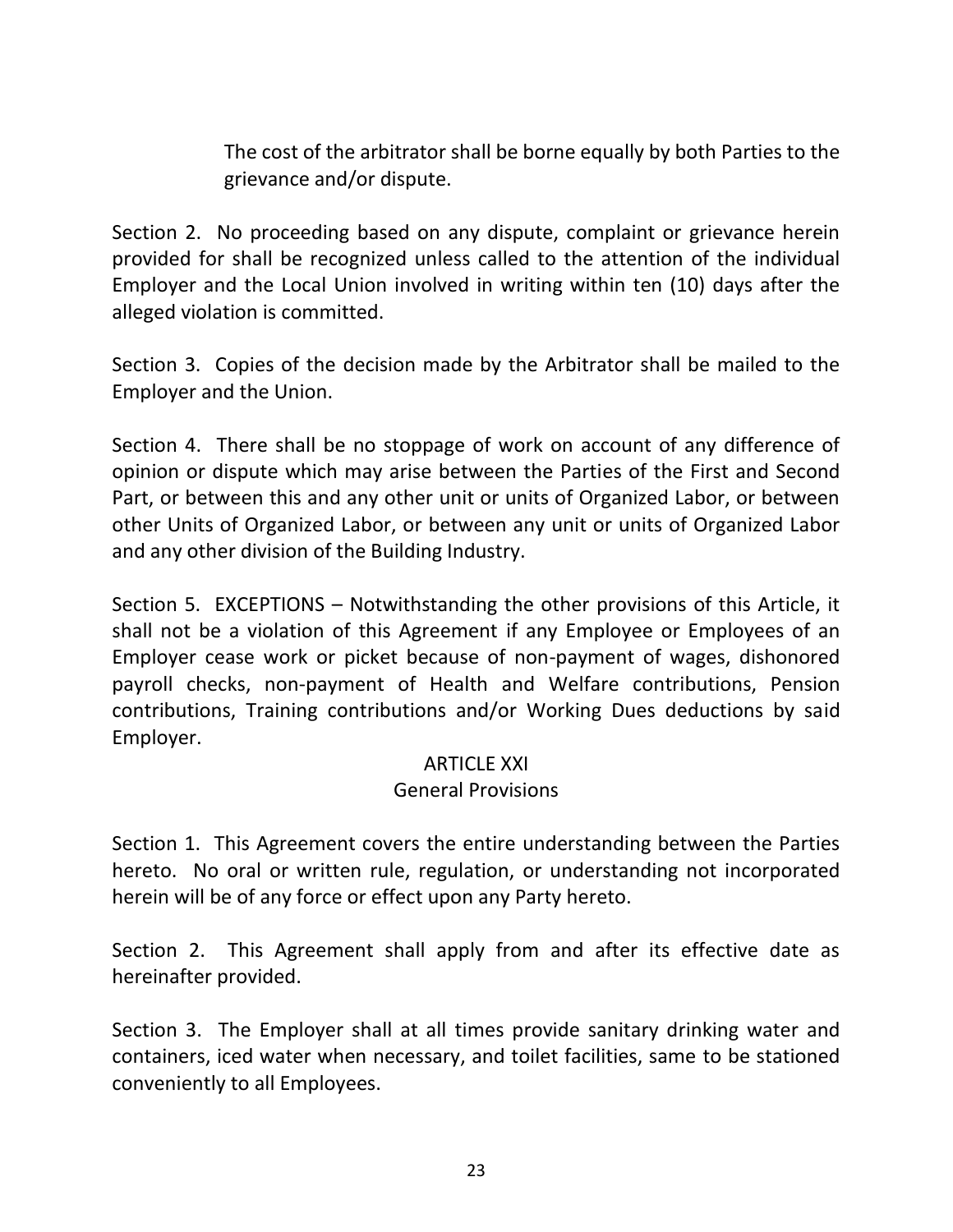Section 4. The Employer shall make reasonable efforts to make provisions for permitting access to the job site by the Business Manager of the Local Union, or his duly appointed Field Representative. The Business Manager, or said Field Representative, shall make every reasonable effort to advise the individual Employer, or his representative, of his presence on the project and shall not stop or interfere with the work.

Section 5. When a job is located within a Plant, the Employer shall provide (for regular shifts) adequate means for transporting Employees from the Plant entrance to the job, provided the operation of the job is one-half (1/2) mile or more from the Plant entrance. Vehicles shall be properly covered during cold or inclement weather.

Section 6. When any Employee or Employees work in two (2) or more Classifications during the period of the first half of the shift, he or they shall receive the wage rate of the highest Classification for such period and an Employee or Employees working in two (2) or more Classifications during the second half of the shift shall receive the wage rate of the highest Classification for such period.

Section 7. Any Contractor who signs this Agreement to perform work covered by this Agreement has the option of signing any other Agreement negotiated by the State of Indiana District Council of Laborers and any other Employer Group covering any and all work of the Construction Industry covered by the Laborers and pay the applicable wages, fringes and other conditions contained therein.

Section 8. High Pay: All Employees working on structures over two (2) stories or twenty (20) feet in height, and subject to free fall, shall receive an additional twenty-five cents (\$.25) per hour over the applicable rate of pay.

Section 9. The Employer shall be the sole judge as to the number of Employees required to perform the work other than may be required by safety regulations.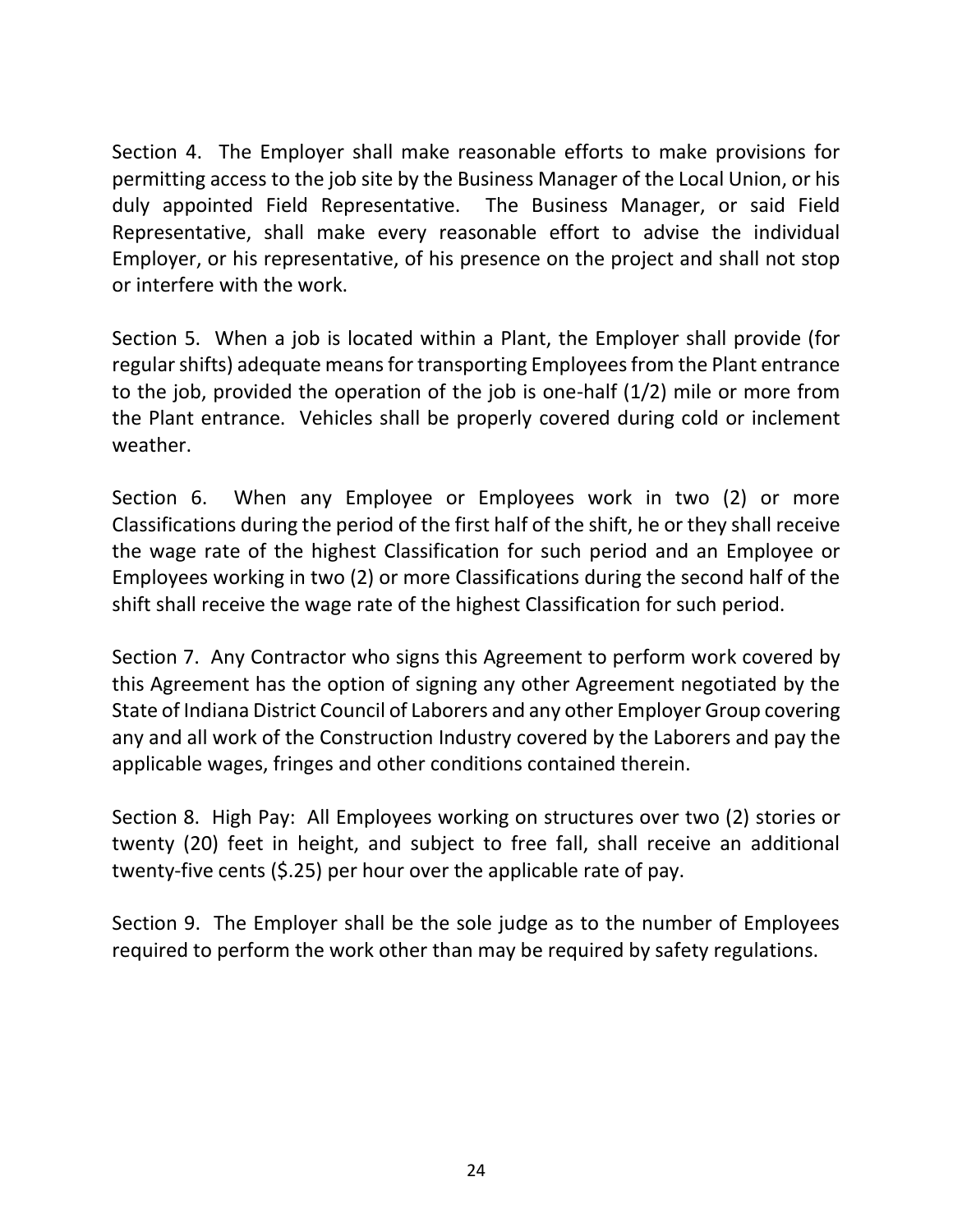## ARTICLE XXII Fair Treatment

Section 1. When an Employer from outside the territorial jurisdiction contracts for work within the jurisdiction of a specific Local Union, a member of the Local Union shall be employed as soon as the Employer starts work on the job. The provisions of this section of the Agreement are enforceable to the extent permitted by law.

#### ARTICLE XXIII

### CAPCI (Construction Advancement Program Council of Indiana)

Section 1. Each Employer agrees to contribute to an industry advancement fund created and maintained by the AGC of Indiana, Inc. (AGCI), or to a successor fund approved by the industry advancement fund committee (collectively "Fund"), seven cents (\$0.07) per hour for each hour worked by each Employee working under this Agreement. From time to time, the hourly amount may be adjusted to no less than five cents (\$0.05) per hour to a maximum of ten cents (\$0.10) per hour worked, provided that a minimum of two months notice is provided prior to the effective date of the change in contribution rate.

Section 2. The contribution to the Fund shall be deposited by the 10th of each month, or at such other regular intervals as may be determined by the Fund committee, to the depository designated by the Fund directors and such contributions shall be reported on such forms as are designated by the Fund committee.

Section 3. The activities of the Fund shall be determined by the Fund committee and shall be financed from the payments herein provided. The Employer expressly ratifies and adopts any Policy Statements issued by the Fund. The Employer expressly acknowledges the substantial benefits that are rendered to it as a result of the Fund. By execution of this Agreement, the Employer ratifies all actions taken or to be taken by the Fund committee within the scope of its authority.

Section 4. The Employer hereby agrees that the designated representative of the AGC of Indiana, Inc. (AGCI), or the Fund committee, shall be permitted, upon request, to audit the payroll records of the Employer to determine compliance with this Article. In the event of an audit, or if a lawsuit is commenced to collect any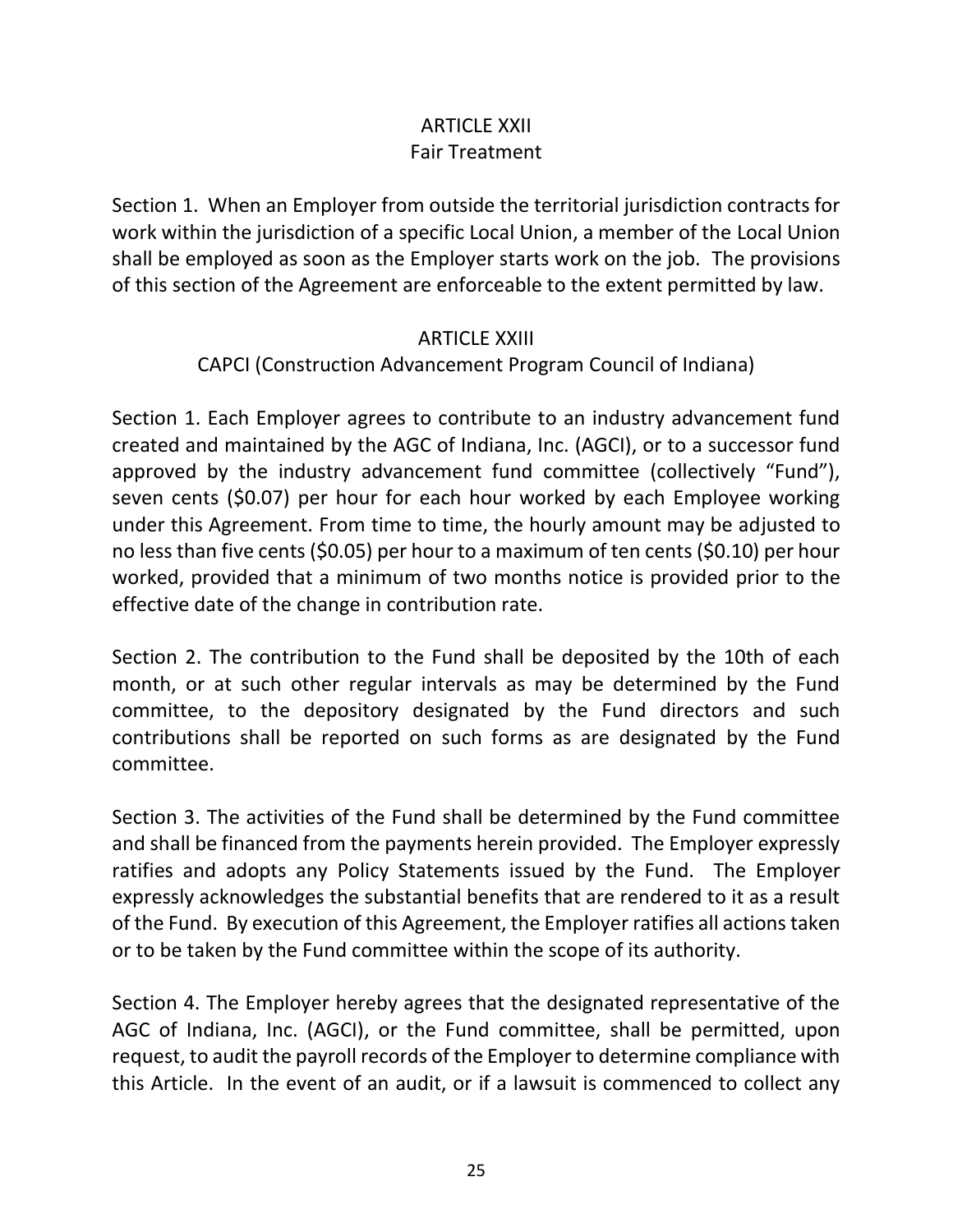apparent delinquencies, the Employer agrees to be responsible for, and to pay, all expenses and costs of the audit and/or collection, including reasonable attorneys' fees, incurred by the AGC of Indiana, Inc. (AGCI) and/or the Fund. It is further understood that such Employer shall be obligated to pay any delinquent contributions to the Fund with interest charged at the rate then applicable to Internal Revenue Service collection of delinquent and/or unpaid taxes.

Section 5. It is expressly agreed and understood that no Employee, Employer, or Union has any vested or proprietary interest in, or right to, any sum constituting a part of the Fund.

## ARTICLE XXIV

## Local Union Area Coverage

Section 1. LIUNA, Local Union #561, Evansville, Indiana covers Daviess, Dubois, Gibson, Knox, Pike, Posey, Spencer, Vanderburgh and Warrick Counties in Indiana, and Crittenden, Henderson, Union and Webster Counties in Kentucky.

# ARTICLE XXV

## Bonding

Section 1. (a) Every Employer who employs members of the Union and agrees to be covered or maintain the provisions of this Agreement may be required by the Union to give a surety bond payable to the Laborers' Benefit Funds to insure the payment of fringe benefit obligations accruing under this Agreement. The Employer shall furnish a surety bond as prescribed below within fourteen (14) days after notice from the Laborers' Fringe Benefit Funds that such is required.

The amount of the surety bond shall be as follows:

| 1 through 10 men | \$10,000.00 |
|------------------|-------------|
| at 15 men        | \$15,000.00 |
| at 20 men        | \$20,000.00 |
| at 25 men        | \$25,000.00 |
| at 30 men        | \$30,000.00 |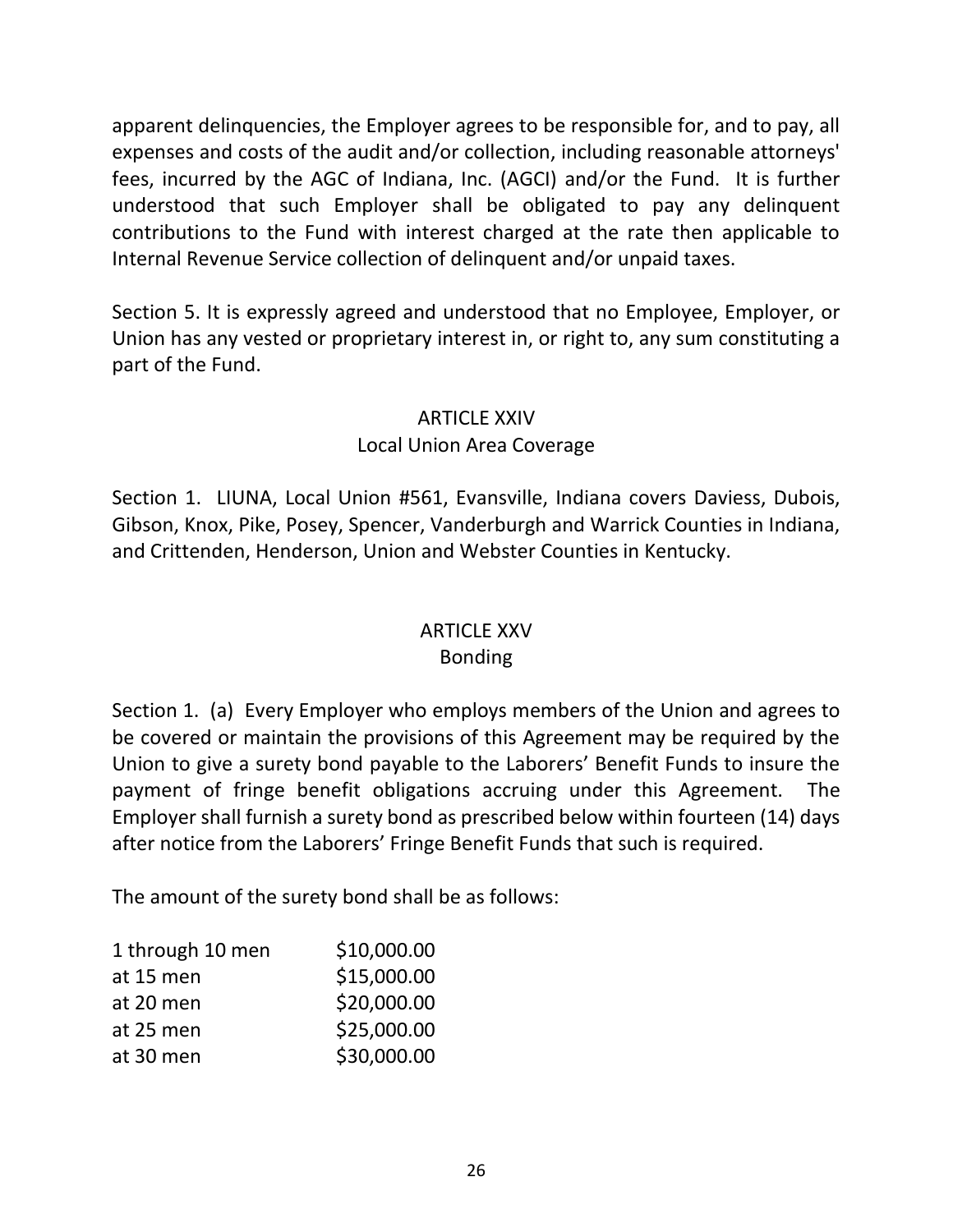(b) The Fringe Benefit Funds may require an Employer to give and provide the surety bond provided for herein if at any time: (1) the Employer has been late fifteen (15) days or more in the payment of any of its monetary obligations under this Agreement; or (2) the Employer has been late in the payment of any such obligation two (2) consecutive times during the immediately preceding twelve (12) months; or, (3) the Employer has not worked within the Union's geographical jurisdiction under this Agreement during any of the immediately preceding twelve (12) months.

If after giving and providing such surety bond the Employer is not late in the payment of its monetary obligations during the next following twelve (12) months, the Employer shall be released from the requirement to provide a surety bond unless the conditions specified in the first sentence of this Section re-occur.

(c) When a surety bond is demanded, the Employer will obtain such in the required amount from a company acceptable to the Fringe Benefit Funds, and the Benefit Funds specified in this Agreement shall be the sole beneficiaries of the bond. The bond will be given to the Fringe Benefit Funds where it will be kept.

(d) Should an Employer fail or refuse to provide the required surety bond, when such is demanded by the Union, or should an Employer fail to keep a bond in effect at all times said Employer is required to keep one, the Union shall have the right to use all legal and/or economic means to cause the Employer to comply with this Article.

#### **ARTICLE XXVI** Working Dues Check-Off

Section 1. Each Employer signatory to this Agreement agrees to deduct from the pay of Employees covered by this Agreement regular and uniform Working Dues, in an amount designated by the Union, provided, before any such deduction is made, the Union shall secure and furnish to the Employer a properly signed Authorization Form from each Employee permitting such deduction. Such deductions shall be remitted by the 10th of each month, following the end of the month for which deductions are made, to the designated depository at the same time and accompanying Health & Welfare, Pension and Training contributions, but by separate check and report of gross wages. The designated depository shall be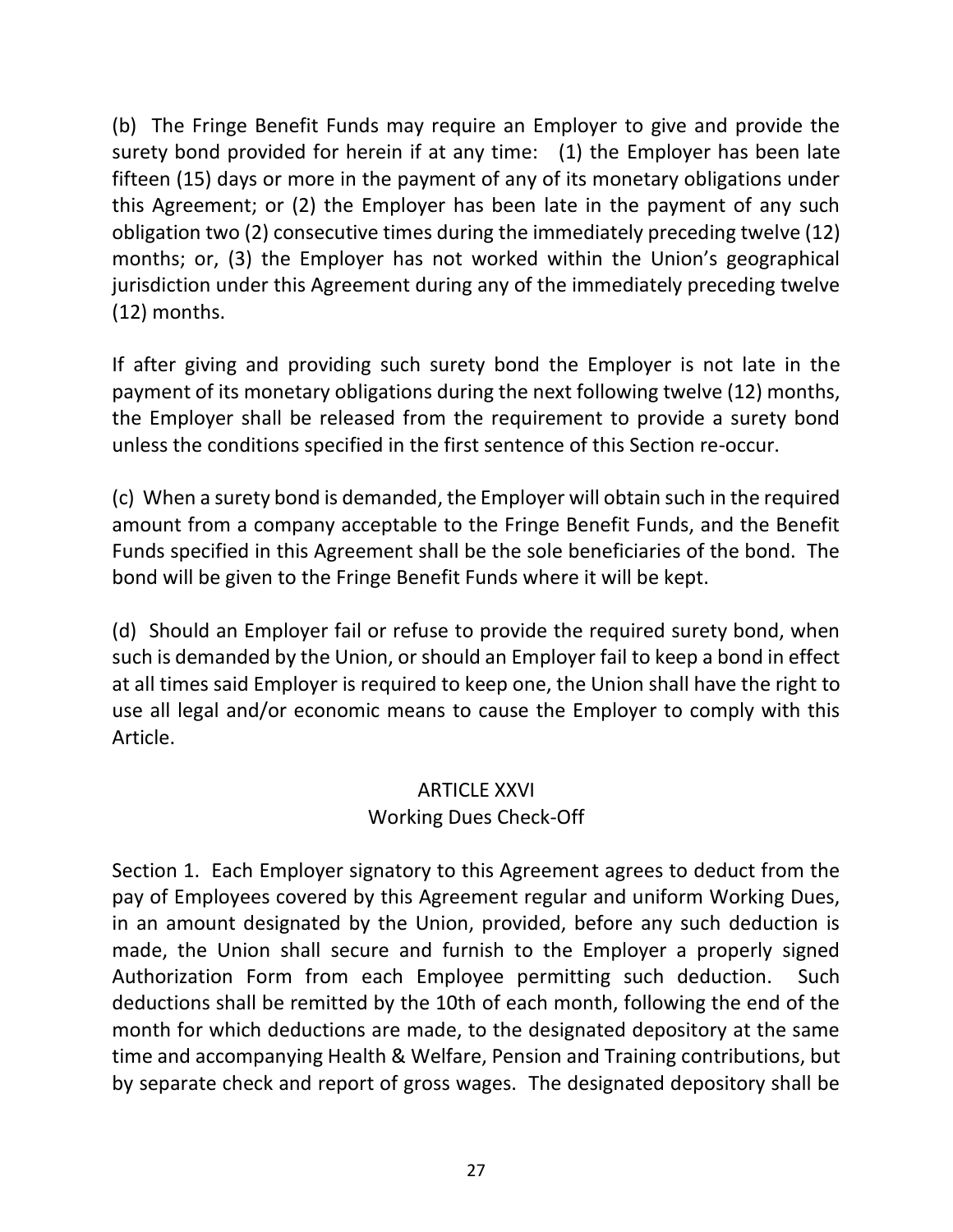called the State of Indiana District Council of Laborers' Working Dues Fund. All monies must be reported by County of which the work was performed. The provisions of this section of the Agreement are enforceable to the extent permitted by law.

Section 2. The Authorization and Assignment of Working Dues shall be irrevocable for the period of one (1) year or until the termination of this Collective Bargaining Agreement, whichever period is less, unless written notice is given by the Employee to the Employer and to the Union, not more than sixty (60) days and not less than thirty (30) days before any periodic renewal date.

In case no such notice is given, the Authorization shall continue in effect from year to year until such notice is given.

Section 3. Violation of the Dues Check-off Clause of this Agreement is specifically exempted from the application of the grievance and arbitration procedure. (If the Employer violates the provisions of the check-off clause of this Agreement, the Union, without violation of this Agreement shall be permitted to strike the Employer to remedy such violation, provided the Employer is given a certified written notice by the Union of its violation and is further allowed a period of fifteen (15) days to remedy said violation.)

Section 4. The Employer, or his authorized representative, shall notify the Local Union of the Party of the Second Part of all Employees given employment covered by this Agreement, by submitting on the first fringe benefit report after hire-in, in order that the Union may obtain the required and necessary information from the aforesaid individuals to properly register them in the Working Dues Check-off.

## ARTICLE XXVII Hourly Wage Rates

Section 1. In addition to the hourly wage rates listed hereinafter, Fringe Benefit Contributions to the Health & Welfare Fund, Pension Fund and Training Trust Fund for the designated periods shall be as follows.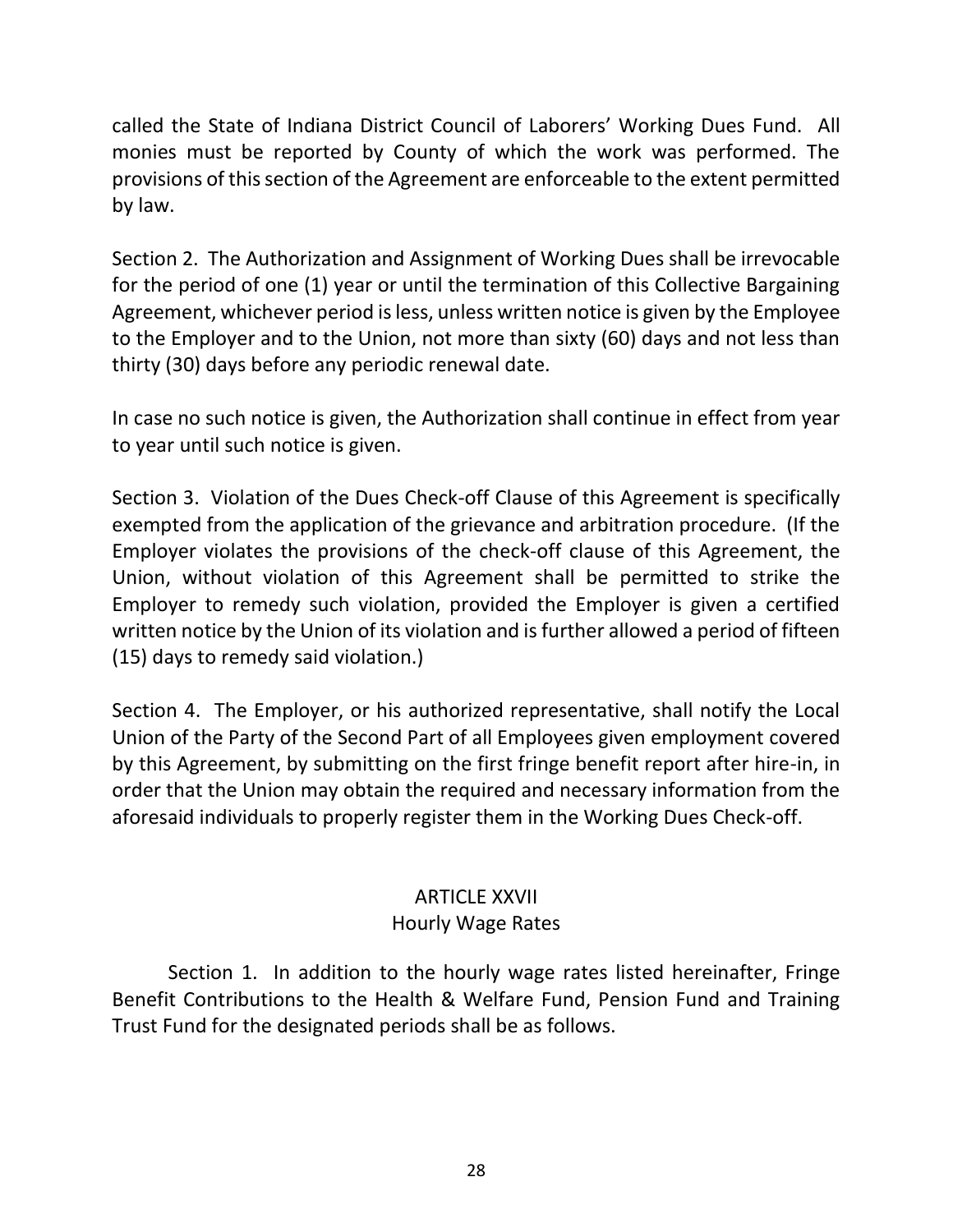FRINGE BENEFITS:

| <b>EFFECTIVE</b> | H&W    | <b>PENSION</b> |        | ILDCTF TRAINING CAPCI SAP |             |  |
|------------------|--------|----------------|--------|---------------------------|-------------|--|
| 04 01 21         | \$7.00 | \$8.50         | \$1.05 | \$0.45                    | \$.07 \$.10 |  |
| 04 01 22         | \$7.25 | <b>S8.75</b>   | \$1.10 | \$0.45                    | S.07 S.10   |  |
| 04 01 23         | \$7.50 | \$9.00         | \$1.15 | \$0.45                    | S.07 S.10   |  |

Section 2. It is understood and agreed that Fringe Benefit Contributions set forth under Section 1 of this Article will be paid for all hours earned by the Employees covered by this Agreement, including the straight time portion of all overtime, Holidays, Saturdays, Sundays and bonus hour for shift differential.

Section 3. Any and all expenses for legal action against an Employer for failure to make timely payments for Fringe Benefit contributions or wages as set forth in this Agreement shall be borne by the delinquent Employer individually.

WAGE RATES:

| <b>EFFECTIVE</b> | <b>INDIANA</b> | <b>KENTUCKY</b> |
|------------------|----------------|-----------------|
| 04 01 21         | \$25.82        | \$24.24         |
| 04 01 22         | \$26.47        | \$24.89         |
| 04 01 23         | \$27.12        | \$25.54         |

Section 1. For the purpose of clarification and to assist in determining the hourly wage rates applicable to specific Classes of Work, the following hourly wage rates apply:

CATEGORY I Basic Hourly Wage Rate shall include the following:

Building and Construction Laborers Scaffold Builders (other than for Masons or Plasterers) IronworkerTenders Mechanic Tenders Civil Engineer Tenders & Surveyor Tenders Rodmen & Chainmen Signalmen & Flagmen Window Washers & Cleaners Waterboys & Toolhousemen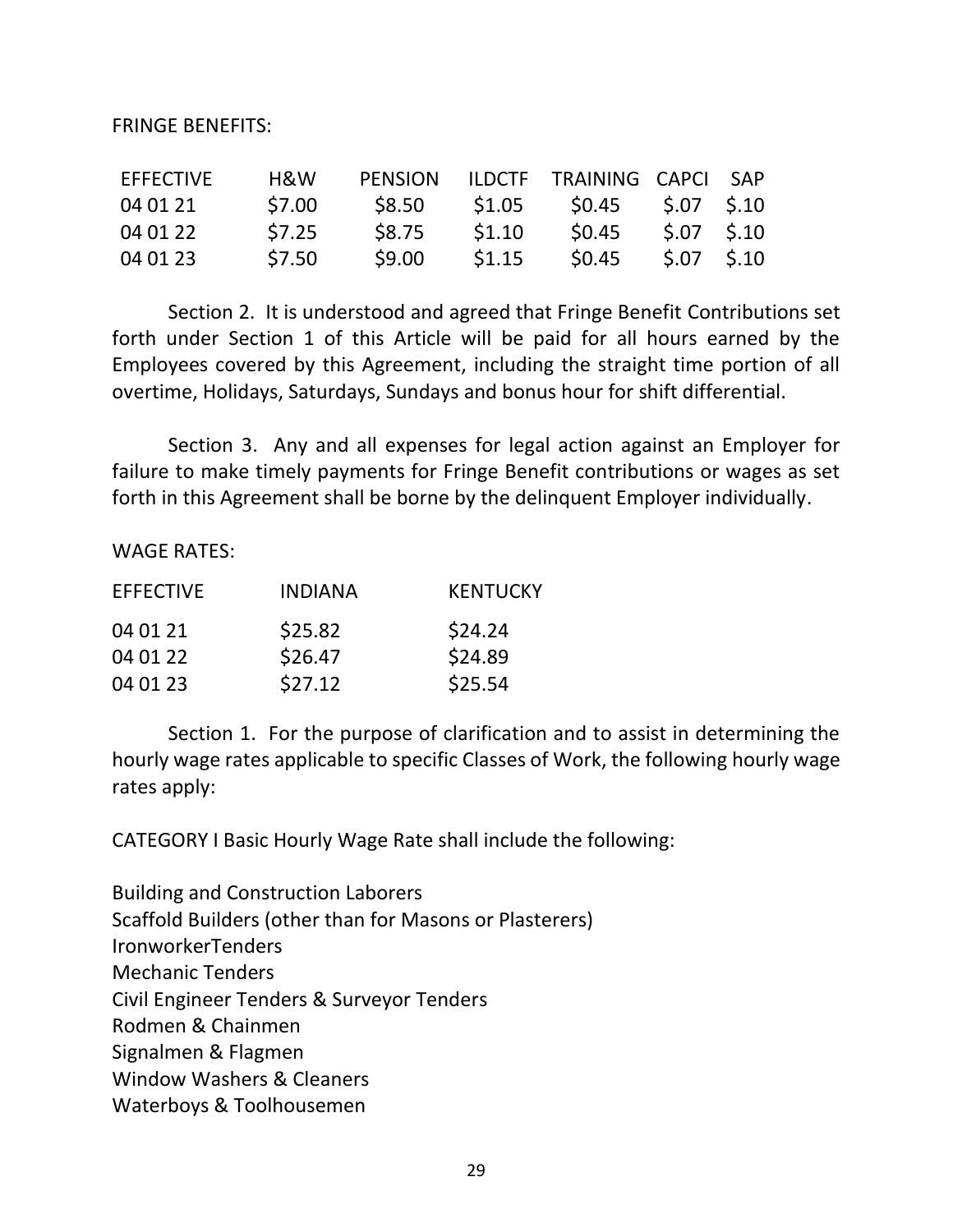Roofer's Tenders Railroad Workers Masonry Wall Washers (interior and exterior) Cement Finisher Tender Carpenter Tenders Tenders of all other Crafts not listed All Portable Water Pumps with discharge up to three (3) inches Wire Mesh Fire Prevention Fire Watch Fire Stop Tender

CATEGORY II shall include the following and will be paid thirty (\$.30) cents per hour over the basic rate:

Waterproofing

Handling of Creosote Lumber or like treated material (excluding railroad material), handling of toxic materials damaging to clothing

Asphalt Rakers & Lutemen

Kettlemen

Air Tool Operators, Vibrators, Chipping Hammer Operators and all Pneumatic Tool Operators and Earth Compactors

Jackmen & Sheetmen working ditches six (6) feet in depth or deeper

Laborers working in ditches six (6) feet in depth or deeper

Assembly of Unicrete Pump

Chain Saw Operators

Water Line Layers, five (5) feet outside the building foundation

Motor Driven Wheelbarrows and Concrete Buggies

Hyster Operators

Grout Pump Operator

Pump Crete Assemblers

Conveyor Assemblers

Core Drill Operators

Cement, Lime or Silica Clay Handlers (bulk or bag)

Pneumatic Spikers

Deck Engine & Winch Operators

Water Main & Cable Ducking (metallic and non-metallic)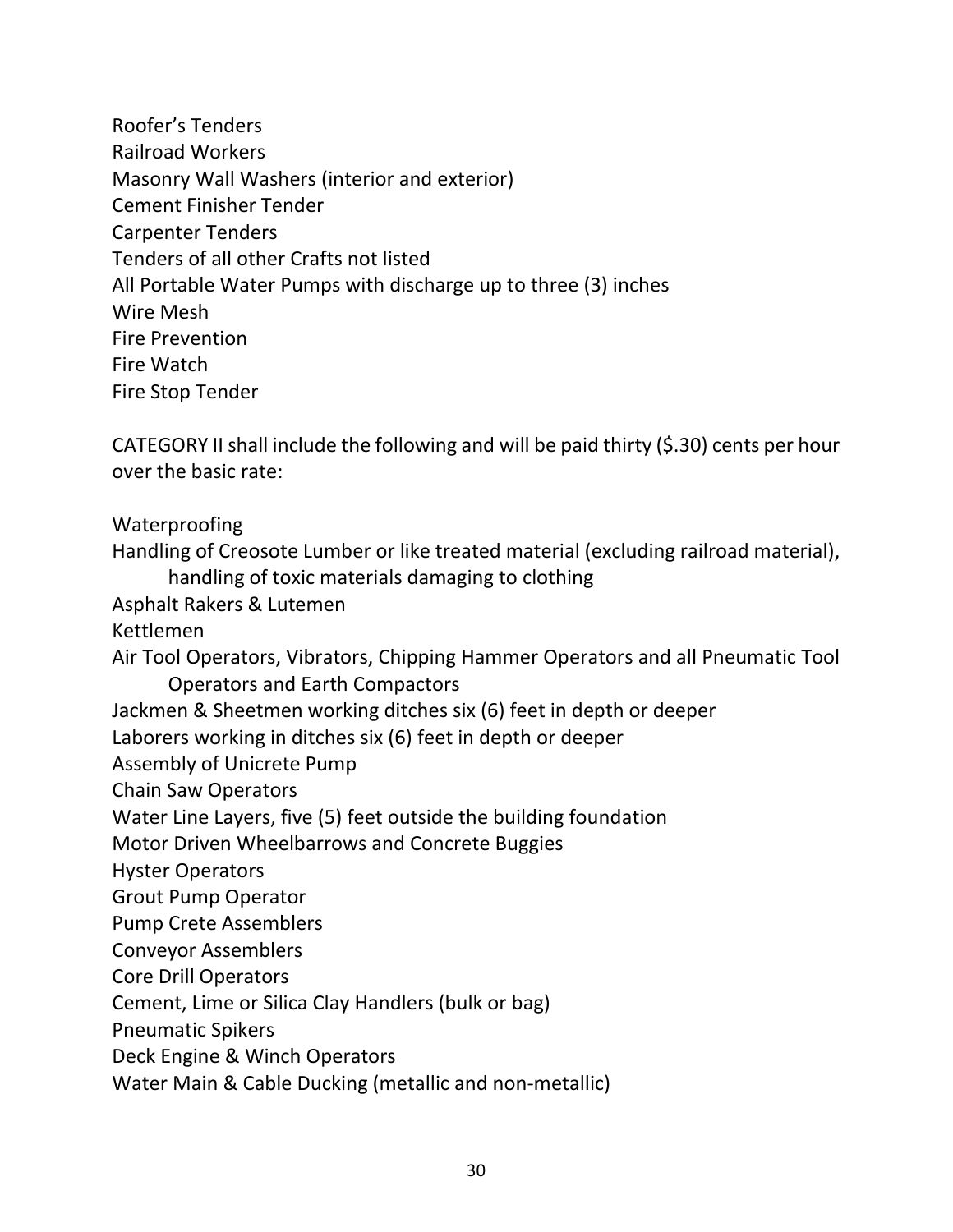Laborer Instrument Man Remote Controlled Compactor

CATEGORY III (a) shall include the following and will be paid one dollar \$1.00 per hour over the basic rate:

Plaster Tenders Mason Tenders Mortar Mixers Welders (acetylene or electric) Cutting Torch or Burner Cement Gun Operators Scaffold Builders when working for Plasterers Scaffold Builders when working for Masons Gunmen Potmen Tile Layers (sewer or field) & Sewer Pipe Layers (metallic or non-metallic) five (5) feet outside the building foundation Placement of pavers

CATEGORY III (b) shall include the following and will be paid one dollar and fifty cents (\$1.50) per hour over the basic rate:

Gunite or Shotcrete Nozzle Laborer (including sewers) Fire Stop Equipment Operator Fork Lift Operator Asbestos Abatement, handling and removal Hazardous Materials, handling and removal Lead Abatement, handling and removal Lead Base Paint Remover Concrete Finisher/Form Setter (contractors option on assignment) Concrete saw joint control cutting

CATEGORY IV (a) shall cover LABOR FOREMAN and will be paid one dollar and seventy five cents (\$1.75) per hour over the basic rate.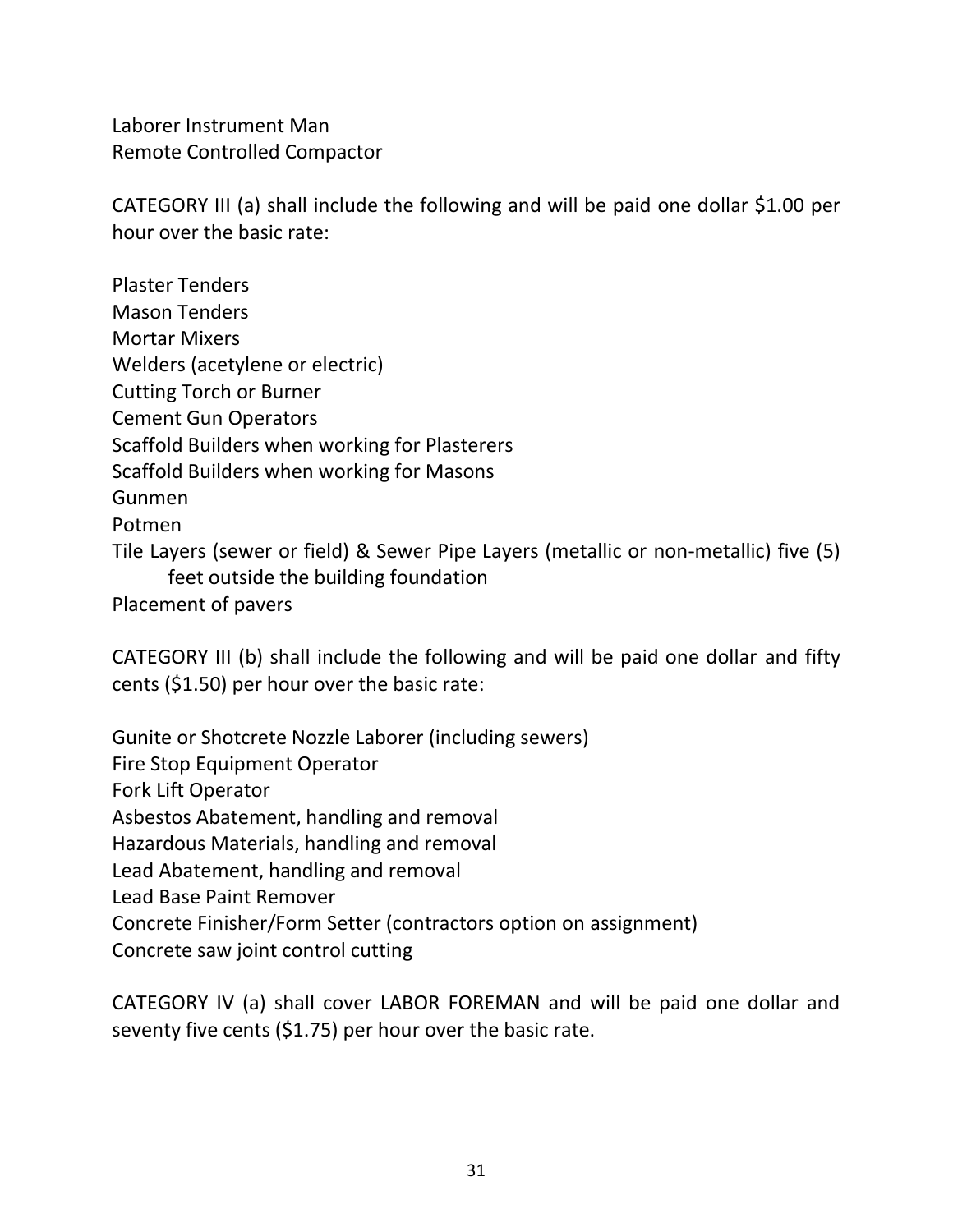CATEGORY IV (b) shall cover HOD CARRIER FOREMAN and will be paid two dollars (\$2.00) per hour over the basic rate.

CATEGORY IV (c) shall cover GENERAL FOREMAN and will be paid two dollars and twenty cents (\$2.20) per hour over the basic rate.

CATEGORY IV (d) shall cover HOD CARRIER GENERAL FOREMAN and will be paid two dollars and forty cents (\$2.40) per hour over the basic rate.

CATEGORY V shall include Watchman and Gateman (day or night) whose wage rates and fringe benefit hours will be negotiated on an individual basis by and between the Employer and the Local Union involved at the pre-job conference.

CATEGORY VI shall cover the following rates paid over and above basic rate:

Caisson and Tunnel Work in Free Air-\$1.00 over base rate Caisson Bottom Man-\$2.00 over base rate Caisson and Tunnel Work in Compressed Air: 0-15 pounds-\$1.00 over base rate 16-20 pounds-\$1.50 over base rate 21-26 pounds-\$2.00 over base rate

- 27-33 pounds-\$3.00 over base rate
	- 34 & over \$4.00 over base rate

CATEGORY VI (a) shall include DYNAMITE MEN and will be paid one dollar and seventy-five cents (\$1.75) per hour over the basic rate.

CATEGORY VII shall cover High Time pay for Stacks & Chimneys:

To be the same as set forth in the Laborers' International Union of North America Agreement covering Stacks, Chimneys and Silos.

### UTILITY COVERAGE

Utility Construction shall include all labor work (including skilled and semi-skilled) for the construction or an installation of utility lines, metallic and non-metallic (clay, terra-cotta, ironstone, vitrified, concrete, cast iron, fiberglass, orangeburg, transite, plastic, etc.) pipe for storm and sanitary sewer and drainage; water lines, water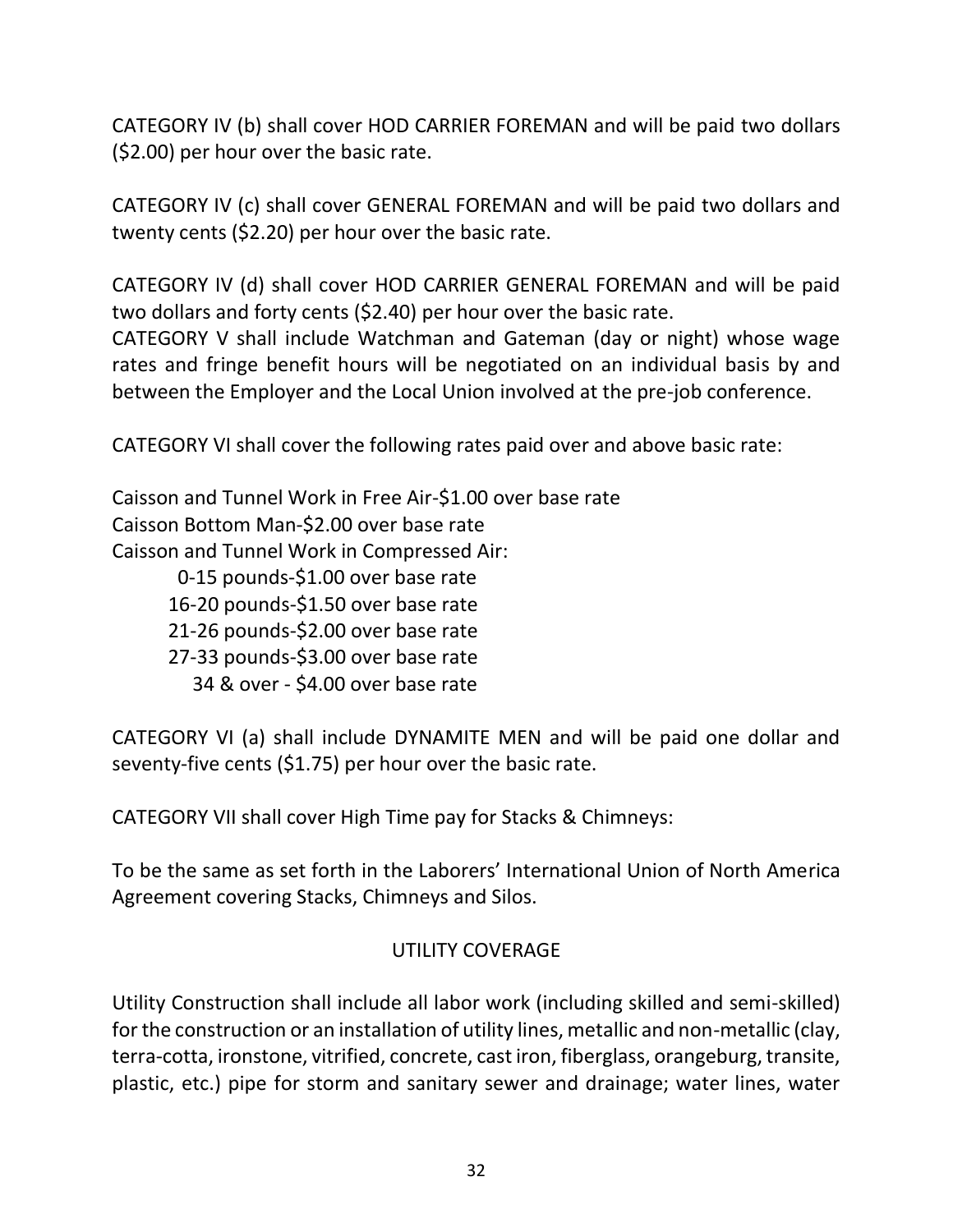treatment plants, sewage treatment plants, pump station; lift stations; cables, ducts, air-lines, gas-lines, steam lines, conduit lines, making of joints, sheeting, trenching, manhole erectors, digging and back-filling of all ditches, cutting of streets and surfaces and refinishing of same, in free air or tunnel projects.

The unloading and distribution of all pipe and material used in the performance of work as set forth in this Article.

The connections of utilities to the point of first connection outside the building foundation not to exceed three (3) feet from the foundation.

The laying of pipe and making of all connections and/or joints on any and all types of utilities.

UTILITY WAGE RATES AND FRINGE BENEFITS: Refer to the Indiana Constructors, Inc. – Labor Relations Division (ICI-LRD) 9 Local Highway Agreement.

## ARTICLE XXVIII General Savings Clause

Section 1. Any provision contained herein that is contrary to or held to be in violation of the Labor Management Relations Act of 1947 as amended, or of any other law now in force or hereafter enacted, or, hereafter becoming effective, shall be void and of no force or effect, and this Agreement shall be construed as if said void provision herein were not a part thereof, it being intended, however, that the other provisions of this Agreement shall not be affected thereby. It is further agreed that should compliance with any law or amendment thereof, or any order or regulation issued thereunder, now or hereafter in force and effect, prohibit the carrying out of any of the provisions of this Agreement, then to the extent of such deviation or prohibition, this Agreement shall be deemed to have been automatically amended, effective on the effective date of such law, order, or regulation. Such amendment to this Agreement shall remain in effect only so long as said law, amendment, order or regulation continues in force, or until the expiration of this Agreement, whichever event shall first occur.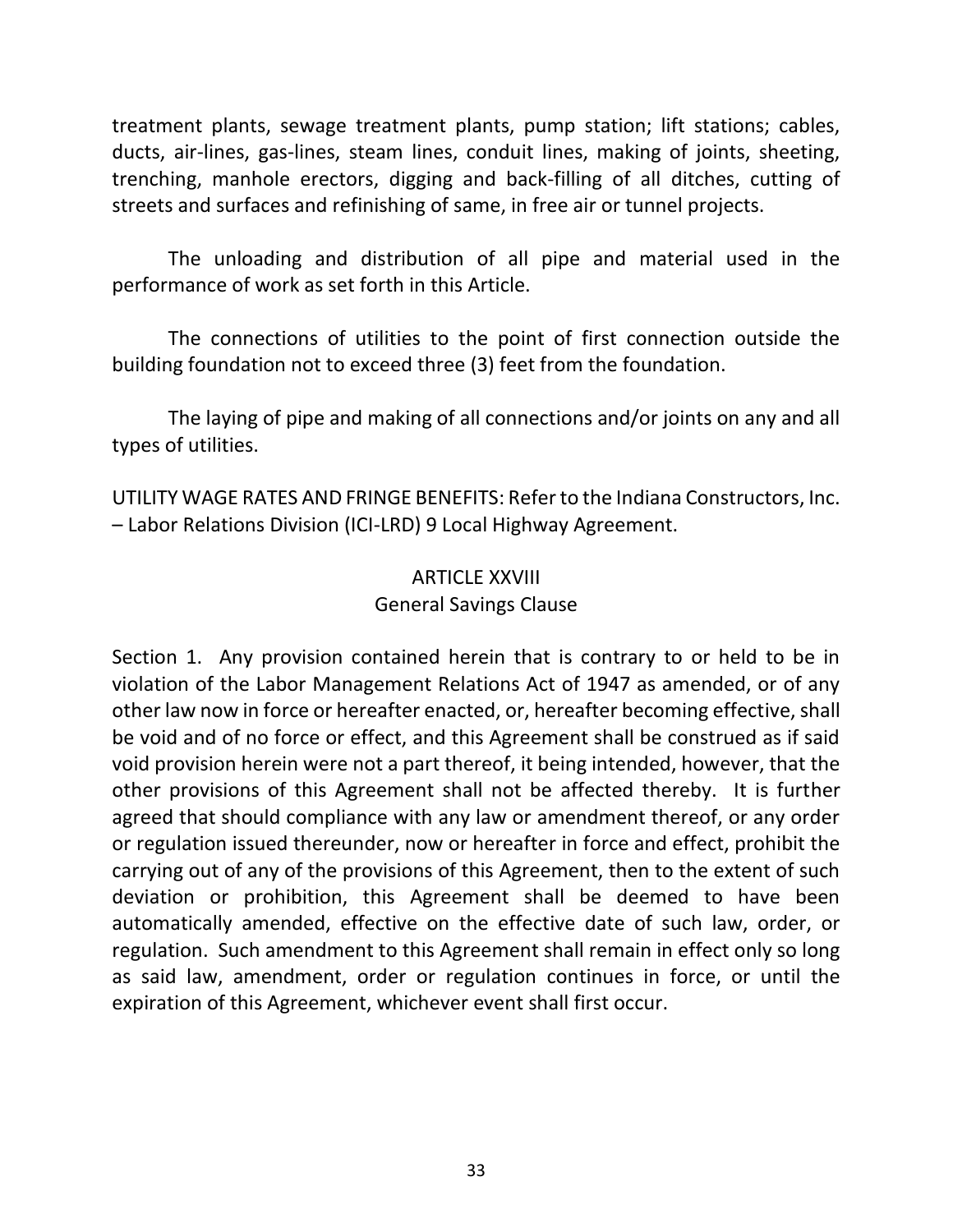## ARTICLE XXIX Substance Abuse Program

The Union and the AGC of Indiana, Inc. (AGCI) and/or signatory Employer hereby agree that the drug and alcohol testing program developed by the joint efforts of the Southwestern Indiana Building Trades Committee and the area contractors' is incorporated by reference herein and made a part hereof this contract.

## ARTICLE XXX

### Apprentices – Mandatory Apprentice Language

Section 1. New applicants for membership who cannot provide reasonable proof of 4,000 or more hours of employment as a Construction Craft Laborer (or, alternatively, cannot demonstrate equivalent skills in a placement examination administered by the Joint Apprenticeship and Training Committee (JATC) shall, whenever possible, enter the Apprenticeship program. Any person entering but failing to maintain and complete his or her Apprenticeship shall not be employed by the Employer as a Journeyworker under this Agreement. The failure of any Apprentice to maintain his or her Apprenticeship status shall obligate the Employer to discharge such person upon notice from the Union.

Section 2. The Apprenticeship and Training Standards approved by the Federal Bureau of Apprenticeship and Training or State Apprenticeship Committee are hereby incorporated by reference as a part of this Agreement.

Section 3. The Apprentice wage rates:

|            | <b>Hours of Credit</b> | <b>Wage Rate</b>          |
|------------|------------------------|---------------------------|
| 1st period | 0-1000 hours           | 75% of journeyworker rate |
| 2nd period | 1001-2000 hours        | 85% of journeyworker rate |
| 3rd period | 2001-3000 hours        | 90% of journeyworker rate |
| 4th period | 3001-4000 hours        | 95% of journeyworker rate |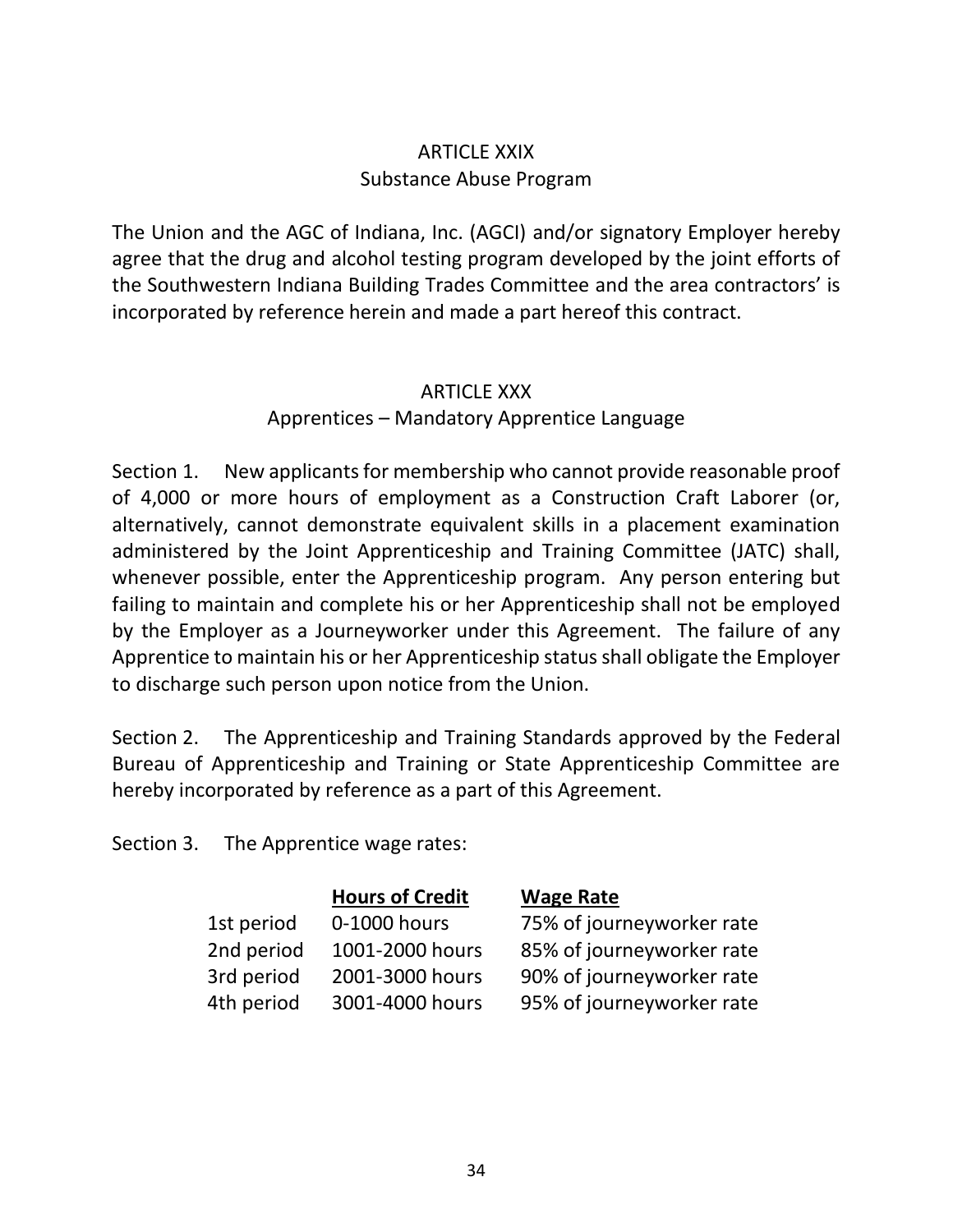Section 4. Entry into the Apprenticeship program shall be controlled by the JATC, which shall employ appropriate testing and screening procedures. An Apprentice advances from one hours-of credit and wage-rate category to another only upon determination of satisfactory performance by the JATC, which shall have the authority to grant accelerated credit where warranted by the performance of an individual apprentice.

Section 5. The Employer shall participate in the Apprenticeship program by accepting Apprentices for employment upon referral by the Union. The Employer is not obligated to accept more than one (1) Apprentice for every five (5) Journeyworkers commencing with the sixth Laborer employed.

Section 6. The Employer may not employ an Apprentice until at least one Journeyworker is employed and thereafter may not employ more than one (1) Apprentice for every additional three (3) Journeyworkers.

Section 7. An Apprentice should, whenever possible, be rotated by the Employer through different types of work so as to become trained in a variety of operations and work skills. Where the Employer is unable to provide an Apprentice with experience in the full range of craft skills, the JATC may request the Local Union to reassign the Apprentice to other employment in order to provide that experience. For so long as the Employer is able to provide the necessary range of employment experience, the Employer may choose to retain the apprentice from job to job but shall notify the Local Union and JATC of all reassignments.

Section 8. An Apprentice shall not be penalized for taking off from work to attend offsite training (though time off for training is unpaid).

## ARTICLE XXXI Voluntary LIUNA, Local #561 PAC Fund

Section 1. The Employer agrees to deduct and transmit to the LIUNA, Local #561 PAC Fund five cents (\$.05) for each hour worked from the wages of those Employees who have voluntarily authorized such contributions on the forms provided for that purpose by the Union. These transmittals shall occur monthly, and shall be accompanied by a list of the names of those Employees for which such deductions have been made, and the amount deducted for each such Employee.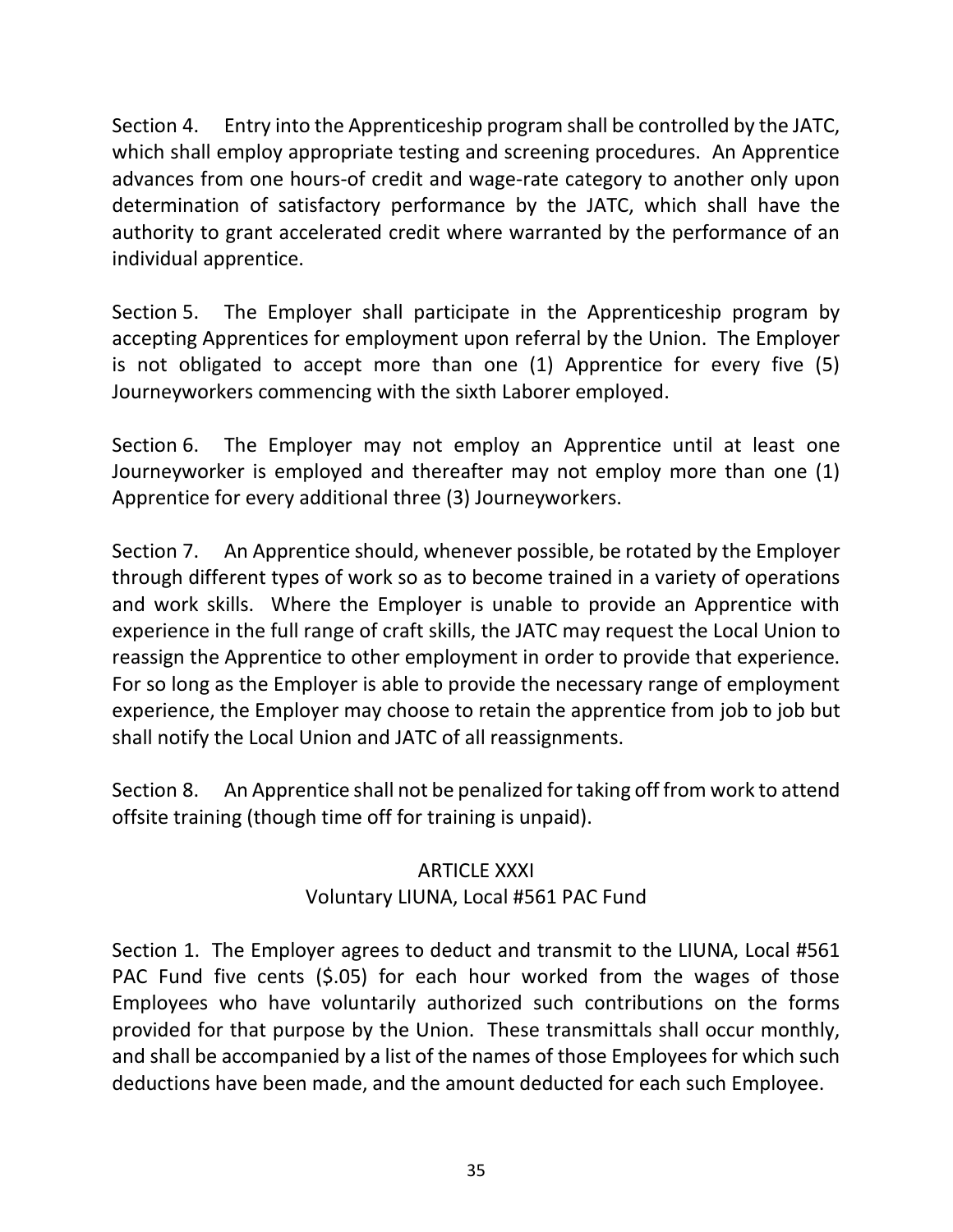Section 2. The LIUNA, Local #561 PAC Fund agrees to indemnify and hold harmless the Employer from any and all claims, actions and/or proceedings arising out of said LIUNA, Local #561 PAC Fund.

## ARTICLE XXXII Memorandum of Understanding Market Recovery Agreement

THIS AGREEMENT is made and entered into by and between LABORERS' INTERNATIONAL UNION OF NORTH AMERICA, STATE OF INDIANA DISTRICT COUNCIL FOR AND ON BEHALF OF ITS AFFILIATED LOCAL UNION #561 AND AGC OF INDIANA, INC. (AGCI) for the purpose of making the contractors signatory to this Agreement more competitive in a market that is now beyond the realm of possibility and to create added jobs for the unemployed members of Laborers' International Union of North America, State of Indiana District Council for and on behalf of its affiliated Local Union #561.

It is agreed the wage rates for work being performed and defined in Article XXVII "Hourly Wage Rates" of the Collective Bargaining Agreement titled "Building" and hereinafter referred to as "Master Agreement" negotiated by and between Laborers' International Union of North America, State of Indiana District Council for and on behalf of its affiliated Local Union #561 and AGC of Indiana, Inc. (AGCI) shall be ninety-five (95%) per cent of the basic wage rate plus one hundred percent (100%) fringe benefit package as defined in the Master Agreement.

This memorandum agreement covers building projects with a base bid price less than \$500,000.00. On building projects of more than \$500,000.00 which are mutually agreed to by both the Union and the contractor and upon notice of the contractor's intention, such building projects will be within the scope and intent of this memorandum agreement.

The Employer may not employ an Apprentice until at least one Journeyworker is employed and thereafter may not employ more than one (1) Apprentice for every additional one (1) Journeyworker.

Provided that if a Market Recovery Agreement is reached between AGC of Indiana, Inc. (AGCI) and any other craft performing work on said project then the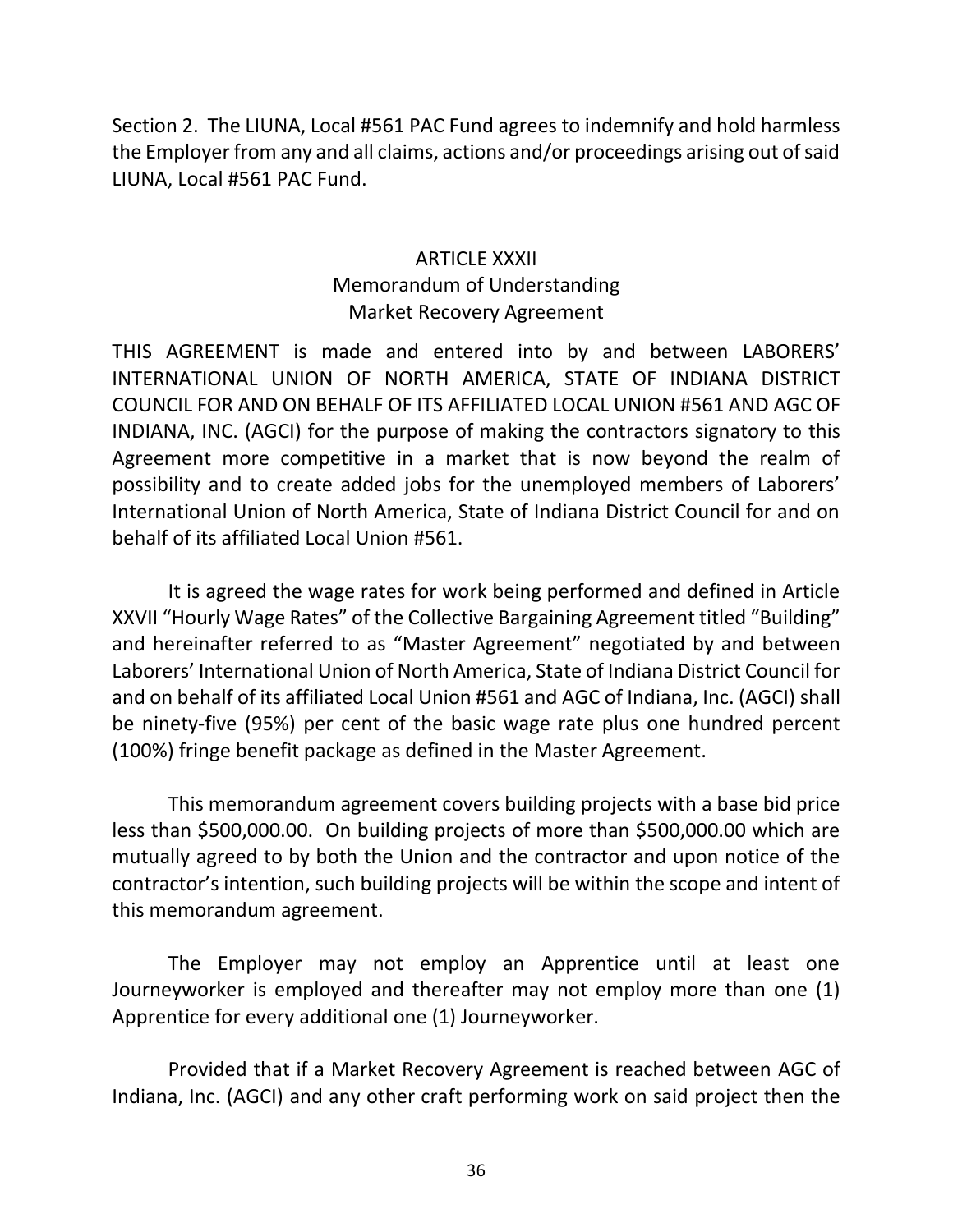percentage rate paid to the Laborers covered by this memorandum shall be not less than that paid to any other craft. The Union may cancel this Agreement as to a particular contractor if in its sole judgment the Union believes the said contractor has violated or abused this Agreement. Provided further, should difference of opinion arise pertaining to work covered by this Memorandum Agreement, the difference of opinion shall be settled in accordance with Article XX "Grievance Procedure" of the Master Agreement. All other terms and conditions of the Master Agreement shall apply.

This Agreement shall not apply to projects already in progress nor to projects having been bid prior to the signing of same.

It is agreed this Agreement shall be subject to review on or before March 1 of each year by a Committee appointed by the Laborers' International Union of North America, State of Indiana District Council for and on behalf of its affiliated Local Union #561 and AGC of Indiana, Inc. (AGCI) for the purpose of determining the value and effectiveness of said Agreement. If it is determined by either Party this Agreement has not been effective in making the signatory contractors more competitive in this Market Place and produced more employment for the members of Laborers' International Union of North America, then this Agreement may be revised for the purpose of making it more effective or it may be cancelled March 1 of each year. If proven effective, then these conditions shall be extended from year to year subject to Committee review and recommendation on or before March 1 of each succeeding year. It is also suggested this Committee meet each four (4) months of this Agreement for discussion and evaluation.

## ARTICLE XXXIII Uniformity

In the event that any other employer or employer group reaches an agreement with the Laborers' International Union of North America, State of Indiana District Council covering in any part the same work as this Agreement, that is in the opinion of the AGC of Indiana, Inc. (AGCI) in any respect more favorable than a term of this Agreement, then at the option of AGC of Indiana, Inc. (AGCI) such more favorable provisions shall become a part of this Agreement, as of the effective date of the more favorable provision. The Laborers' International Union of North America, State of Indiana District Council shall notify, by certified mail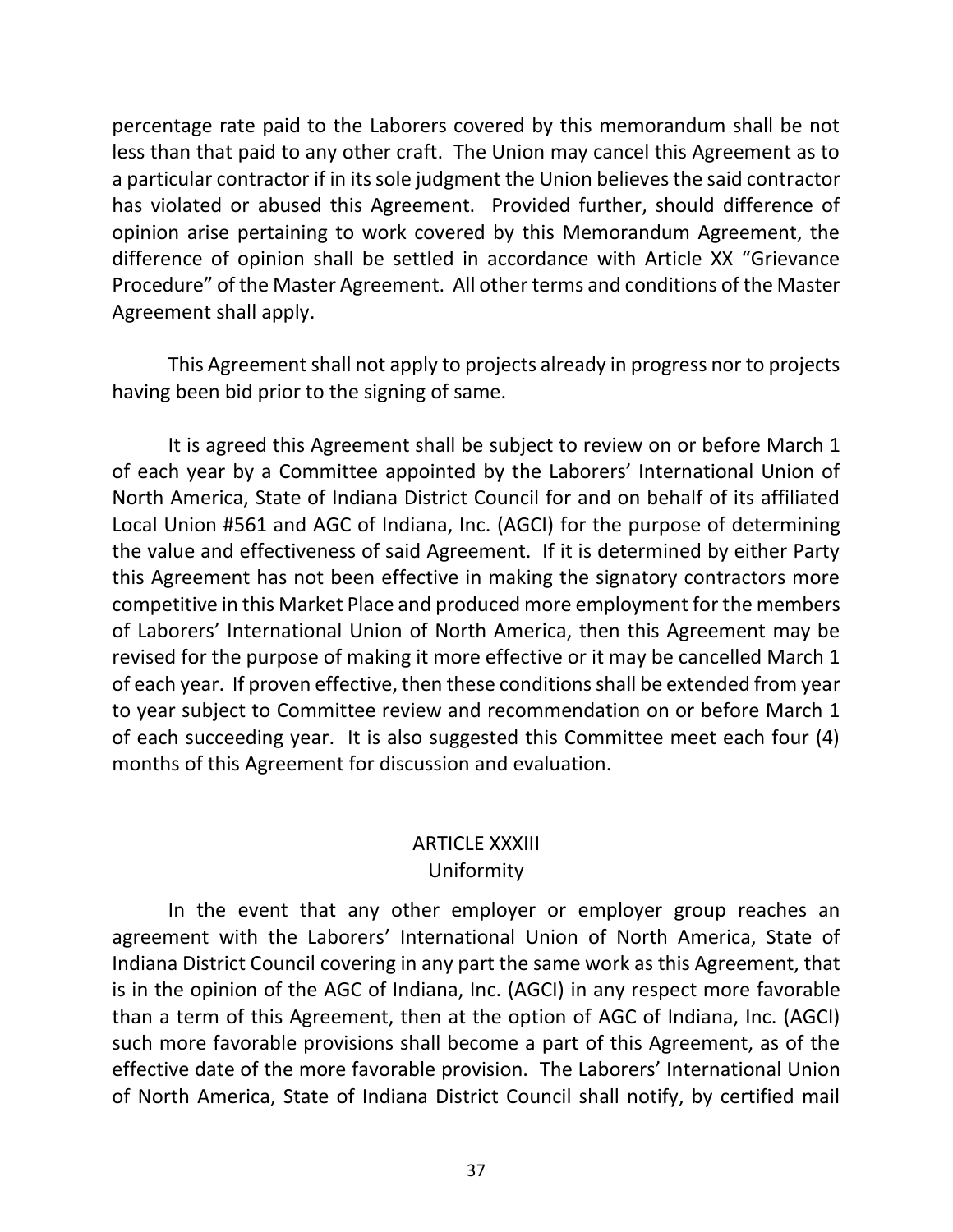within seven (7) calendar days of entering into any agreement with any other employer or employer group covering any part of the same work as is covered by this Agreement, the AGC of Indiana, Inc. (AGCI) and provide it with a copy of any other labor agreement now or hereafter negotiated with anyone else covering in any part the same work as this Agreement but containing any different terms or conditions.

Within seven (7) calendar days of entering into an "Assent of Participation", "Memorandum of Agreement", or other similar agreement, the Laborers' International Union of North America, State of Indiana District Council will notify, by certified mail, the AGC of Indiana, Inc. (AGCI) and provide the name and address of any employer or employer group who signs any such "Assent of Participation", "Memorandum of Agreement", or similar agreement or who otherwise becomes bound to an agreement containing the same terms and conditions as this Agreement.

Nothing in this Article applies to agreements entered into by Laborers' International Union of North America, State of Indiana District Council and any other employer that are more favorable only by force of law.

#### ARTICLE XXXIV Effective Date

THIS AGREEMENT shall be in full force and effect from April 1, 2021 and shall continue in effect for the periods mentioned herein, expiring as of March 31, 2024.

In case either Party to this Agreement wishes to change the Agreement, at least sixty (60) days' notice shall be given to the other Party prior to the expiration date. In case no such notice is given by either Party, the Agreement shall continue in effect from year to year until such notice is given at least sixty (60) days prior to the anniversary date.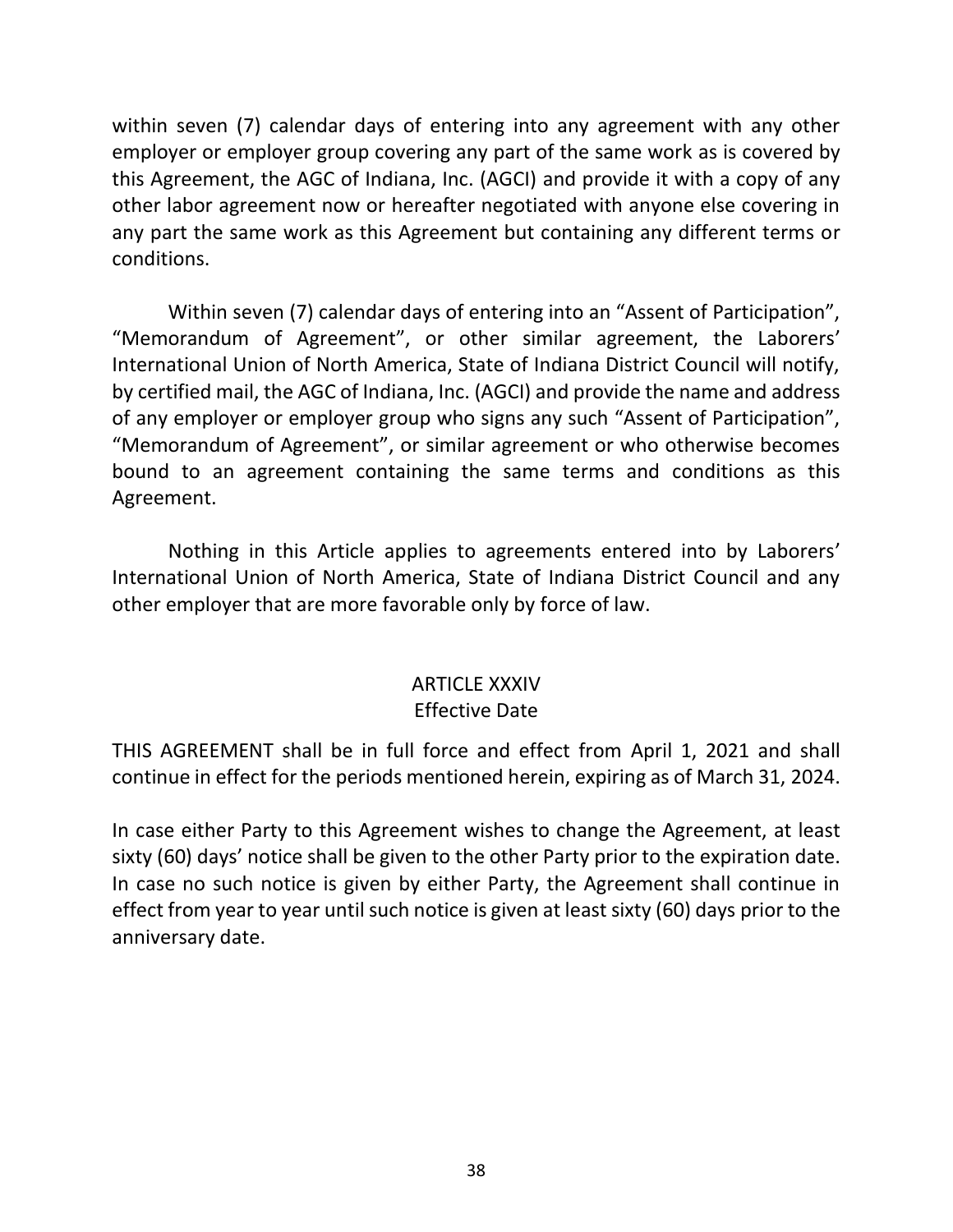THIS AGREEMENT has been ratified, signed and sealed as of April 1, 2021 by the following:

PARTY OF THE FIRST PART

AGC OF INDIANA, INC (AGCI)

PARTY OF THE SECOND PART

LABORERS' INTERNATIONAL UNION OF NORTH AMERICA, STATE OF IN DIANA DISTRICT COUNCIL on behalf of its AFFILIATED LOCAL UNION #561

Lee E. Carmichael AGCI Labor Relations Chairman

David A. Frye Secretary Treasurer/Bus Mgr

Andew Angel

Andrew Angel ) Bus Mgr LIUNA Local #561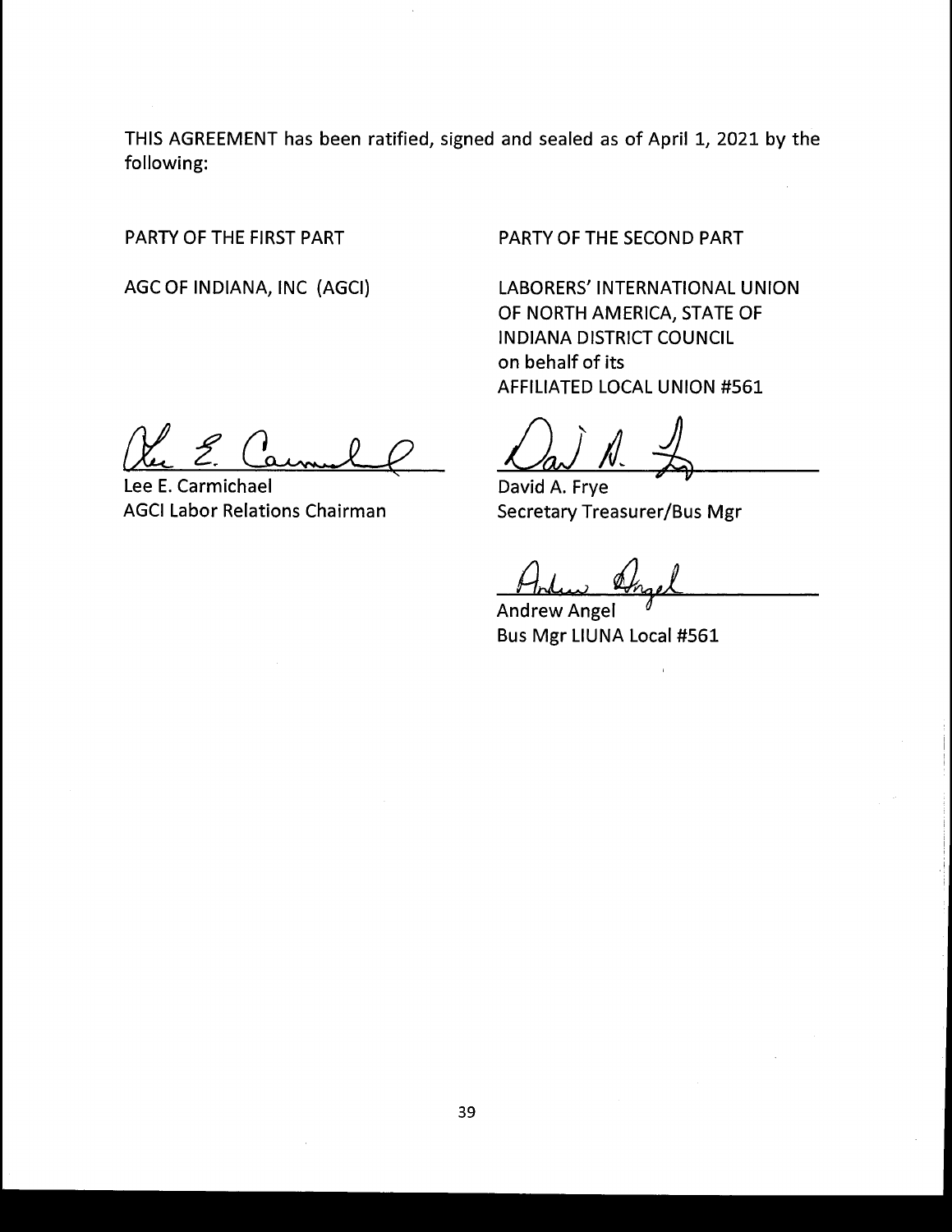#### PARTY OF THE FIRST PART

#### "EMPLOYERS"

Bowen Engineering Corporation Danco Construction, Inc. Deig Bros. Lumber & Construction Co., Inc. Edwards Concrete Const. & Concrete Pumping Empire Contractors, Inc. Fulton Interior Systems, Inc. Gribbins Insulation Company, Inc. Hannig Construction, Inc. Industrial Contractors Skanska Key Construction Company, Inc. Sterling Boiler & Mechanical, Inc. The State Group Industrial USA Limited Weddle Bros. Building Group, LLC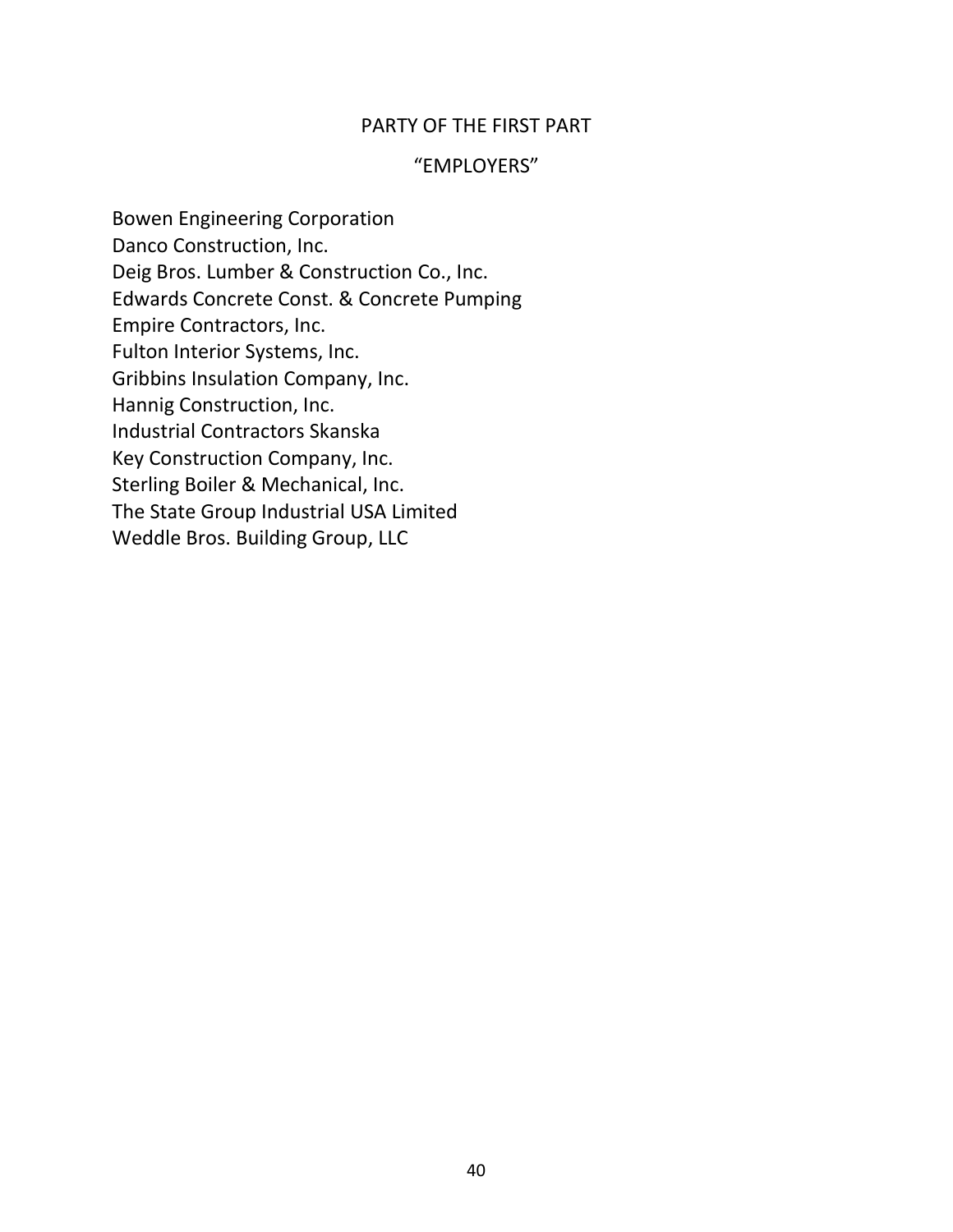## LOCAL UNION #561 EVANSVILLE

Geographical Jurisdiction of Daviess, Dubois, Gibson, Knox, Pike, Posey, Spencer, Vanderburgh and Warrick Counties, Indiana, and Crittenden, Henderson, Union and Webster Counties, Kentucky.

Business Manager – Andrew Angel

Secretary Treasurer & Field Representative – Lee Russell

Recording Secretary & Field Representative – Jim Neisen

Vice President & Field Representative – Dan Fieth

Field Representative – Chris McCormick

951 North Park Drive Evansville, Indiana 47710 Phone: 812-425-3191 Fax: 812-425-2421 Toll Free: 1-888-463-8646 Website: www.inldc.org/local561 E-mail: andrew@laborers561.org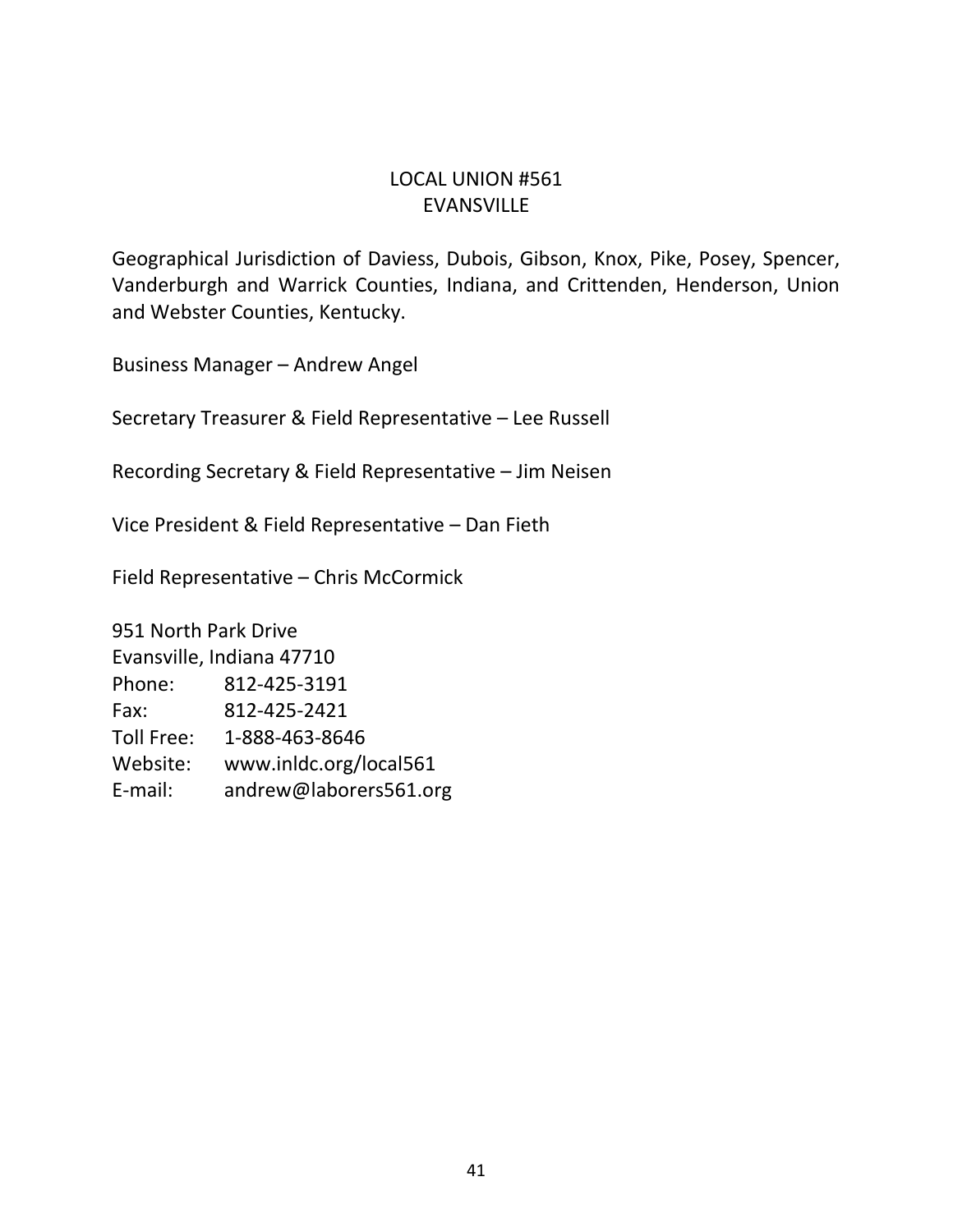### **DIRECTORY**

### LABORERS' INTERNATIONAL UNION

### OF NORTH AMERICA OFFICES

Laborers' International Union of North America 905 - 16th Street Northwest Washington, D C 20006-1765

> Terence M. O'Sullivan, General President Armand E. Sabitoni, General Secretary-Treasurer

Laborers' International Union of North America Midwest Regional Office 1 North Old State Capitol Plaza, Suite 525 Springfield, IL 62701

John Penn, Vice President & Midwest Regional Manager

Laborers' International Union of North America State of Indiana

> Robert Norrington, International Representative 1213 State Street New Albany IN 47150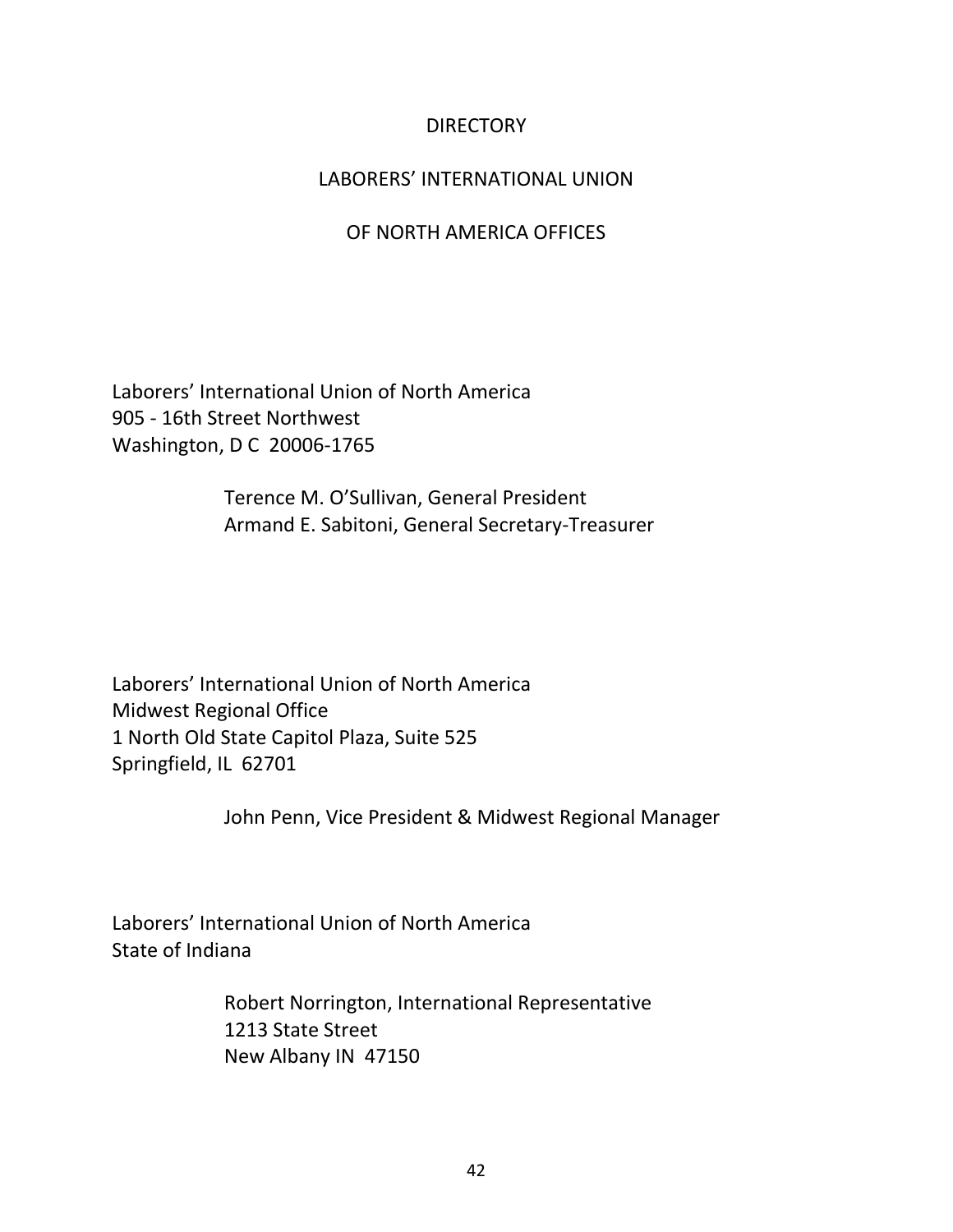#### DIRECTORY

#### LABORERS' INTERNATIONAL UNION

#### OF NORTH AMERICA

Laborers' International Union of North America State of Indiana District Council 425 S 4th Street Terre Haute, IN 47807 Phone (812) 235-6083 Fax (812) 232-4420 E-mail inldc@inldc.org Website www.inldc.org

David A. Frye, Secretary Treasurer & Business Manager Brian C. Short, Field Representative & Organizer

#### LOCAL UNION 41

#### MUNSTER

Geographical Jurisdiction of Hammond, Indiana and Vicinity of Lake County, including all territories west of Cline Avenue, Lake Michigan Shoreline to Illinois State Line and south Counties of Newton and Jasper, Indiana.

Wm Kevin Roach, Business Manager Scott Sparks, Field Representative Rick Henson Jr., Field Representative Brian Sparks, Field Representative Donald Roach, Field Representative 550 Superior Avenue Munster IN 46321 Phone (219) 924-7922 Fax (219) 924-7388 E-mail local41@sbcglobal.net Website www.laborers41.com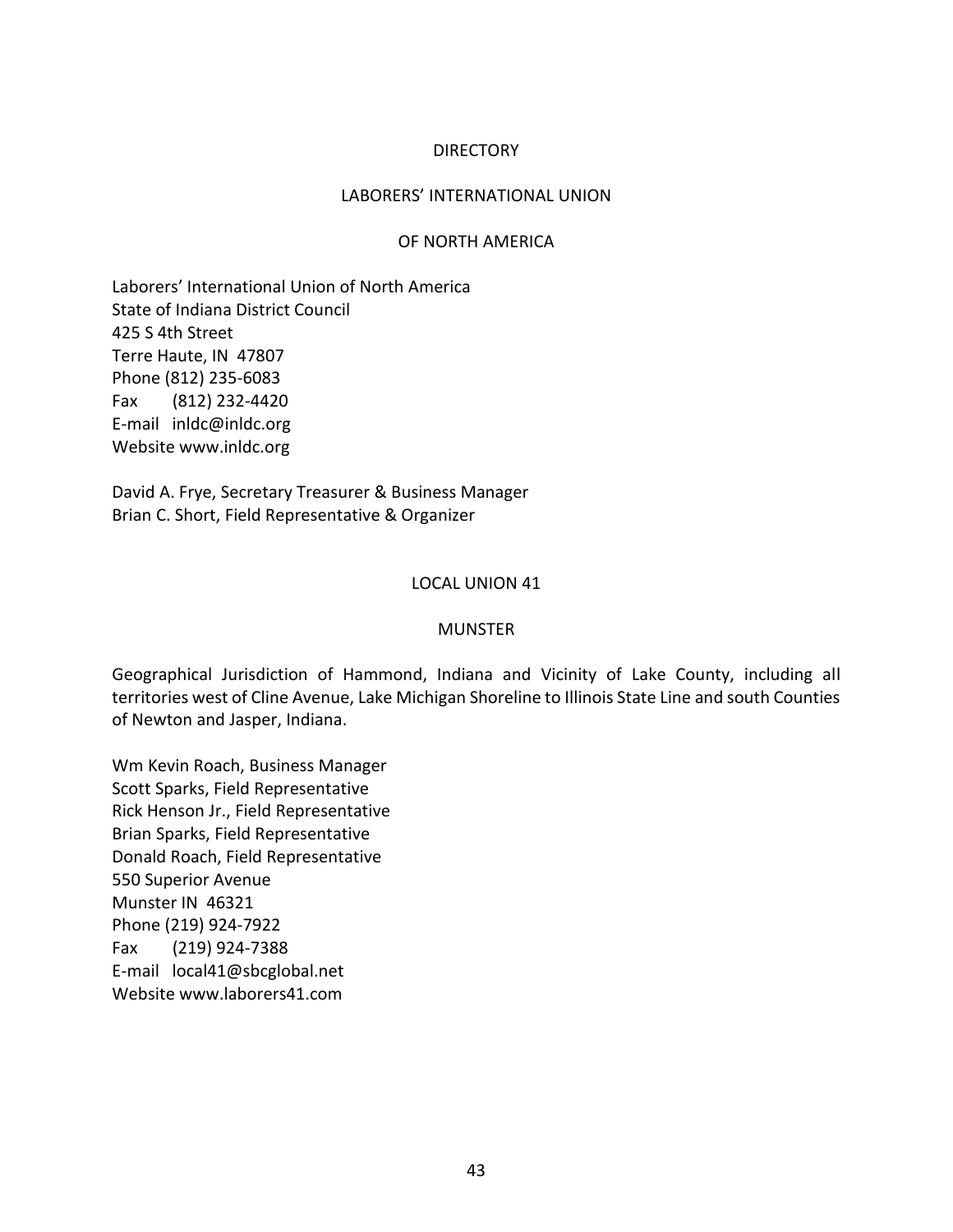#### VALPARAISO

Geographical Jurisdiction of Gary, Indiana & Vicinity, including all territories east of Cline Avenue, Lake County, Indiana, all territory north of U.S. Highway No. 20 Porter County, Indiana, including all Lake Michigan Shore Front east of Cline Avenue in Lake and Porter Counties and LaPorte and Starke Counties, Indiana.

Michael Campbell, President & Business Manager Dan McGlothin, Vice-President & Field Representative Ron Dillingham, Secretary-Treasurer & Field Representative Ramon Mendoza, Executive Board Member & Field Representative Corey Campbell, Sergeant-at-Arms & Organizer

3502 Enterprise Ave Valparaiso, IN 46383 Phone (219) 464-0695 Phone (800) 858-7631 Fax (219) 465-7682 E-mail liuna@laborers81.com Website http://www.laborers81.org

#### LOCAL UNION 120

#### INDIANAPOLIS

Geographical Jurisdiction of Marion and Shelby Counties, Indiana.

J. Ward Daniels, Business Manager Chris Brickey, Field Representative Jesse Suarez, Field Representative Kyhuma Castrejon, Field Representative Kendrick Coleman, Field Representative Marty Corpuz, Field Representative William Fletcher, Jr., Organizer

1520 East Riverside Drive Indianapolis, IN 46202 Phone (317) 634-8551 Fax (317) 685-1237 E-mail laborers120@laborers120.com Website: [www.inldc.org/local120](http://www.inldc.org/local120)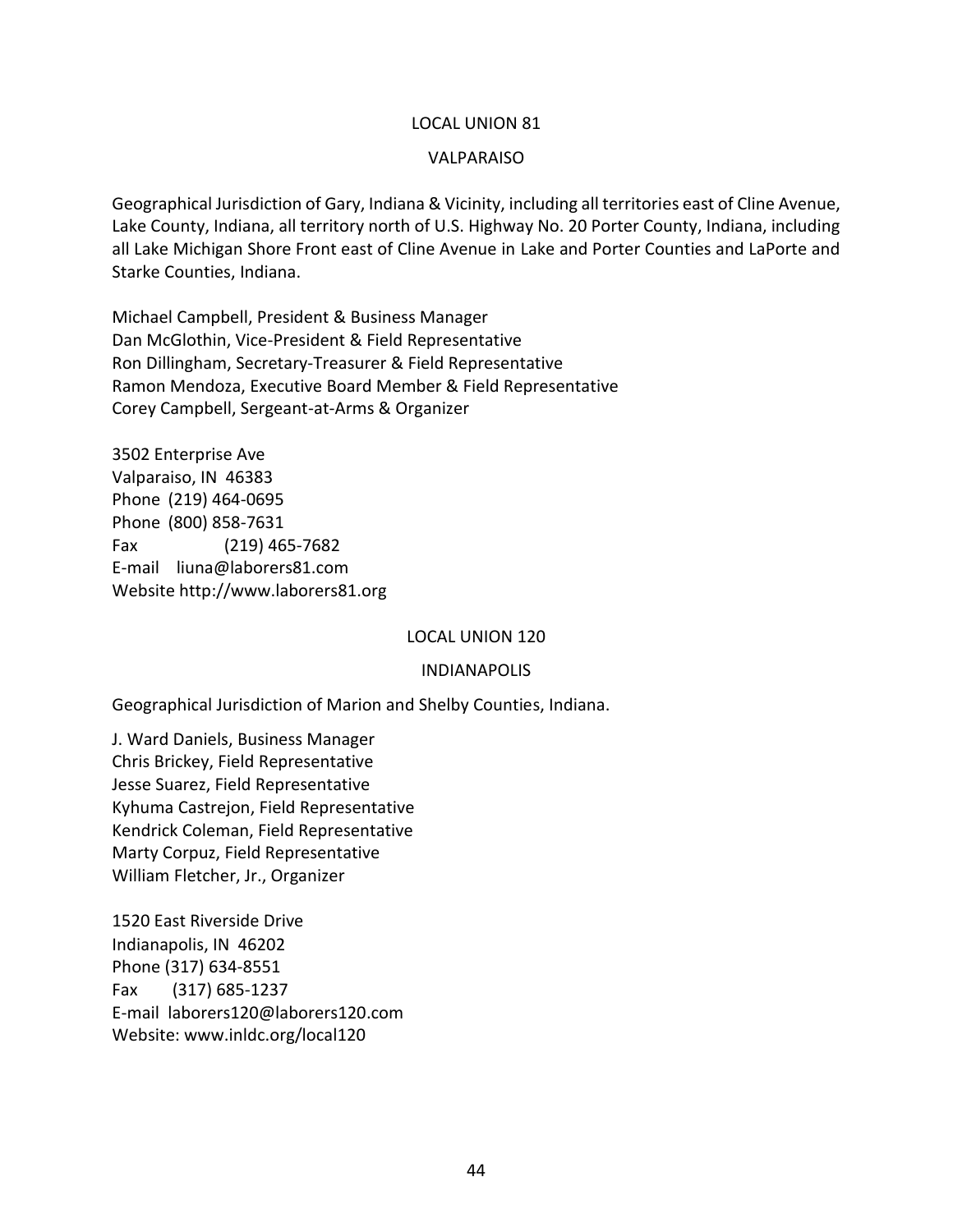#### TERRE HAUTE

Geographical Jurisdiction of Clay, Fountain, Greene, Hendricks, Owen, Parke, Putnam, Sullivan, Vermillion, Vigo and Warren Counties, Indiana.

Jerry "Joe" Bolk, Business Manager and Secretary-Treasurer Trent Short, Field Representative Doug Drake, Field Representative

401 Poplar Street Terre Haute, IN 47807 Phone (812) 232-0989 Fax (812) 232-0980 E-mail laborerslocal204@outlook.com Website www.inldc.org/local 204

#### LOCAL UNION 213

#### FORT WAYNE

Geographical Jurisdiction of Adams, Allen, DeKalb, Huntington, Noble, Steuben, Wabash, Wells and Whitley Counties, Indiana.

Chris L Guerrero, Secretary-Treasurer/ Business Manager Steve East, President/Field Representative Arvondale Jefferson, Field Representative

5700 S Anthony Blvd. Fort Wayne, IN 46806-3322 Phone (260) 744-5255 Phone (260) 744-5355 Fax (260) 745-7601 E-Mail local213@frontier.com Website www.inldc.org/local213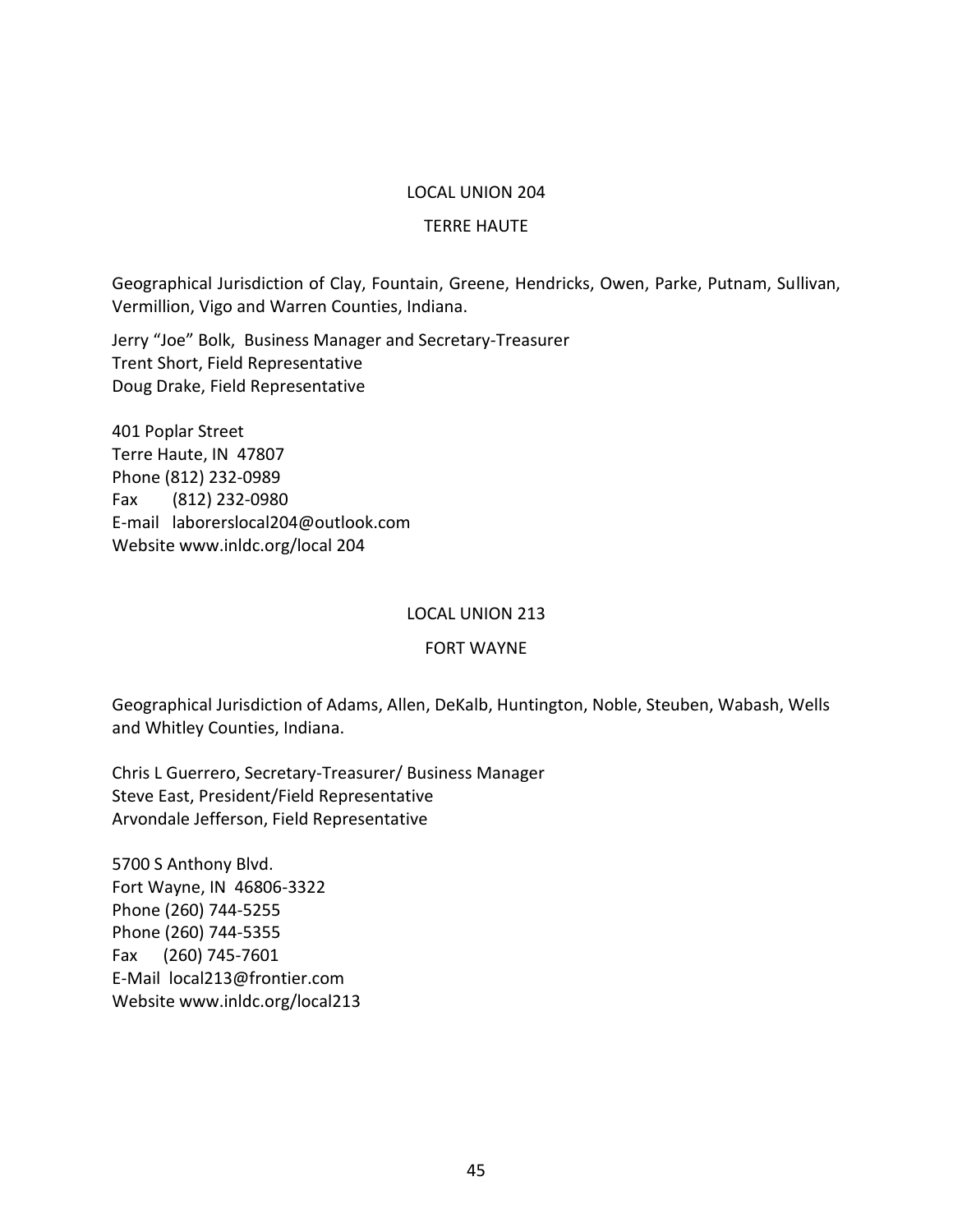#### LAFAYETTE

Geographical Jurisdiction of Benton, Boone, Carroll, Cass, Clinton, Montgomery, Pulaski, Tippecanoe and White Counties and covering Kokomo Indiana, Fulton, Howard, Miami and Tipton Counties, Indiana.

Jim Terry, Secretary-Treasurer & Business Manager Rick Williams, Field Representative Kevin Mitchell, Field Representative

1734 Main Street Lafayette, IN 47904 Phone (765) 742-4876 Fax (765) 423-4709 E-mail local274@comcast.net Website: [www.inldc.org/local274](http://www.inldc.org/local274/index.html) Kokomo Branch Phone (765) 457-4453 Fax (765) 457-8245

#### LOCAL UNION 561

#### EVANSVILLE

Geographical Jurisdiction covering Daviess, Dubois, Gibson, Knox, Pike, Posey, Spencer, Vanderburgh and Warrick Counties, Indiana; and Crittenden, Henderson, Union and Webster Counties in Kentucky.

Andrew Angel, Business Manager Lee Russell, Secretary-Treasurer & Field Representative Jim Neisen, Recording Secretary & Field Representative Dan Fieth, Vice-President and Field Representative Chris McCormick, Field Representative 951 North Park Drive Evansville IN 47710 Phone (812) 425-3191 Toll Free 1-888-463-8646 Fax (812) 425-2421 Website www.inldc.org/local561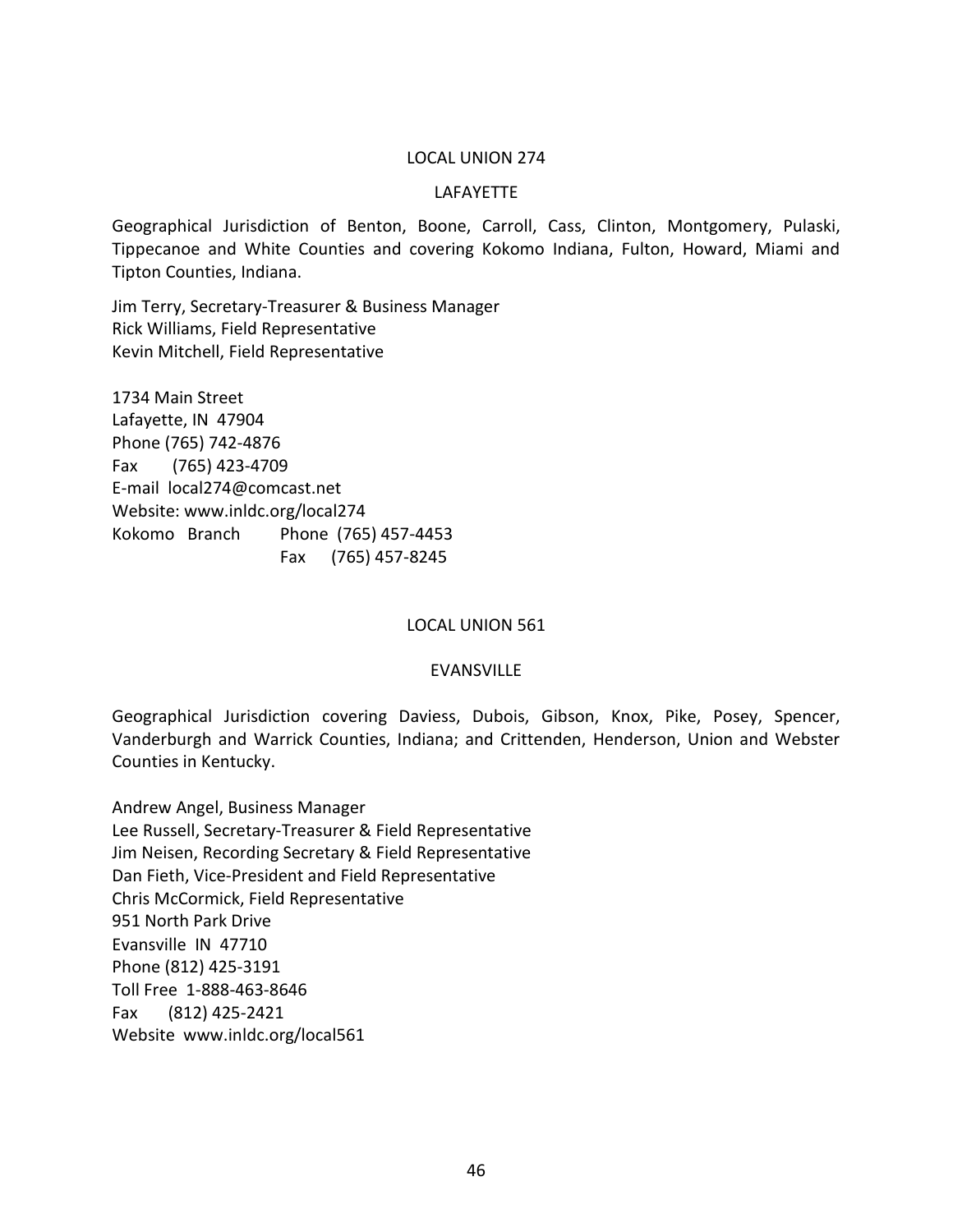#### SOUTH BEND

Geographical Jurisdiction of Elkhart, Kosciusko, LaGrange, Marshall and St. Joseph Counties, Indiana.

Murray Miller, Business Manager Randy Neilson, Field Representative Todd Taylor, Field Representative

23698 Western Ave South Bend, IN 46619 Phone (574) 287-2967 Fax (574) 287-2968 E-mail millsbi@aol.com Website: [www.inldc.org/local645](http://www.inldc.org/local645/index.html)

#### LOCAL UNION 741

#### BLOOMINGTON

Geographical Jurisdiction of Bartholomew, Brown, Dearborn, Decatur, Franklin, Jackson, Jennings, Johnson, Lawrence, Martin, Monroe, Morgan, Ohio, Orange and Ripley Counties, Indiana.

Albert "Ray" Hobbs, Business Manager Terry Pittman, Field Representative Mike Hardy, Field Representative Lonnie Whitaker, Field Representative

7745 South Fairfax Road Bloomington, IN 47401 Phone (812) 824-2605 Fax (812) 824-2185 E-mail liunalocal741@liunalocal741.org Website: [www.inldc.org/local741](http://www.inldc.org/local741) Columbus Branch Phone (812) 372-2211 Lawrenceburg Branch Phone (812) 537-5128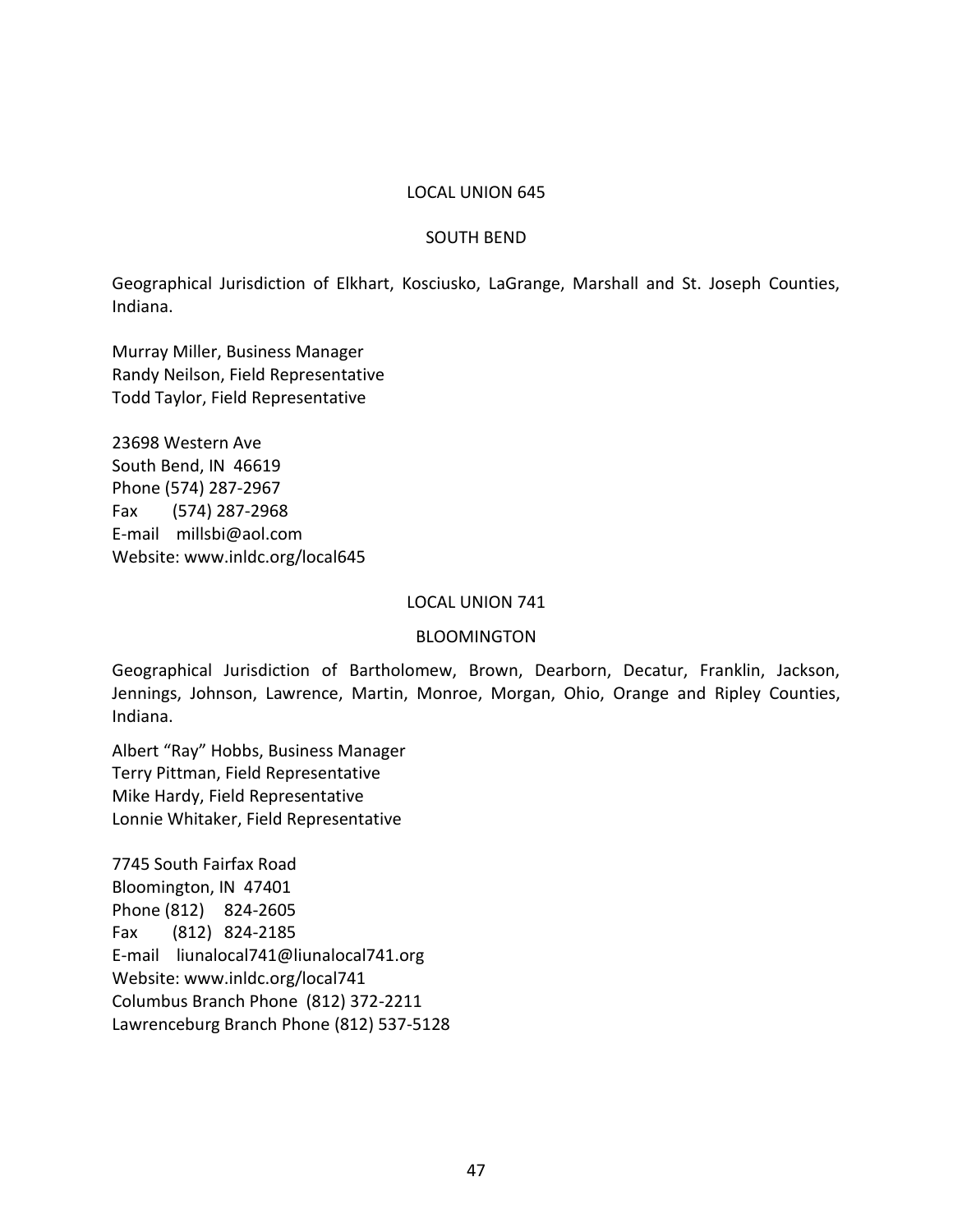#### NEW ALBANY

Geographical Jurisdiction of Clark, Crawford, Floyd, Harrison, Jefferson, Perry, Scott, Switzerland and Washington Counties, Indiana.

Danny L Stults, Business Manager 1213 State Street New Albany IN 47150 Phone (812) 944-6473 Fax (812) 944-6474 E-mail laborers795@sbcglobal.net Website: [www.inldc.org/local795](http://www.inldc.org/local795/index.html)

#### LOCAL UNION 1112

#### MUNCIE

Geographical Jurisdiction of Blackford, Delaware, Fayette, Grant, Hamilton, Hancock, Henry, Jay, Madison, Randolph, Rush, Union and Wayne Counties, Indiana.

Kelly Watson, Business Manager Jack Baker, Field Representative Shawn Beaty, Field Representative Demetrius Jones, Field Representative 115 West 20th Street Muncie IN 47302 Phone (765) 282-5815 Fax (765) 286-7150 E-mail laborerslocal1112@liuna1112.org Website: [www.inldc.org/local1112](http://www.inldc.org/local1112/index.html) Richmond Branch Phone (765) 966-2005 Fax (765) 966-7080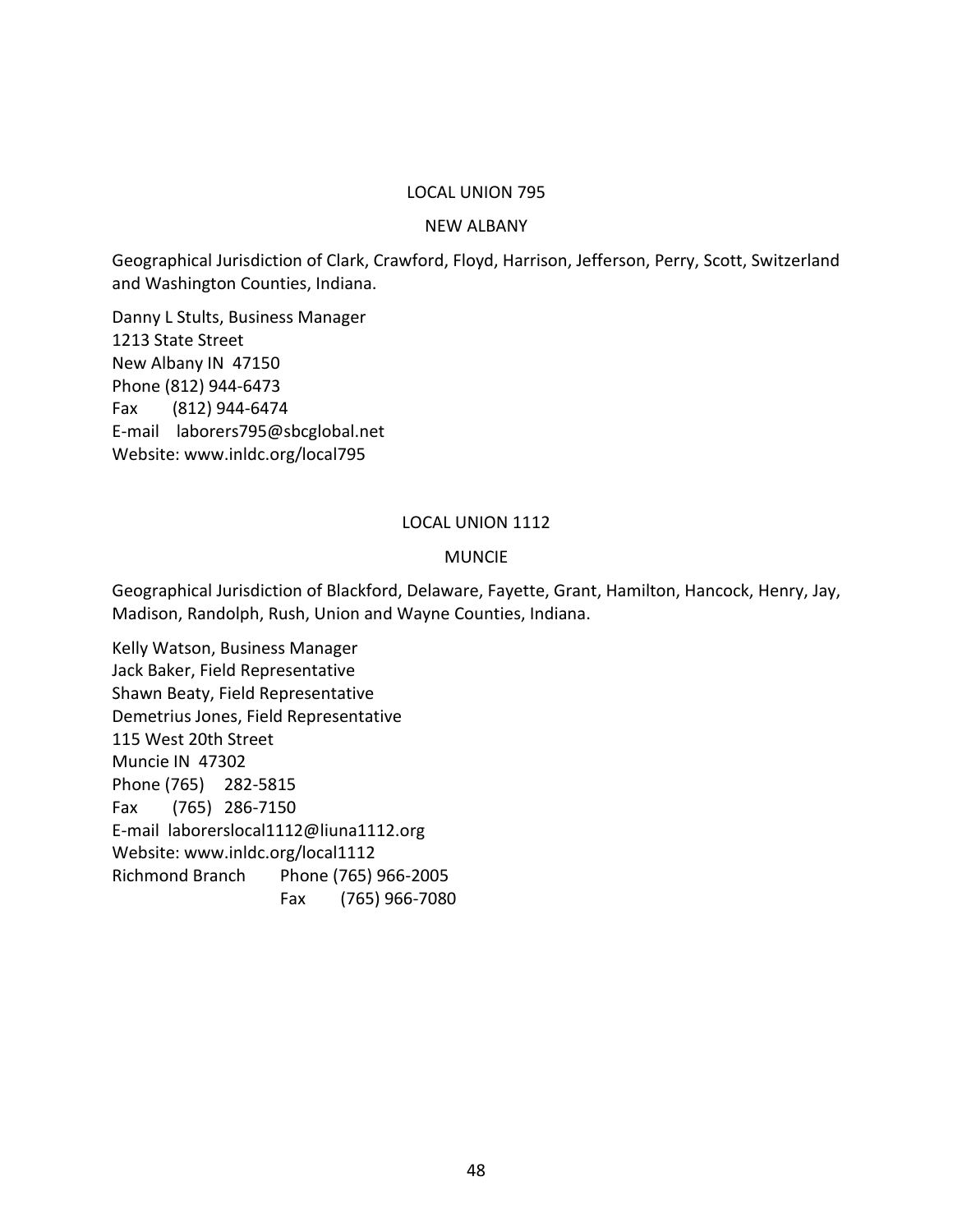|                | DIRECTORY OF LOCALS BY COUNTIES |                |              |
|----------------|---------------------------------|----------------|--------------|
| <b>COUNTY</b>  | <b>LOCAL</b>                    | <b>COUNTY</b>  | <b>LOCAL</b> |
| Adams          | 213                             | Jefferson      | 795          |
| Allen          | 213                             | Jennings       | 741          |
| Bartholomew    | 741                             | Johnson        | 741          |
| Benton         | 274                             | Knox           | 561          |
| Blackford      | 1112                            | Kosciusko      | 645          |
| Boone          | 274                             | LaGrange       | 645          |
| <b>Brown</b>   | 741                             | Lake-West Half | 41           |
| Carroll        | 274                             | Lake-East Half | 81           |
| Cass           | 274                             | LaPorte        | 81           |
| Clark          | 795                             | Lawrence       | 741          |
| Clay           | 204                             | Madison        | 1112         |
| Clinton        | 274                             | Marion         | 120          |
| Crawford       | 795                             | Marshall       | 645          |
| Crittenden, KY | 561                             | Martin         | 741          |
| <b>Daviess</b> | 561                             | Miami          | 274          |
| Dearborn       | 741                             | Monroe         | 741          |
| Decatur        | 741                             | Montgomery     | 274          |
| DeKalb         | 213                             | Morgan         | 741          |
| Delaware       | 1112                            | Newton         | 41           |
| <b>Dubois</b>  | 561                             | Noble          | 213          |
| Elkhart        | 645                             | Ohio           | 741          |
| Fayette        | 1112                            | Orange         | 741          |
| Floyd          | 795                             | Owen           | 204          |
| Fountain       | 204                             | Parke          | 204          |
| Franklin       | 741                             | Perry          | 795          |
| Fulton         | 274                             | Pike           | 561          |
| Gibson         | 561                             | Porter         | 81           |
| Grant          | 1112                            | Posey          | 561          |
| Greene         | 204                             | Pulaski        | 274          |
| Hamilton       | 1112                            | Putnam         | 204          |
| Hancock        | 1112                            | Randolph       | 1112         |
| Harrison       | 795                             | Ripley         | 741          |
| Henderson, KY  | 561                             | Rush           | 1112         |
| Hendricks      | 204                             | St Joseph      | 645          |
| Henry          | 1112                            | Scott          | 795          |
| Howard         | 274                             | Shelby         | 120          |
| Huntington     | 213                             | Spencer        | 561          |
| Jackson        | 741                             | <b>Starke</b>  | 81           |
| Jasper         | 41                              | Steuben        | 213          |
| Jay            | 1112                            | Sullivan       | 204          |